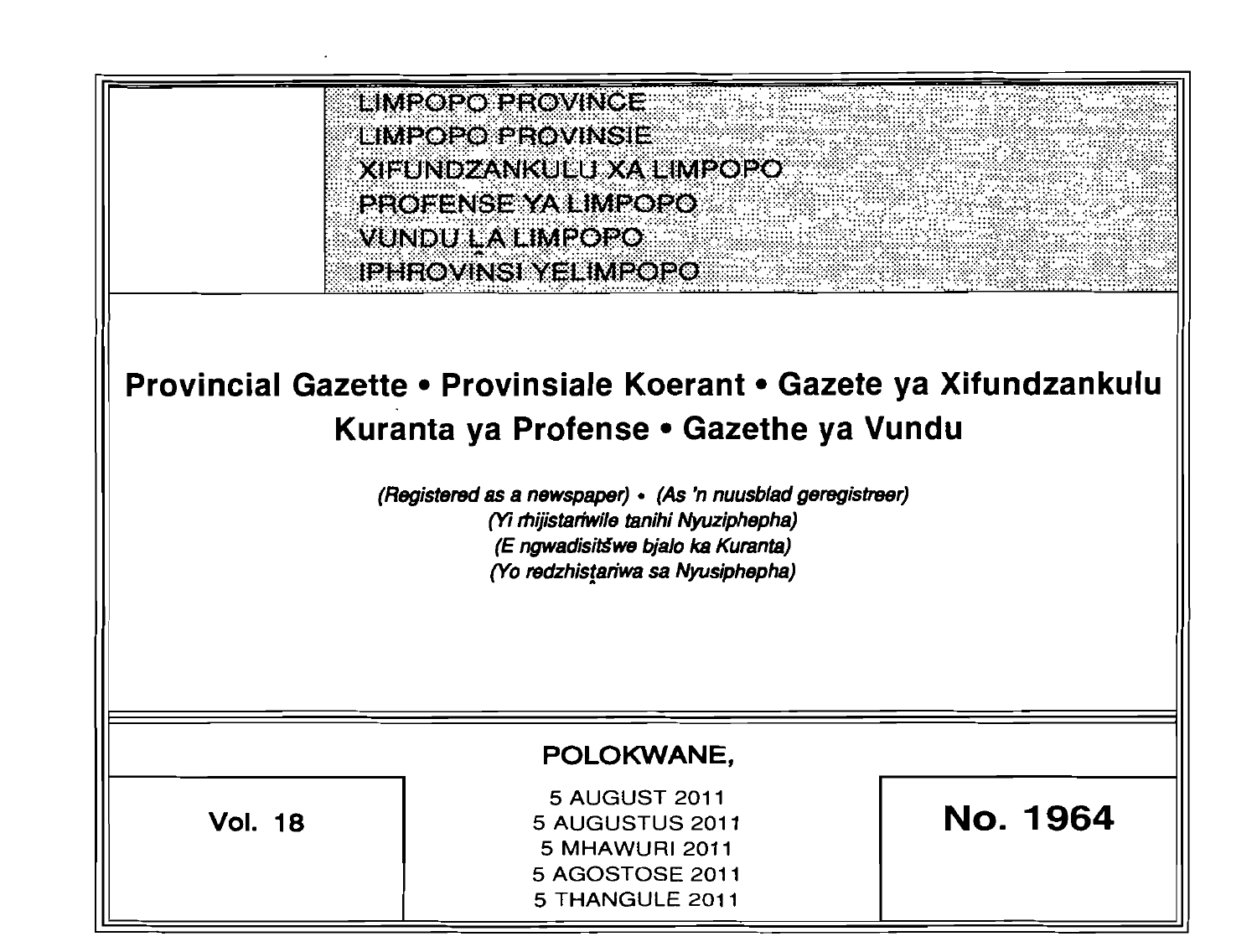#### IMPORTANT NOTICE

The Government Printing Works will not be held responsible for faxed documents not received due to errors on the fax machine or faxes received which are unclear or incomplete. Please be advised that an "OK" slip, received from a fax machine, will not be accepted as proof that documents were received by the GPW for printing. If documents are faxed to the GPW it will be the sender's responsibility to phone and confirm that the documents were received in good order.

Furthermore the Government Printing Works will also not be held responsible for cancellations and amendments which have not been done on original documents received from clients.

#### CONTENTS • INHOUD

No. Page Gazeffe No. No. GENERAL NOTICES· ALGEMENE KENNISGEWINGS 191 Town-planning and Townships Ordinance (15/1986): Establishment of township: Letsitele Extension 8 .................... . 9 1964 191 Ordonnansie op Dorpsbeplanning en Dorpe (1511986): Stigting van dorp: Letsitele-uilbreiding 8 ............................. .. 9 1964 192 Town-planning and Townships Ordinance (15/1986): Blouberg Amendment Scheme 1 .............................................. . 10 1964 192 Ordonnansie op Dorpsbeplanning en Dorpe (15/1986): Blouberg·wysigingskema 1 ................................................. .. 10 1964 193 Town-planning and Townships Ordinance (15/1986): Polokwane/Perskebult Amendment Scheme 156 .................... . 10 1964 193 Ordonnansie op Dorpsbeplanning en Dorpe (15/1986): Polokwane/Perskebult-wysigingskema 156 ........................ .. 10 1964 194 Town-planning and Townships Ordinance (15/1986): Polokwane/Perskebult Amendment Scheme 243 ................... .. 11 1964 194 Ordonnansie op Dorpsbeplanning en Dorpe (15/1986): Polokwane/Perskebult-wysigingskema 243 ......................... . 11 1964 195 Town-planning and Townships Ordinance (15/1986): Louis Trichardt Amendment Scheme 17 ................................. .. 11 1964 195 Ordonnansie op Dorpsbeplanning en Dorpe (15/1986): Louis Trichardt-wysigingskema 17 ....................................... . 12 1964 196 Town-planning and Townships Ordinance (15/1986): Bela-Bela Amendment Scheme 52108 .................................... .. 12 1964 196 Ordonnansie op Dorpsbeplanning en Dorpe (15/1986): Bela-Bela-wysigingskema 52108 ......................................... .. 12 1964 197 Town-planning and Townships Ordinance (15/1986): Messina Amendment Scheme 181 .......................................... .. 12 1964 197 Ordonnansie op Dorpsbeplanning en Dorpe (15/1986): Messina-wysigingskema 181 .............................................. .. 13 1964 198 Removal of Restrictions Act (84/1967): Removal of title conditions: Erf 424, Thabazimbi Extension 3 ..................... .. 13 1964 198 Wet op Opheffing van Beperkings (84/1967): Opheffing van titelvoorwaardes: Erf 424, Thabazimbi-uitbreiding 3 .... 13 1964 200 Town-planning and Townships Ordinance (15/1986): Polokwane/Perskebult Amendment Scheme 205 ................... .. 14 1964 200 Ordonnansie op Dorpsbeplanning en Darpe (15/1986): Polokwane/Perskebult-wysigingskema 205 ........................ .. 14 1964 201 Town-planning and Townships Ordinance (15/1986): Polokwane/Perskebult Amendment Scheme 251 .................... . 14 1964 201 Ordonnansie op Dorpsbeplanning en Dorpe (15/1986): Polokwane/Perskebult-wysigingskema 251 ......................... . 15 1964 202 Town-planning and Townships Ordinance (15/1986): Polokwane/PerskebultAmendment Scheme 255 ................... .. 15 1964 202 Ordonnansie op Dorpsbeplanning en Dorpe (15/1986): PolokwanefPerskeb~lt-wysigingskema 255 ........................ .. 15 1964 203 Town-planning and Townships Ordinance (15/1986): Polokwane/PerskebultAmendment Scheme 257 ................... .. 16 1964 203 Ordonnansie op Dorpsbeplanning en Dorpe (15/1986): Polokwane/Perskebult-wysigingskema 257 ........................ .. 16 1964 204 Town-planning and Townships Ordinance (15/1986): Amendment Scheme 256 ........................................................ .. 16 1964 204 Ordonnansie op Dorpsbeplanning en Dorpe (15/1986): Wysigingskema 256 ............................................................ .. 17 1964 205 Town-planning and Townships Ordinance (15/1986): Rezoning: Erf 93, Giyani-BA .................................................... . 17 1964 206 Lephalale Town-planning Scheme, 2005 ...................................................................................................................... . 18 1964 206 Lephalale-dorpsbeplanningskema, 2005 ...................................................................................................................... . 18 1964 207 Lephalale Town-planning Scheme, 2005 ...................................................................................................................... . 18 1964 207 Lephalale-dorpsbeplanningskema, 2005 ...................................................................................................................... . 18 1964 208 Lephalale Town-planning Scheme, 2005 ...................................................................................................................... . 19 1964 208 Lephalale-dorpsbeplanningskema, 2005 ...................................................................................................................... . 19 1964 209 Lephalale Town-planning Scheme, 2005 ...................................................................................................................... . 19 1964 209 Lephalale-dorpsbeplanningskema, 2005 ..................................................................................................................... .. 20 1964 210 Lephalale Town-planning Scheme, 2005 ...................................................................................................................... . 20 1964 210 Lephalale-dorpsbeplanningskema, 2005 ...................................................................................................................... . 20 1964 211 Lephalale Town-planning Scheme, 2005 ...................................................................................................................... . 20 1964

211 Lephalale-dorpsbeplanningskema, 2005 ...................................................................................................................... . 21 1964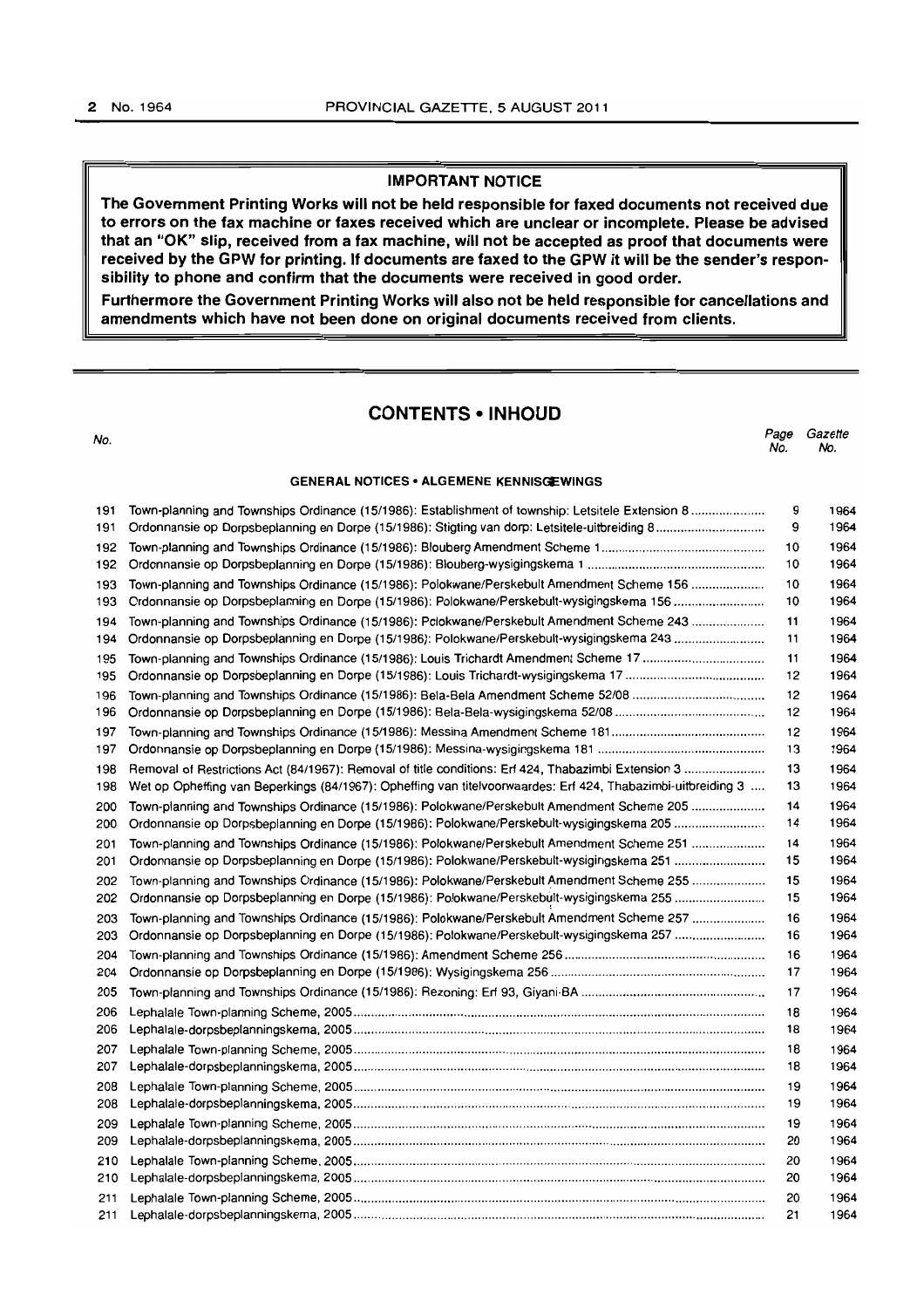# PROVINCIAL GAZETTE, 5 AUGUST 2011 No. 1964 3

| 212        |                                                                                                                       | 21       | 1964         |
|------------|-----------------------------------------------------------------------------------------------------------------------|----------|--------------|
| 212        |                                                                                                                       | 21       | 1964         |
| 213        |                                                                                                                       | 22       | 1964         |
| 213        |                                                                                                                       | 22       | 1964         |
| 214        |                                                                                                                       | 22       | 1964         |
| 214        |                                                                                                                       | 22       | 1964         |
| 215        |                                                                                                                       | 23       | 1964         |
| 215        |                                                                                                                       | 23       | 1964         |
| 216<br>216 |                                                                                                                       | 23       | 1964         |
|            |                                                                                                                       | 24       | 1964         |
| 217<br>217 |                                                                                                                       | 24<br>24 | 1964<br>1964 |
| 218        |                                                                                                                       | 24       | 1964         |
| 218        |                                                                                                                       | 25       | 1964         |
| 219        | Development Facilitation Act, 1995: Establishment of a land development area: Farm Greater Giyani 891 LT:             |          |              |
|            |                                                                                                                       | 27       | 1964         |
| 220        | Development Facilitation Act, 1995: Establishment of a land development area: Remainder of the farm Hanover           |          | 1964         |
| 220        | Ontwikkelingsfasiliteringswet, 1995: Grondontwikkelingsgebied: Restant van die plaas Hanover 181 KQ, ens              | 30       | 1964         |
| 221        | Development Facilitation Act, 1995: Approval of a land development area: Portions 24 to 31 and the Remaining          | 25       | 1964         |
| 222        |                                                                                                                       | 25       | 1964         |
| 222        | Wet op die Opheffing van Beperkings (84/1967): Opheffing van voorwaardes: Erf 2049, Ellisras-uitbreiding 16           | 26       | 1964         |
| 223        | Development Facilitation Act, 1995: Establishment of a land development area: Portion of the Remainder of the farm    | 31       | 1964         |
| 223        | Wet op Ontwikkelingsfasilitering, 1995: Vestiging van 'n grond-ontwikkelingsarea: Gedeelte van die Restant van die    | 33       | 1964         |
|            | LOCAL AUTHORITY NOTICES . PLAASLIKE BESTUURSKENNISGEWINGS                                                             |          |              |
| 257        | Local Government Ordinance (17/1939): Greater Tubatse Local Municipality: Closure: Park Erf 89, Burgersfort           | 35       | 1964         |
| 257        | Ordonnansie op Plaaslike Bestuur (17/1939): Groter Tubatse Plaaslike Munisipaliteit: Sluiting: Parkert 89,            | 35       | 1964         |
| 258        | Town-planning and Townships Ordinance (15/1986): Greater Tubatse Local Municipality: Greater Tubatse                  | 35       | 1964         |
| 258        | Ordonnansie op Plaaslike Bestuur (17/1939): Groter Tubatse Plaaslike Munisipaliteit: Groter Tubatse-                  | 36       | 1964         |
| 259        | Town-planning and Townships Ordinance (15/1986): Mogalakwena Local Municipality: Establishment of township:           | 36       | 1964         |
|            | 263 Town-planning and Townships Ordinance (15/1986): Thabazimbi Local Municipality: Thabazimbi Amendment              | 36       | 1964         |
| 263        | Ordonnansie op Dorpsbeplanning en Dorpe (15/1986): Thabazimbi Plaaslike Munisipaliteit: Thabazimbi-                   | 37       | 1964         |
| 264        | Town-planning and Townships Ordinance (15/1986): Modimolle Local Municipality: Establishment of township:             | 38       | 1964         |
| 265        |                                                                                                                       | 42       | 1964         |
| 266        | Municipal Property Rates Act (6/2004): Bela-Bela Municipality: Calling for inspection of supplementary valuation roll | 37       | 1964         |
|            |                                                                                                                       |          |              |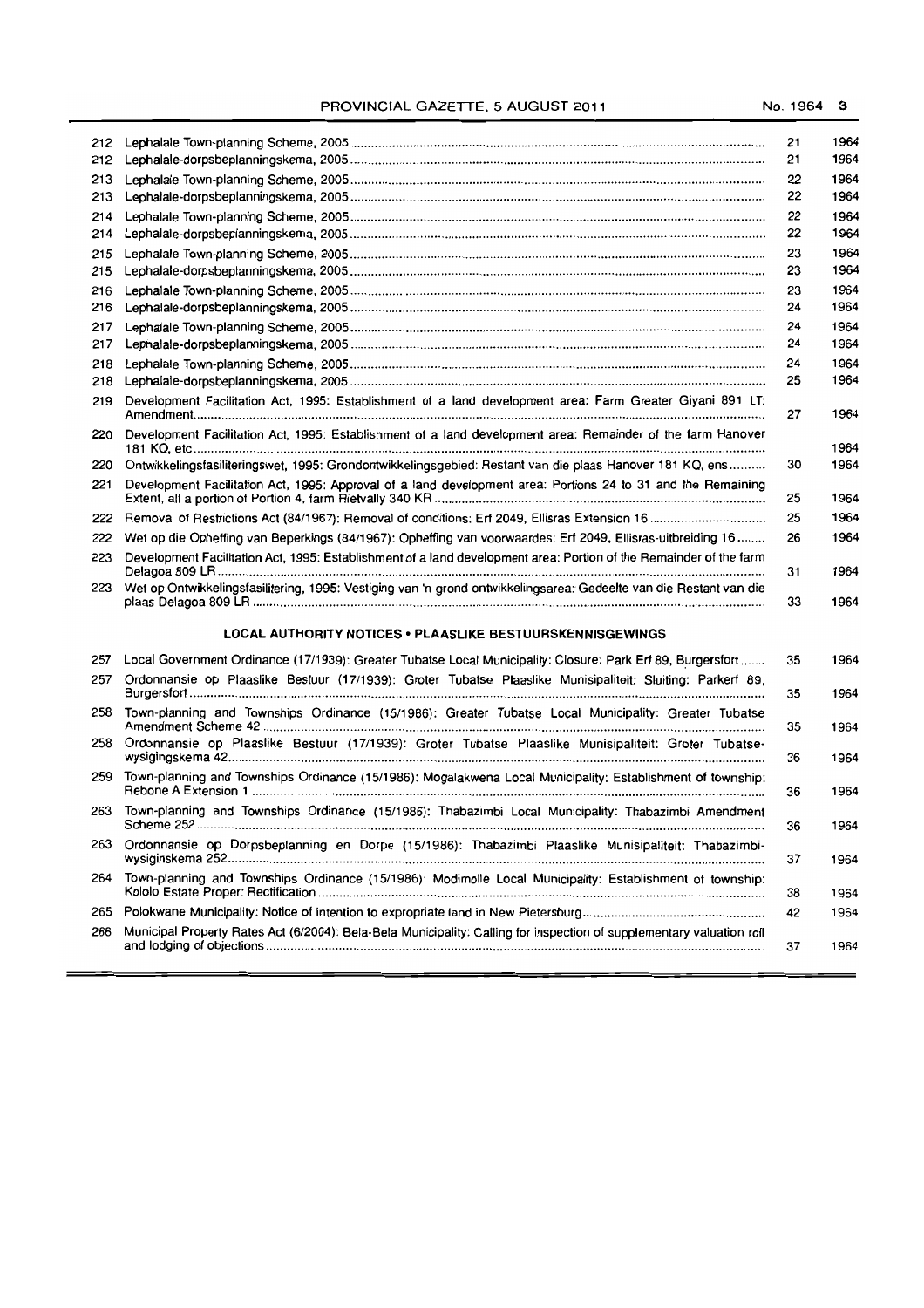# IMPORTANT NOTICE

# The

# **Limpopo Provincial Gazette** Function

will be transferred to the

# **Government Printer** in Pretoria

as from 1 November 2004

NEW PARTICULARS ARE AS FOLLOWS:

Physical address:

Government Printing Works 149 Bosman Street Pretoria

Postal address:

Private Bag X85 Pretoria 0001

New contact persons: Louise Fourie Tel.: (012) 334-4686 Mrs H. Wolmarans Tel.: (012) 334-4591

Fax number: (012) 323-8805

E-mail address: hester.wolmarans@gpw.gov.za louise. fourie@gpw.gov.za

# Contact person for subscribers:

Mrs J. Wehmeyer Tel.: (012) 334-4753 Fax.: (012) 323-9574

This phase-in period is to commence from 15 October 2004 (suggest date of advert) and notice comes into operation as from 1 November 2004.

Subscribers and all other stakeholders are advised to send their advertisements directly to the Government Printing Works, two weeks before the 1st November 2004.

> In future, adverts have to be paid in advance before being published in the Gazette.

Advertising Manager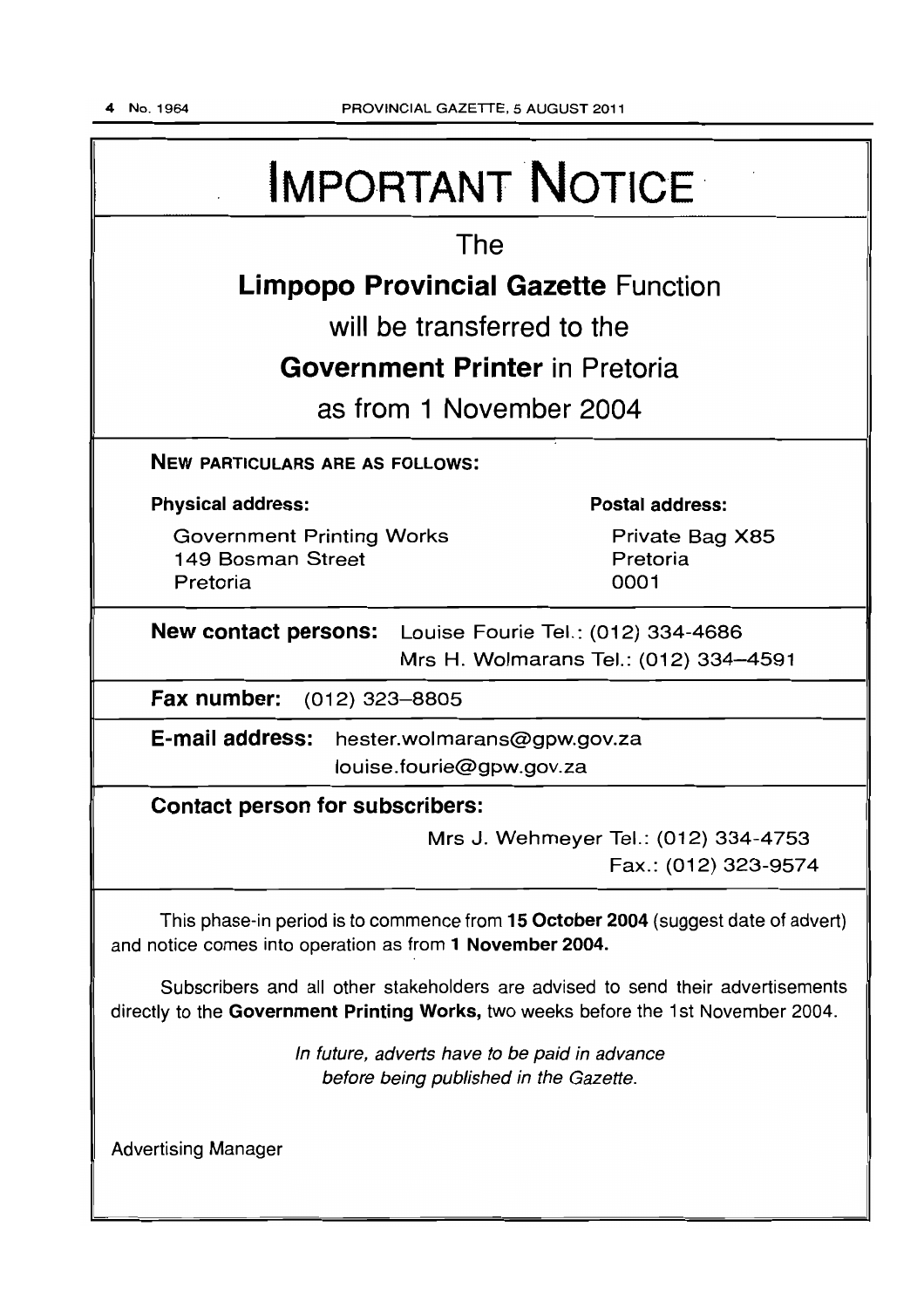| IT IS THE CLIENTS RESPONSIBILITY TO ENSURE THAT THE CORRECT AMOUNT IS PAID<br>AT THE CASHIER OR DEPOSITED INTO THE GOVERNMENT PRINTING WORKS BANK<br>ACCOUNT AND ALSO THAT THE REQUISITION/COVERING LETTER TOGETHER WITH<br>THE ADVERTISEMENTS AND THE PROOF OF DEPOSIT REACHES THE GOVERNMENT<br>PRINTING WORKS IN TIME FOR INSERTION IN THE PROVINCIAL GAZETTE.<br>NO ADVERTISEMENTS WILL BE PLACED WITHOUT PRIOR PROOF OF PRE-PAYMENT. |                                                                                                       |  |  |  |  |
|-------------------------------------------------------------------------------------------------------------------------------------------------------------------------------------------------------------------------------------------------------------------------------------------------------------------------------------------------------------------------------------------------------------------------------------------|-------------------------------------------------------------------------------------------------------|--|--|--|--|
|                                                                                                                                                                                                                                                                                                                                                                                                                                           | $\frac{1}{4}$ page R 229.40<br>Letter Type: Arial<br>Size: 10<br>Line Spacing: At:<br>Exactly<br>11pt |  |  |  |  |
| <b>TAKE NOTE OF</b><br>THE NEW TARIFFS<br><b>WHICH ARE</b>                                                                                                                                                                                                                                                                                                                                                                                | $\frac{1}{2}$ page R 458.75<br>Size: 10<br>Letter Type: Arial<br>Line Spacing: At:<br>Exactly<br>11pt |  |  |  |  |
| <b>APPLICABLE</b><br><b>FROM THE 1ST OF</b><br><b>JUNE 2011</b>                                                                                                                                                                                                                                                                                                                                                                           | R 688.15<br>$\frac{3}{4}$ page                                                                        |  |  |  |  |
|                                                                                                                                                                                                                                                                                                                                                                                                                                           | Size: 10<br>Letter Type: Arial<br>Line Spacing: At:<br>Exactly<br>11pt                                |  |  |  |  |
|                                                                                                                                                                                                                                                                                                                                                                                                                                           |                                                                                                       |  |  |  |  |
|                                                                                                                                                                                                                                                                                                                                                                                                                                           | Full page R 917.55<br>Letter Type: Arial<br>Size: 10<br>Line Spacing: At:<br>Exactly<br>11pt          |  |  |  |  |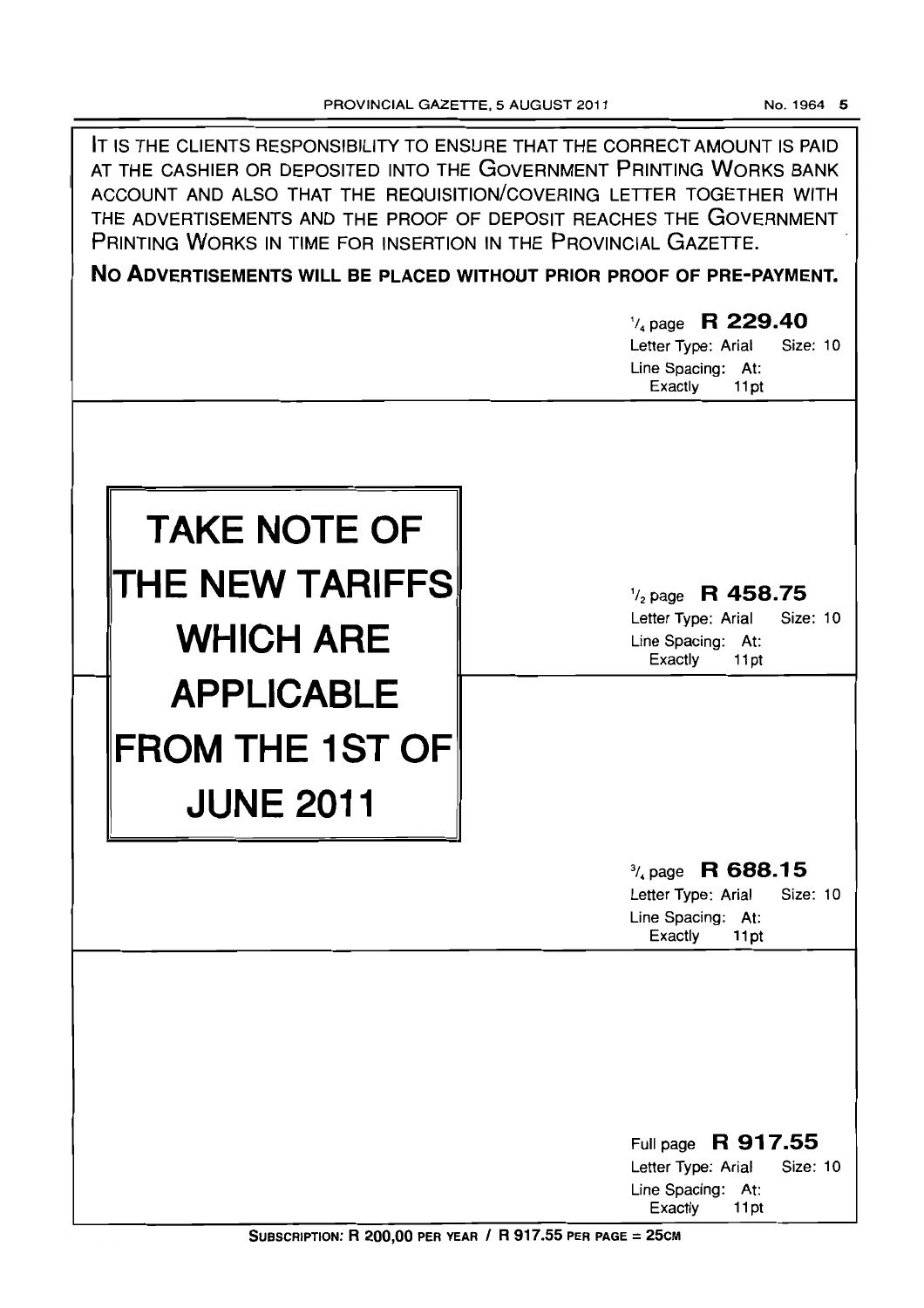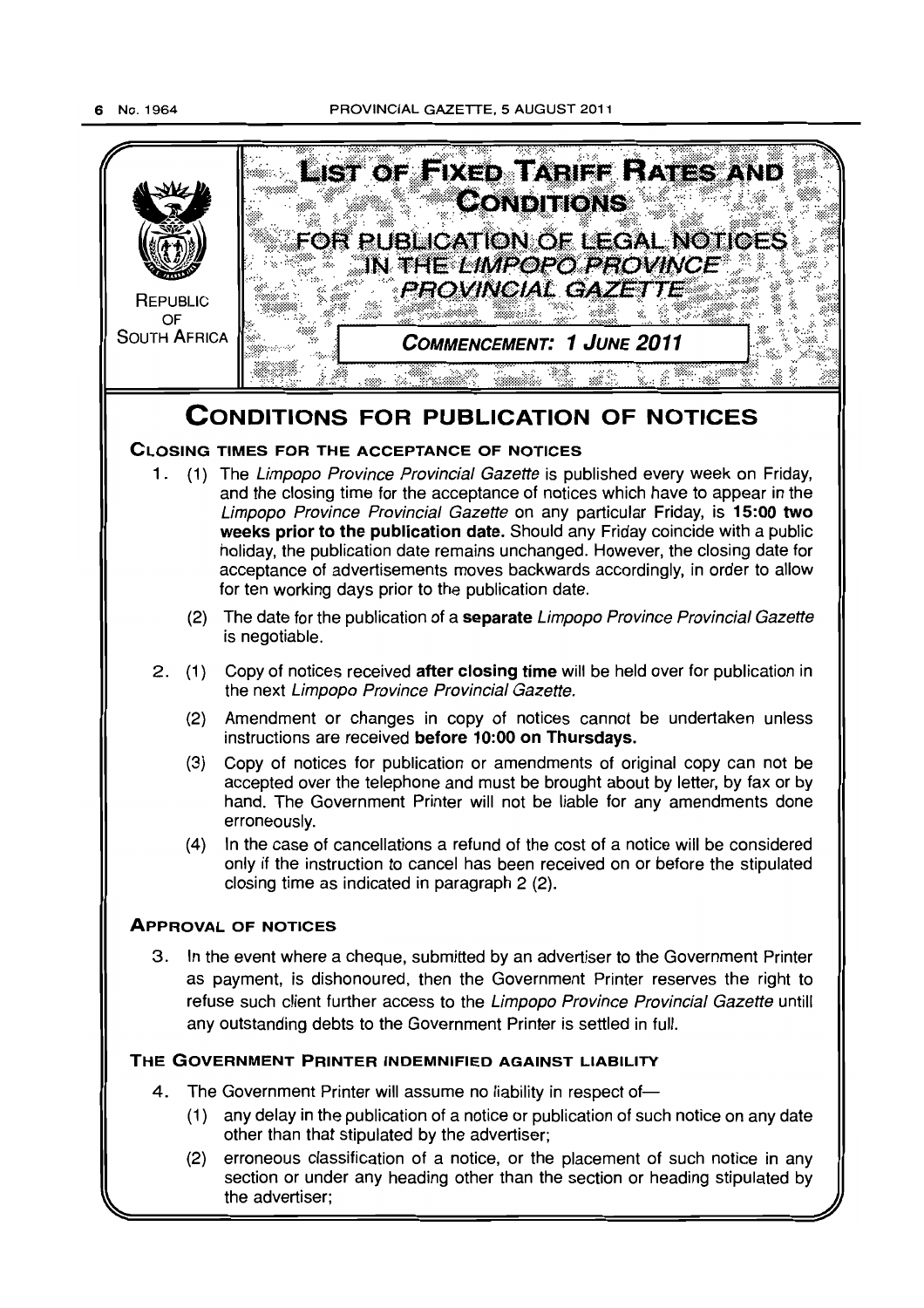(3) any editing, revision, omission, typographical errors or errors resulting from faint or indistinct copy.

# **LIABILITY OF ADVERTISER**

5. Advertisers will be held liable for any compensation and costs arising from any action which may be instituted against the Government Printer in consequence of the publication of any notice.

# **COPY**

- 6. Copy of notices must be typed on one side of the paper only and may not constitute part of any covering letter or document.
- 7. At the top of any copy, and set well apart from the notice, the following must be stated:

Where applicable

- (1) The heading under which the notice is to appear.
- (2) The cost of publication applicable to the notice, in accordance with the "Word Count Table".

# PAYMENT OF COST

- 9. With effect from 1 NOVEMBER 2004 no notice will be accepted for publication unless the cost of the insertion(s) is prepaid in CASH or by CHEQUE or POSTAL ORDERS. It can be arranged that money can be paid into the banking account of the Government Printer, in which case the deposit slip accompanies the advertisement before publication thereof.
- 10. (1) The cost of a notice must be calculated by the advertiser in accordance with the word count table.
	- (2) Where there is any doubt about the cost of publication of a notice, and in the case of copy, an enquiry, accompanied by the relevant copy, should be addressed to the Advertising Section, Government Printing Works, Private Bag X85, Pretoria, 0001 [Fax: (012) 323-8805], before publication.
- 11. Overpayment resulting from miscalculation on the part of the advertiser of the cost of publication of a notice will not be refunded, unless the advertiser furnishes adequate reasons why such miscalculation occurred. In the event of underpayments, the difference will be recovered from the advertiser, and the notice(s) will not be published until such time as the full cost of such publication has been duly paid in cash or by cheque or postal orders, or into the banking account.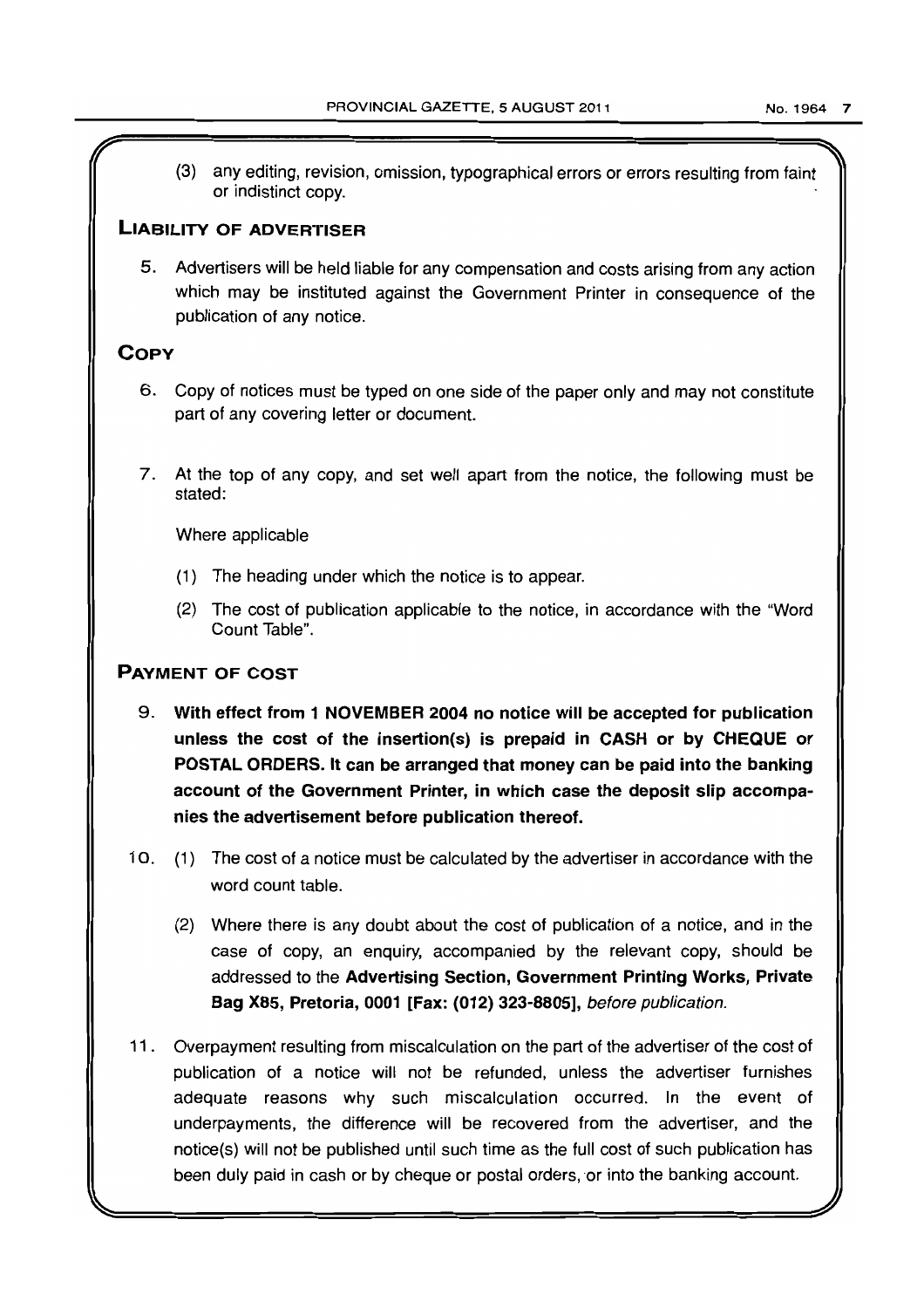- $\overbrace{\hspace{25mm}}$ 12. In the event of a notice being cancelled, a refund will be made only if no cost regarding the placing of the notice has been incurred by the Government Printing Works.
	- 13. The Government Printer reserves the right to levy an additional charge in cases where notices, the cost of which has been calculated in accordance with the Word Count Table, are subsequently found to be excessively lengthy or to contain overmuch or complicated tabulation.

# PROOF OF PUBLICATION

14. Copies of the Limpopo Province Provincial Gazette which may be required as proof of publication, may be ordered from the Government Printer at the ruling price. The Government Printer will assume no liability for any failure to post such Limpopo Province Provincial Gazette(s) or for any delay in despatching it/them.

# **GOVERNMENT PRINTERS BANK ACCOUNT PARTICULARS**

Bank:

ABSA

BOSMAN STREET

Account No.: 4057114016

Branch code: 632005

Reference No.: 00000049

Fax No.: (012) 323 8805

# Enquiries:

| Mrs. L. Fourie    | Tel.: (012) 334-4686 |
|-------------------|----------------------|
| Mrs. H. Wolmarans | Tel.: (012) 334-4591 |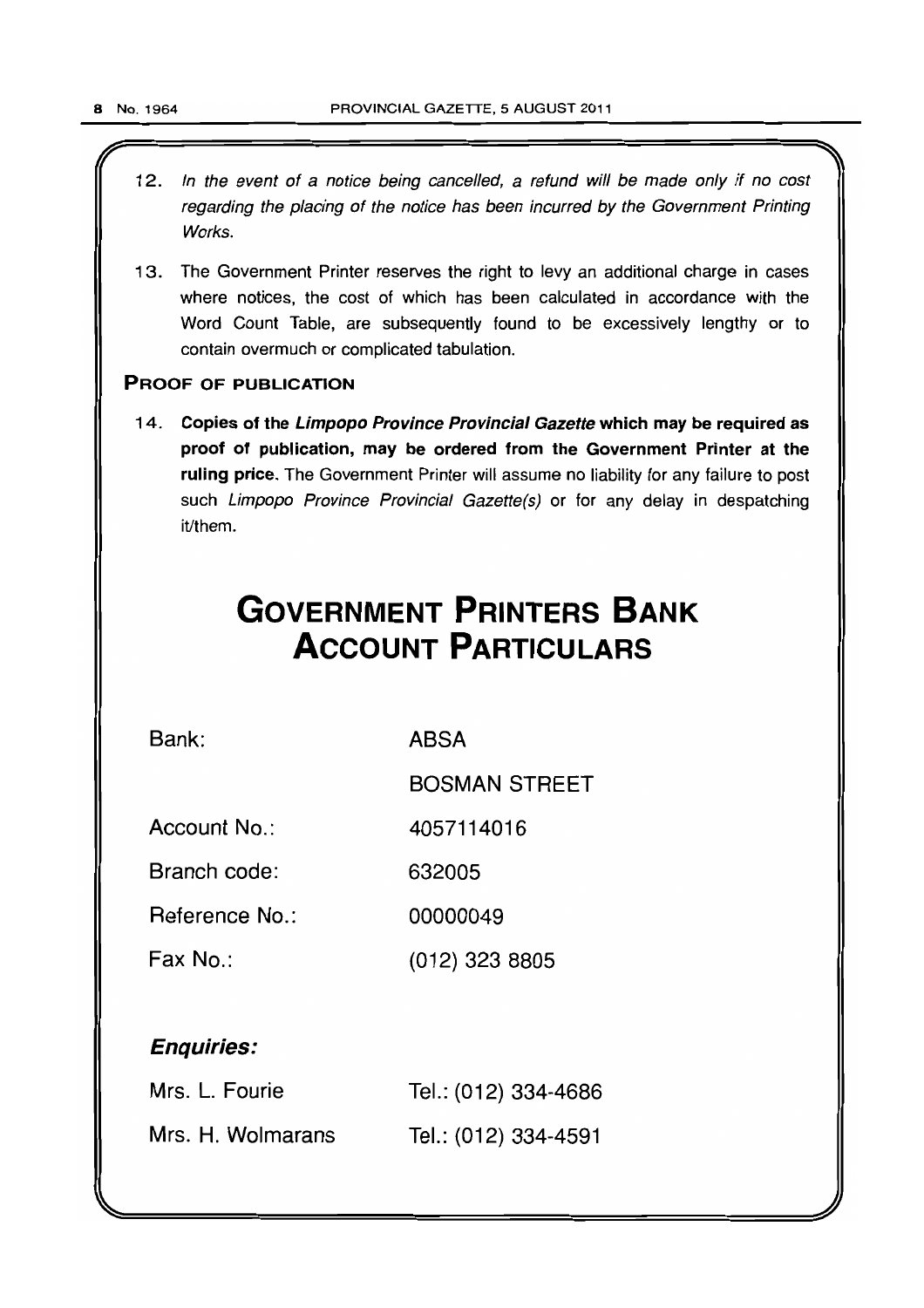# GENERAL NOTICES • ALGEMENE KENNISGEWINGS

# GENERAL NOTICE 191 OF 2011

NOTICE OF APPLICATION FOR ESTABLISHMENT OF TOWNSHIP

#### REGULATION 21

The Greater Tzaneen Municipality hereby gives notice in terms of section 96 (1) and (3) read together with section 69 (6) (a) of the Town-planning and Townships Ordinance, 1986 (Ordinance 15 of 1986). that an application to establish the township referred to in the Annexure hereto, has been received.

Particulars of the application will lie for inspection during normal office hours at the office of the Municipal Manager, Civic Centre, Agatha Street, Tzaneen, for a period of 28 days from 29 July 2011.

Objections to or representations in respect of the applicant must be lodged with or made in writing and in duplicate to the Municipal Manager at the above address or at P.O. Box 24, Tzaneen, 0850, within a period of 28 days from 29 July 2011.

#### ANNEXURE

# Name of township: Letsitele Extension 8.

Full name of applicant: Jacques du Toit and Associates on behalf of the registered owner.

Number of erven in proposed township:

| Residential 1     | 178 |
|-------------------|-----|
| <b>Business 2</b> | 2   |
| Public Open Space | 5   |
| Municipal         | 2   |
| <b>Street</b>     |     |

Description of the land: Remainder of Portion 2 of the farm Novengilla 562 LT, extending over approximately 24ha.

. Locality of proposed township: The proposed township is situated south west of, and adjacent to Letsitele, being bordered on the north by Oosthuizen Street and in the south by road D5011.

Remarks: The application has as purpose the creation of affordable erven for the provision of affordable accommodation.

. **- .** 

#### ALGEMENE KENNISGEWING 191 VAN 2011

#### KENNISGEWING VAN VOORNEME OM DORP TE STIG

#### REGULASIE 21

Die Groter Tzaneen Munisipaliteit gee hiermee ingevolge artikel 96 (1) en (3) saamgelees met arlikel 69 (6) (a) van die Ordonnansie op Dorpsbeplanning en Dorpe, 1986 (Ordonnansie 15 van 1986), kennis dat 'n aansoek om die dorp in die Bylae hierby genoem, te stig, ontvang is.

Besonderhede van die aansoek lê ter insae gedurende gewone kantoorure by die kantoor van die Munisipale Bestuurder, Burgersentrum, Agathastraat, Tzaneen, vir 'n tydperk van 28 dae vanaf 29 Julie 2011.

Besware teen of vertoë ten opsigte van die aansoek moet binne 'n tydperk van 28 dae vanaf 29 Julie 2011 skriftelik en in tweevoud by of tot die Munisipale Bestuurder by bovermelde adres of by Posbus 24, Tzaneen, 0850, ingedien of gerig word.

#### BYLAE

#### Naam van dorp: Letsitele Uitbreiding 8.

Volle naam van aansoeker: Jacques du Toit & Medewerkers namens die geregistreerde eienaar.

|  |   |  | Aantal erwe in voorgestelde dorp: |  |
|--|---|--|-----------------------------------|--|
|  | - |  |                                   |  |

| Residensieel 1      | 178 |
|---------------------|-----|
| Besigheid 2         | 2   |
| Publieke Oop Ruimte | 5   |
| Munisipaal          | 2   |
|                     |     |

Straat

Beskrywing van grond waarop dorp gestig staan te word: Restant van Gedeelte 2 van die plaas Novengilla 562 LT, groot ongeveer 24ha.

Ligging van voorgestelde dorp: Die voorgestelde dorp is geleë direk aangrensend en suid wes van Letsitele Dorp en word begrens aan die noordekant deur Oosthuizenstraat en aan die suidekant deur pad D5011.

Opmerkings: Die aansoek het ten doel om bekostigbare enkelwoonerwe vir huisvesting te voorsien.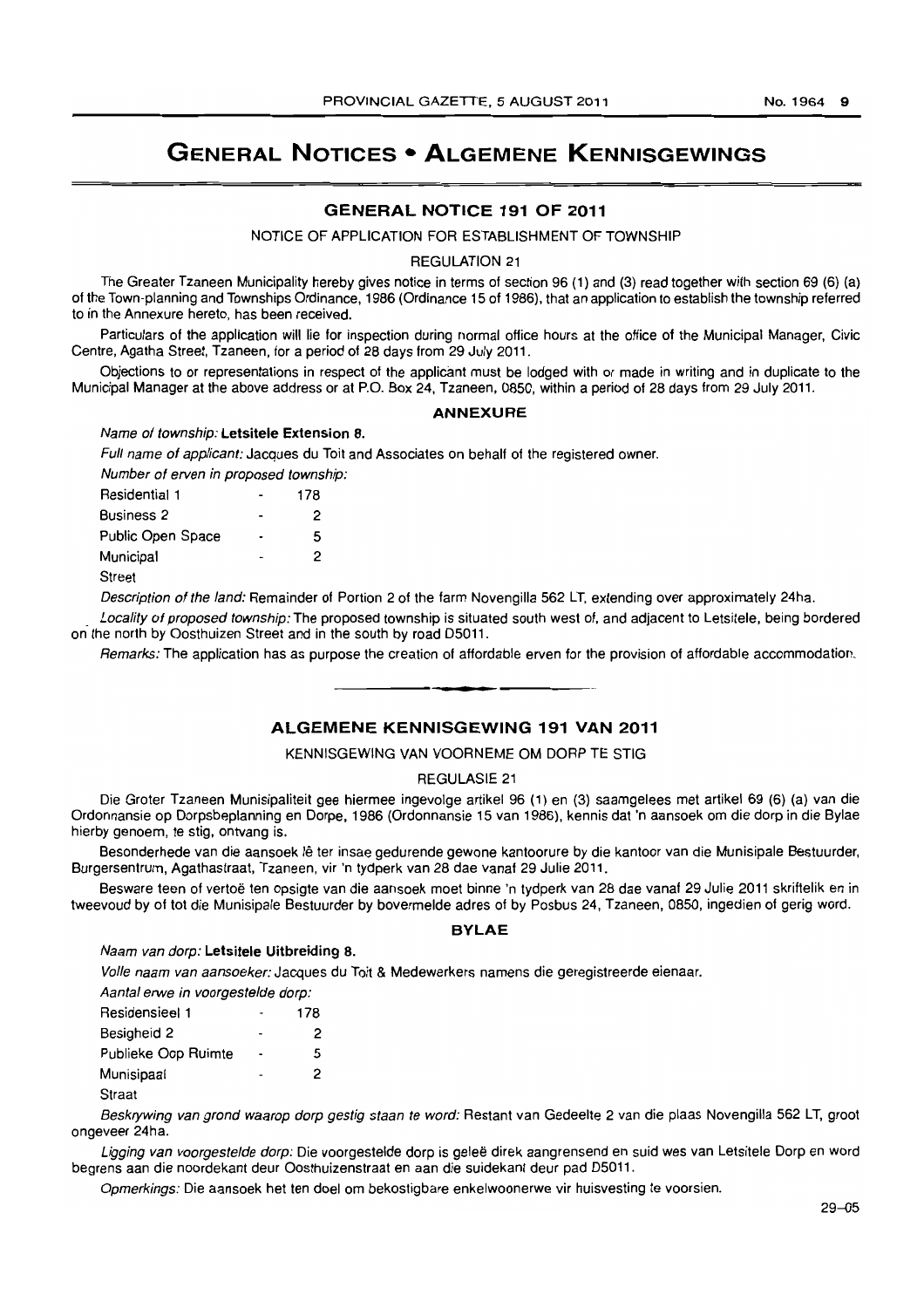#### GENERAL NOTICE 192 OF 2011

#### BLOUBERG LAND USE SCHEME - AMENDMENT SCHEME 1

Planning Concept being the authorised agent of the owner of Portion 1 (5266 m<sup>2</sup>) Portion 2 (5207m<sup>2</sup>) and Portion 3 (6115 m<sup>2</sup>) of the farm Schiermonikoog 16 L.S do hereby give notice in terms of section56 (1) (b) (il of the Town-planning and Townships Ordinance (Ordinance 15 of 1986) that I have applied to the Blouberg Municipality for the amendment of the Blouberg Land Use Scheme, 2006, for the rezoning of the above-mentioned property from "Agriculture" (as per aforementioned Scheme) to "Business 2" for Portion 2; "Industrial 2" for Portion 3 and "Public Garage" for Portion 1 to be in line with rights granted in 1994 in terms of section 8 of the Physical Planning Act of 1967 [permit number 15/38/93(3)].

Particulars of the application will lie for inspection during normal office hours at the offices of the Municipal Manager, 2nd Building, Mogwadi, Senwabarwana, 0790, for a period of 28 days from 29 July 2011.

Objections and or representations in respect to the application must be lodged with or made in writing to the underneath address or to the office of the Municipal Manager, P.O. Box 1593, Senwabarwana, 0790, within a period of 28 days from 29 July 2011.

Address of agent: Planning Concept, Box 15001, Flora Park, Polokwane, 0699 . . **- .** 

ALGEMENE KENNISGEWING 192 VAN 2011

#### BLOUBERG GROND GEBRUIK • WYSINGSKEMA 1

Planning Concept synde die gemagtigde agent van die eienaar van Gedeelte 1 (5266 m<sup>2</sup>) Gedeelte 2 (5207m<sup>2</sup>) en Gedeelte 3 (6115 m<sup>2</sup>) van die plaas Schiermonikoog 16 LS gee hiermee ingevolge artikel 56 (1) (b) (i) van die Ordonnansie op Dorpsbeplanning en Dorpe (Ordonnansie 15 van 1986) kennis dal ek by die Blouberg Munisipaliteit aansoek gedoen het vir die wysiging van die Blouberg Grondgebruik skema, 2006, deur hersonering van bg. eiendom vanaf "Landbou" (soos aangedui in die genoemde Skema) tot "Besigheid 2" vir Gedeelte 2; "Industrieel 2" vir Gedeelte 3 en "Openbare Garage" vir Gedeelte 1. Om in Iyn te wees met regte wat in 1994 in terme van artikel 8 van die Wet of Fisiese Beplanning van 1967, volgens permit [15/38/93(3)] te wees.

Besonderhede van die aansoek lê ter insae gedurende gewone kantoor ure by die kantoor van die Munisipale Bestuurder: 2de Gebou. Mogwadi, Senwabarwana, 0790, vir 'n tydperk van 28 dae vanaf 29 Julie 2011.

Besware teen of vertoë ten opsigte van die aansoek moet binne 28 dae van 29 Julie 2011 skriftelik by onderstaande adres of by die Munisipale Bestuurder, Posbus 1593, Senwabarwana, 0790, ingedien of gerig word.

Adres van agent: Planning Concept, Posbus 15001. Flora Park, Polokwane, 0699.

29-05

#### GENERAL NOTICE 193 OF 2011

#### POLOKWANE /PERSKEBULT AMENDMENT SCHEME 156

Planning Concept being the authorised agent of the owner of Portion 1 of Erf 569, Pietersburg, do hereby give notice in terms of section 56 (1) (b) (i) of the Town-planning and Townships Ordinance (Ordinance 15 of 1986) that I have applied to the Polokwane Municipality for the amendment of the Polokwane/Perskebult Townplanning Scheme. 2007, for the rezoning of the abovementioned property situated at 27 A Devenish Street from "Special for Overnight Accommodation" subject to conditions as contained within Annexure 288 to "Business 4".

Particulars of the application will lie for inspection during normal office hours at the offices of the Manager Planning: Directorate Planning and Development, First Floor, West Wing Civic Centre. Landdros Mare Street, Polokwane, for a period of 28 days from 29 July 2011.

Objections and or representations in respect to the application must be lodged with or made in writing to the underneath address or to the offices of the Manager Planning: Directorate Planning and Development, First Floor, Civic Centre, Landdros Mare Street, or Box 111, Polokwane, 0700, within a period of 28 days from 29 July 2011.

Address of agent: Planning Concept, Box 15001, Flora Park. Polokwane, 0699.

# ALGEMENE KENNISGEWING 193 VAN 2011

**•** 

#### POLOKWANEIPERSKEBULT WYSINGSKEMA 156

Planning Concept synde die gemagtigde agent van die eienaar van Gedeelte 1 van Erf 569, Pietersburg. gee hiermee ingevolge artikel 56 (1) (b) (i) van die Ordonnansie op Dorpsbeplanning en Dorpe (Ordonnansie 15 van 1986) kennis dat ek by die Polokwane Munisipaliteit aansoek gedoen het vir die wysiging van die Polokwane/Perskebult Dorps Beplanning Skema, 2007, deur die hersonering van bg. eiendom geleë te Devenishstraat 27 A vanaf "Spesiaal vir Oornag Akkommodasie" onderworpe aan Bylaag 288 na "Besigheid 4".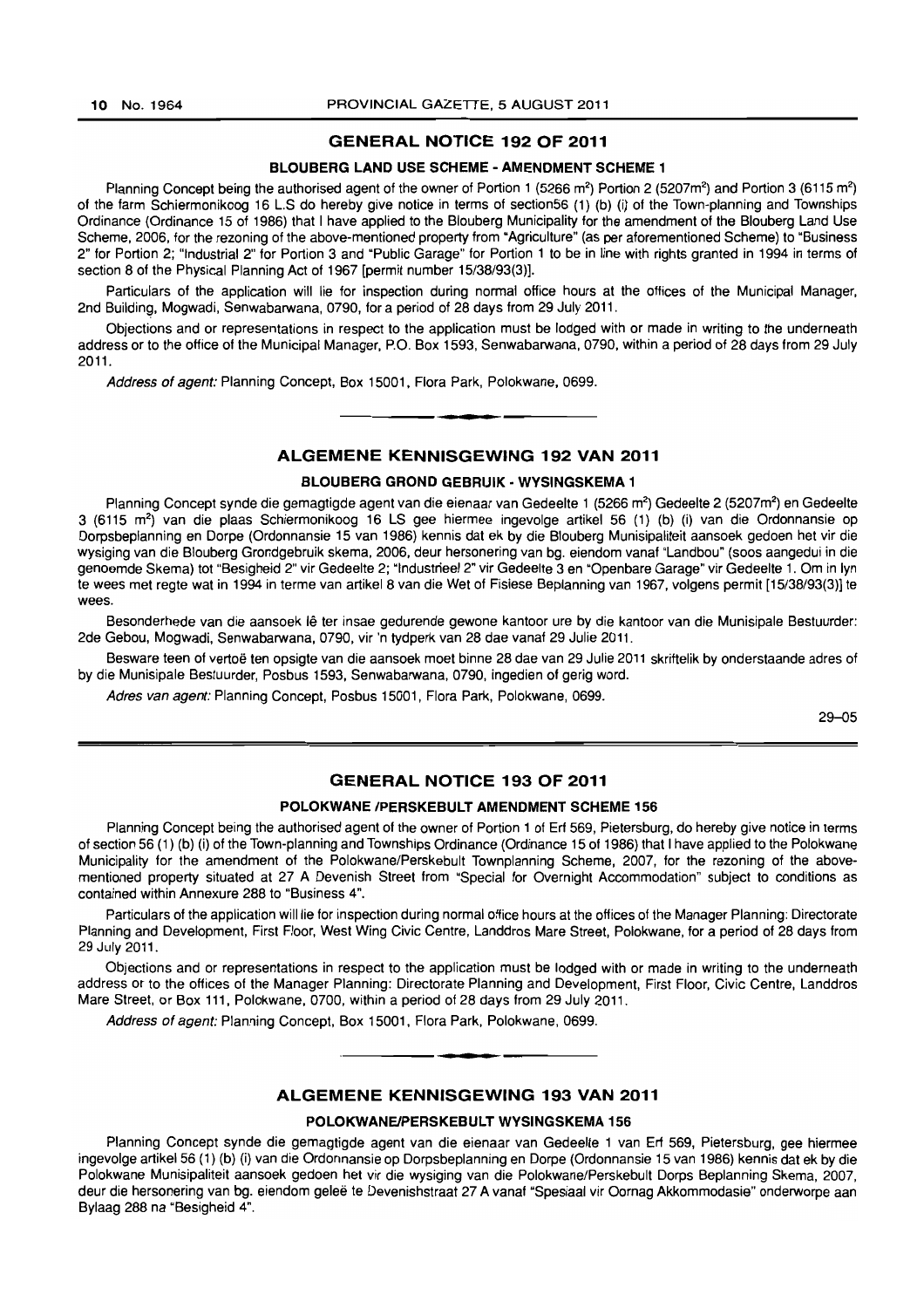Besonderhede van die aansoek lê ter insae gedurende gewone kantoor ure by die kantoor van die Bestuurder: Beplanning, Direktoraat Beplanning en Ontwikkeling, Eerste Vloer, Burgersentrum, Landros Marestraat, Polokwane, vir 'n tydperk van 28 dae vanaf 29 Julie 2011.

Besware teen of vertoë ten opsigte van die aansoek moet binne 28 dae van 29 Julie 2011 skriftelik by of tot die Bestuurder: Beplanning, Direktoraat Beplanning en Ontwikkeling by onderstaande adres of by Posbus 111, Polokwane, 0700, ingedien of gerig word.

Adres van agent: Planning Concept, Posbus 15001, Flora Park, Polokwane, 0699.

29-05

# **GENERAL NOTICE 194 OF 2011**

#### **POLOKWANE IPERSKEBULT AMENDMENT SCHEME 243**

NOTICE OF APPLICATION FOR THE AMENDMENT OF THE POLOKWANE/PERSKEBULT TOWN-PLANNING SCHEME, 2007, IN TERMS OF SECTION 56 (1) (b) (i) OF THE TOWN-PLANNING AND TOWNSHIPS ORDINANCE, 1986 (ORDINANCE No. 15 OF 1986)

I, Phathu Siebe of Rirothe Planning Consulting, being the authorised agent of the owner of the Ert mentioned below, hereby give notice in terms of section 56 (1) (b) (i) of the Town-planning and Townships Ordinance, 1986 (Ordinance No. 15 of 1986) that we have applied to the Polokwane Municipality for the amendment of the Town-planning scheme known as the Poiokwane/Perskebult Town-planning Scheme, 2007 by the rezoning of Ert 1059, Polokwane Extension 4, situated at Van Inspen Street, from "Residential 1" to "Residential 2" for establishment of 3 flats for each 2 bedrooms and increase density to 44 dwelling units per ha.

Particulars of the application will lie for inspection during normal office hours at the office of the Manager: Spatial Planning and Land Use Management, First Floor, Civic Centre, Landros Mare Street, Polokwane, for a period of 28 days from 5 August 2Q11.

Objections to or representations in respect of the application must be lodged with or made in writing to the Municipal Manager at the above address or P.O. Box 111, Polokwane, 0700, within a period of 28 days from 5 August 2011.

Address of agent: 662 Seshego Zone 8, Polokwane, 0699; P.O. Box 5, Tshidimbini, 0972. Tel: 084 287 0467.

### **ALGEMENE KENNISGEWING 194 VAN 2011**

I **\_ •** 

#### **POLOKWANEIPERSKEBULT-WYSINGINGSKEMA 243**

KENNISGEWING VAN DIE AANSOEK OM DIE WYSIGING VAN DIE POLOKWANE/PERSKEBULT-DORPSBEPLANNING-SKEMA, 2007, INGEVOLGE ARTIKEL 56 (1) (b) (i) VAN DIE ORDONNANSIE OP DORPSBEPLANNING EN DORPE, 1986 (ORDONNANSIE No. 15 VAN 1986)

Ek, Phathu Siebe van Rirothe Planning Consulting, synde die gemagtigde agent van die eienaar van die ondergenoemde erf, gee hiermee ingevolge artikel 56 (1) (b) (i) van die Ordonnansie op Dorpsbeplanning en Dorpe, 1986 (Ordonnansie 15 van 1986), kennis dat ons by die Polokwane Munisipaliteit aansoek gedoen het om die wysiging van die dorpsbeplanningskema bekend as die Polokwane/Perskebult-dorpsbeplanningskema, 2007, deur hersonering van Erf 1059, Polokwane Uitbreiding 4, geleë te Van Inspenstraat, vanaf "Residensieel 1" na "Residensieel 2" vir die oprigting van 3 woonstelle met 2 slaapkamers elk en verhoog densiteit na 44 wooneenhede per ha.

Besonderhede van die aansoek lê ter insae gedurende kantoorure by die kantoor van die Bestuurder: Ruimtelike Beplanning en Grondgebruiksbeheer, Direktoraat Beplanning en Ontwikkeling, Polokwane Munisipaliteit, Eerste Vloer, Wes Vleuel, Burgersentrum, Landros Maréstraat, Polokwane, vir a periode van 28 dae vanaf 5 Augustus 2011.

Besware teen of vertoë ten opsigte van die aansoek moet binne 'n tydperk van 28 dae, 5 Augustus 2011, skriftelik by of tot die Bestuurder: Ruimtelike Beplanning en Grondgebruiksbeheer, Polokwane Munisipaliteit, by bovermelde adres of by Posbus 111, Polokwane, 0700, ingedien of gerig word.

Adres van agent: 662 Seshego Zone 8, Polokwane, 0699; Posbus 5, Tshidimbini, 0972. Tel: 084 287 0467.

05-12

#### **GENERAL NOTICE 195 OF 2011**

#### **LOUIS TRICHARDT AMENDMENT SCHEME 17**

Planning Concept being the authorised agent of the owner of Portion 1 of Erf 410, Louis Trichardt and the Remaining Extent of Erf 410, Louis Trichardt, hereby give notice in terms of section 56 (1) (b) (i) of the Town-planning and Township Ordinance (Ordinance 15 of 1986) that I have applied to the Makhado Municipality for the amendment of the Makhado Land Use Scheme, 2009, for the rezoning of the above-mentioned property situated adjacent to President Street from "Residential 1" to "Business 1".

Particulars of the application will lie for inspection during normal office hours at the offices of the Manager: Planning, 1st Floor, Civic Centre, 128 Krogh Street. Louis Trichardt, for a period of 28 days from 29 July 2011.

Objections and or representations in respect to the application must be lodged with or made in writing to the Municipal Manager at the above address or at Private Bag X 2596, Louis Trichardt. 0920, within a period of 28 days from 29 July 2011.

Address of agent: Planning Concept, Box 15001, Flora Park, Polokwane, 0699.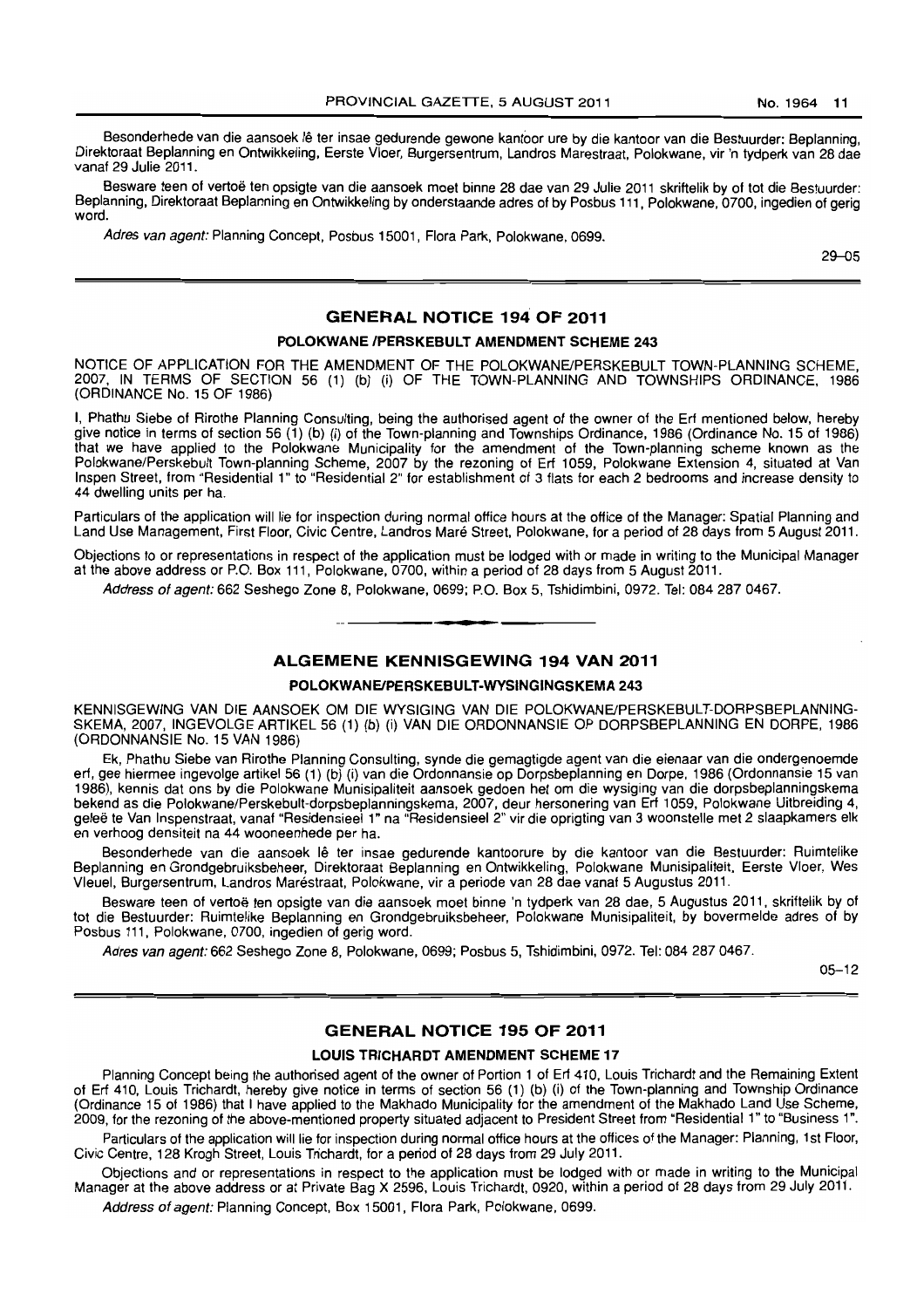#### **ALGEMENE KENNISGEWING 195 VAN 2011**

#### **LOUIS TRICHARDT WYSINGSKEMA 17**

Planning Concept synde die gemagtigde agent van die eienaar van Gedeelte 1 van Erf 410, en Resterende Gedeelte van Erf 410, Louis Trichardt, gee hiermee ingevolge artikel 56 (1) (b) (i) van die Ordonnansie op Dorpsbeplanning en Dorpa (Ordonnansie 15 van 1986) kennis dat ek by die Makhado Munisipaliteit aansoek gedoen het vir die wysiging van die Makhado-Grondgebruikskema. 2009. deur hersonering van bogenoemde eiendom gelee Presidentstraat vanaf "Residensieel 1" na "Besigheid 1".

Besonderhede van die aansoek lê ter insae gedurende gewone kantoor ure by die kantoor van die kantoor van die Bestuurder: Beplanning. 1 ste Vloer, Burgersentrum, Kroghstraat 128. Louis Trichardt, vir 'n tydperk van 28 dae vanaf 29 Julie 2011. Besware teen of vertoë ten opsigte van die aansoek moet binne 28 dae van 29 Julie 2011 skriftelik by of tot die Munisipale

Bestuurder by bovermelde adres of by Privaatsak X 2596, Louis Trichardt, 0920, ingedien of gerig word.

Adres van agent: Planning Concept, Posbus 15001, Flora Park, Polokwane, 0920.

29-05

# **GENERAL NOTICE 196 OF 2011**

#### **BELA BELA AMENDMENT SCHEME 52/08**

We, Van Zyl & Benadé Town and Regional Planners, being the authorised agent of the owner of Portion 155 of the farm Roodekuil 496 KR. hereby give notice in terms of section 56 (1) (b) (i) of the Town-planning and Townships Ordinance, 1986 (Ordinance No. 15 of 1986) that we have applied to the Bela Bela Municipality for the amendment of the land use scheme, known as the Bela Bela Land Use Scheme. 2008. by the rezoning of the property described above, from Agricultural to Special for auction pen/ring, butchery, agriculture and purposes incidental thereto subject to certain conditions.

Particulars of the application will lie for inspection during normal office hours at the office of the Municipal Manager, Municipal Offices, Bela Bela, for a period of 28 days from 29 July 2011.

Objections to or representations in respect of the application must be lodged with or made in writing to: The Municipal Manager at the above address or Private Bag X1609, Bela Bela, 0480, within a period of 28 days from 29 July 2011.

Address of agent: Van Zyl & Benadé, P.O. Box 32709, Glenstantia, 0010, Tel: (012) 346-1805. Fax: (012) 346-1619. **•** 

# **ALGEMENE KENNISGEWING 196 VAN 2011**

**BELA BELA-WYSIGINGSKEMA 52/08** 

Ons, Van lyl & Benade Stads- en Streekbeplanners, synde die gemagtigde agent van die eienaar van Gedeelte 155 van die plaas Roodekuil 496 KR, gee hiermee ingevolge artikel 56 (1) (b) (i) van die Ordonnansie op Dorpsbeplanning en Dorpe (Ordonnansie 15 van 1986), kennis dat ons by die Bela Bela Munisipaliteit aansoek gedoen het om die wysiging van die grondgebruikskema, bekend as die Bela Bela Grondgebruikskema, 2008, deur hersonering van die eiendom hierbo beskryf van Landbou na Spesiaal vir vendusiekrale/ring, slaghuis, landbou en doeleindes in verband daarmee onderworpe aan sekere voorwaardes.

Besonderhede van die aansoek lê ter insae gedurende gewone kantoorure by die kantoor van die Munisipale Bestuurder, Munisipale Kantore, Bela Bela, vir 'n tydperk van 28 dae vanaf 29 Julie 2011.

Besware teen of vertoë ten opsigte van die aansoek moet binne 'n tydperk van 28 dae vanaf 29 Julie 2011 skriftelik by of tot die Munisipale Bestuurder by bovermelde adres of by Privaatsak X1609, Bela Bela, 0480, ingedien of gerig word.

Adres van agent: Van Zyl & Benadé, Posbus 32709, Glenstantia, 0010. Tel: (012) 346-1805. Faks: (012) 346-1619.

29-05

### **GENERAL NOTICE 197 OF 2011**

#### **MESSINA AMENDMENT SCHEME 181**

NOTICE OF APPLICATION FOR THE AMENDMENT OF THE TOWN-PLANNING SCHEME IN TERMS OF SECTION 56 OF THE TOWN-PLANNING AND TOWNSHIPS ORDINANCE, 1986 (ORDINANCE 15 OF 1986)

I, Pierre Danté Moelich, of the firm Plankonsult Incorporated, being the authorised agent of the owner hereby give notice in terms of section 56 of the Town-planning and Townships Ordinance, 1986 (Ordinance 15 of 1986), that I have applied to the Musina Local Municipality for the amendment of the town-planning scheme known as the Messina Town-planning Scheme, 1983, by the rezoning of Erf 271, Messina, from "Residential 1" to "Special" for a guest house restricted to 7 guest rooms and a place of refreshment. The place of refreshment will be subservient to the guest house.

Particulars of the application will lie for inspection during normal office hours at the office of the Municipal Manager: Civic Centre, Murphy Street, Musina. for a period of 28 days from 29 July 2011.

Objections to or representations in respect of the application must be lodged with or made in writing to the Municipal Manager at the above address or at Private Bag X611, Musina, 0900, within a period of 28 days from 29 July 2011.

Address of agent: Plankonsult Incorporated, PO Box 72729, Lynnwood Ridge, 0040. Tel: (012) 993-5848. Fax: (012) 993-1292. E-mail: a-ms@plankonsult.co.za

Dates of publication: 29 July 2011 and 5 August 2011.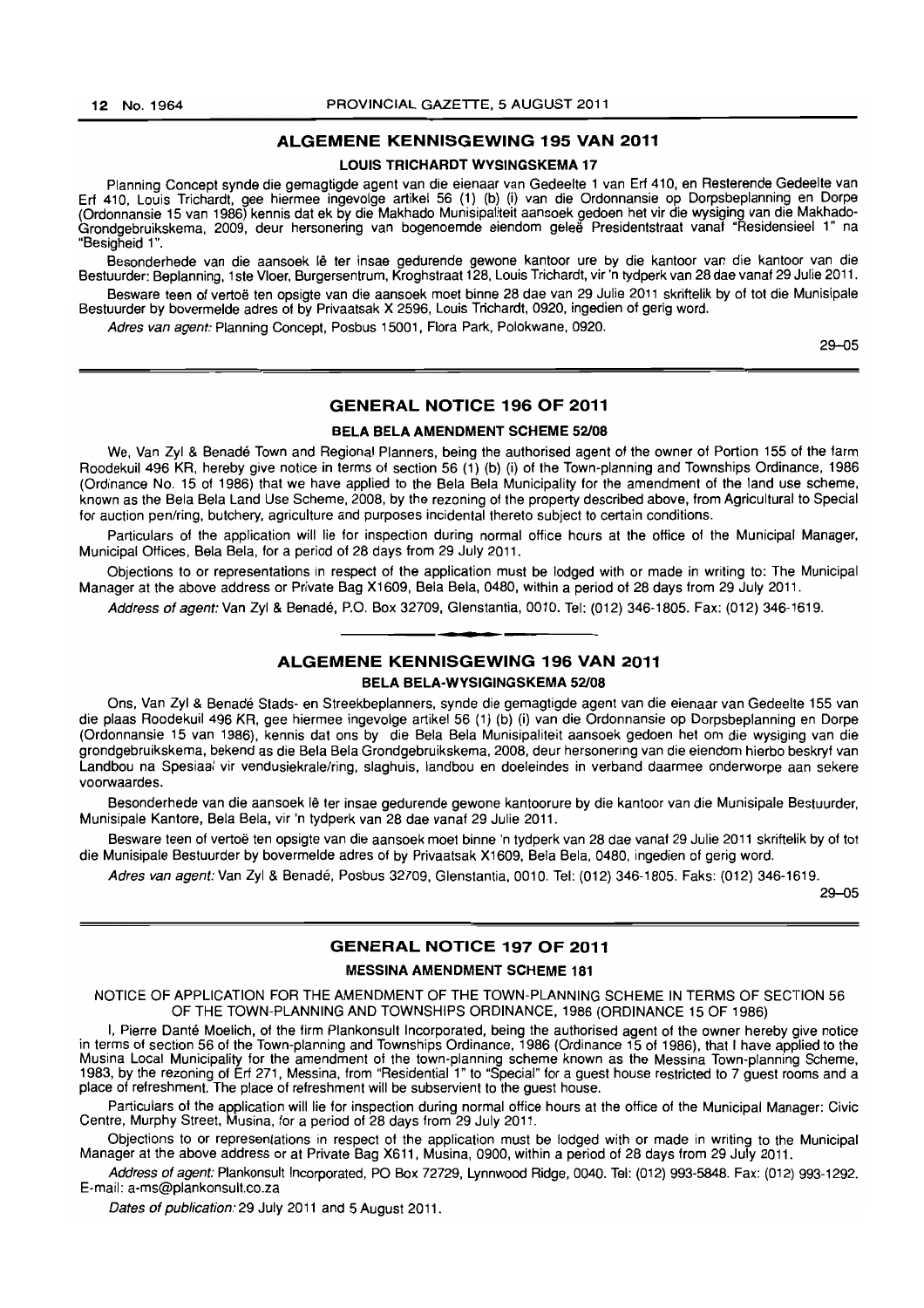#### **ALGEMENE KENNISGEWING 197 VAN 2011**

#### **MESSINA-WYSIGINGSKEMA 181**

KENNISGEWING VAN AANSOEK OM WYSIGING VAN DORPSBEPLANNINGSKEMA INGEVOLGE ARTIKEL 56 VAN DIE ORDONNANSIE OP DORPSBEPLANNING EN DORPE, 1986 (ORDONNANSIE 15 VAN 1986)

Ek, Pierre Dante Moelich, van die firma Plankonsult Ingelyf, synde die gemagtigde agent van die eienaar, gee hiermee ingevolge artikel 56 van die Ordonnansie op Dorpsbeplanning en Dorpe, 1986 (Ordonnansie 15 van 1986), kennis dat ek by die Musina Plaaslike Munisipaliteit aansoek gedoen het om die wysiging van die dorpsbeplanningskema bekend as Messinadorpsbeplanningskema, 1983, deur die hersonering van Ert 271, Messina vanaf "Residensieel 1" na "Spesiaal" vir 'n gastehuis beperk tot 7 gastekamers en 'n verversingsplek. Die verversingsplek sal ondergeskik wees aan die gastehuis.

Besonderhede van die aansoek lê ter insae gedurende gewone kantoorure by die kantoor van die Munisipale Bestuurder, Burgersentrum, Murphystraat, Musina, vir 'n tydperk van 28 dae vanaf 29 Julie 2011.

Besware teen of vertoë ten opsigte van die aansoek moet binne 'n tydperk van 28 dae vanaf 29 Julie 2011 skriftelik by of tot die Munisipale Bestuurder by bovermelde adres of by Privaatsak X611, Musina, 0090, ingedien of gerig word.

Adres van agent: Plankonsult Ingelyf, Posbus 72729, Lynnwoodrif, 0040. Tel: (012) 993-5848. Faks: (012) 993-1292. E-pos: a-ms@plankonsult.co.za

Datums van pubfikasie: 29 Julie 2011 en 5 Augustus 2011.

29-05

#### **GENERAL NOTICE 198 OF 2011**

#### REMOVAL OF RESTRICTIONS ACT, 1967 (ACT 84 OF 1967)

#### 1. **THE AMENDMENT, SUSPENSION OR REMOVAL OF THE CONDITIONS OF TITLE OF ERF 424, THABAZIMBI EXTENSION 3**

#### 2. **THE AMENDMENT OF THE THABAZIMBI TOWN-PLANNING SCHEME, 1992**

It is hereby notified that application has been made in terms of section 3 (1) of the Removal of Restrictions Act, 1967, by the firm Plan Wize Town and Regional Planners for:

1. The amendment, suspension or removal of the conditions of title of Ert 424, Thabazimbi Extension 3 to be utilised for an art studio, training centre and décor shop;

2. The amendment of the Thabazimbi Town-planning Scheme, 1992, to amend the existing zoning of Ert 424, Thabazimbi Extension 3 from "Residential 1" to "Special" for a "Dwelling House, Art Studio, Training Centre and Decor Shop", subject to specific conditions.

This application will be known as Thabazimbi Amendment Scheme 304.

The application and the relevant documents are open for inspection at the offices of the Director-General: limpopo Province: Local Government and Housing, Market Street, Polokwane and the office of the Municipal Manager, Municipal Offices, Thabazimbi, until 26 August 2011.

Objections to the application must be lodged with or made in writing to the Director-General: Local Government and Housing, at the above address or at Private Bag X9485, Polokwane, 0700, on or before 26 August 2011 and shall reach this office not later than 14:00 on the said date.

Dates of publication: 29 July 2011 and 5 August 2011.

Address of authorised agent: Plan Wize Town and Regional Planners, P.O. Box 2445, Thabazimbi, 0380. Tel: (014) 772-1758/082 449 7626. Ref: T0311.

I **\_ I** 

#### **ALGEMENE KENNISGEWING 198 VAN 2011**

WET OP OPHEFFING VAN BEPERKINGS, 1967 (WET 84 VAN 1967)

1. **DIE WYSIGING, OPSKORTING OF OPHEFFING VAN DIE TITELVOORWAARDES VAN ERF 424, THABAZIMBt-UITBREIDING** 3.

#### 2. **DIE WYSIGING VAN DIE THABAZIMBI-DORPSBEPLANNINGSKEMA I 1992**

Hiermee word bekendgemaak dat ingevolge die bepalings van artikel3 (1) van die Wet op Opheffing van Beperkings, 1967, aansoek gedoen is deur die firma Plan Wize Stads- en Streekbeplanners vir:

1. Die wysiging, opskorting of opheffing van die titelvoorwaardes van Ert 424, Thabazimbi Uitbreiding 3, ten einde dit moontlik te maak om die ert vir 'n kunsateljee, opleidingsentrum en dekorwinkel te gebruik;

2. Die wysiging van die Thabazimbi-dorpsbeplanningskema, 1992, deur die hersonering van Erf 424, Thabazimbi-Uitbreiding 3, van "Residensieel 1" na "Spesiaal" vir 'n "Woonhuis, Kunsateljee, Opleidingsentrum en Dekorwinkel", onderhewig aan spesifieke voorwaardes.

Die aansoek sal bekend staan as Thabazimbi-Wysigingskema 304.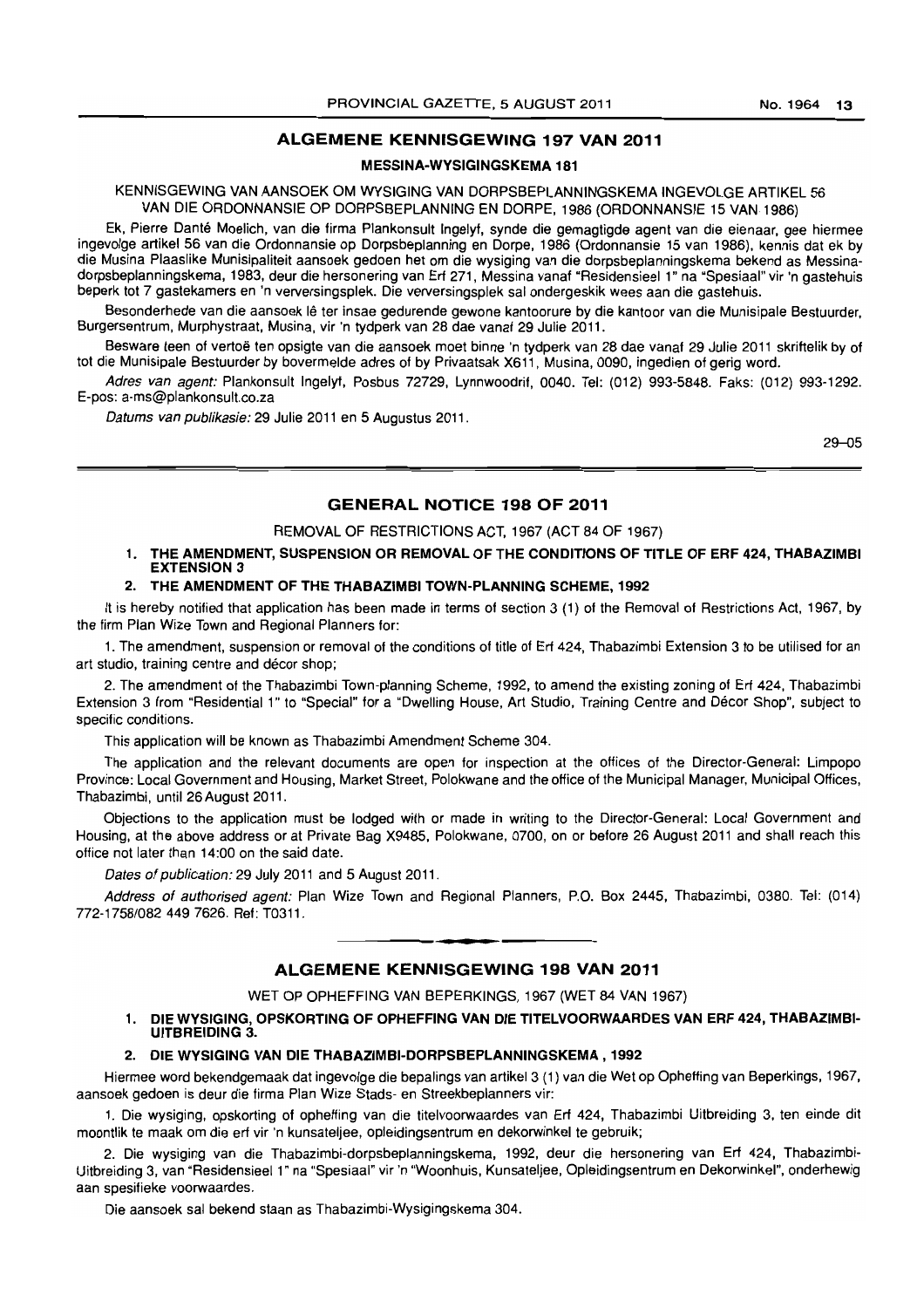Die aansoek en die betrokke dokumente lê ter insae in die kantoor van die Direkteur-Generaal: Limpopo Provinsie, Plaaslike Regering en Behuising, Markstraat, Polokwane en in die kantoor van die Munisipale Bestuurder: Munisipale Kantore, Thabazimbi, tot 26 Augustus 2011.

Besware teen die aansoek kan voor of op 26 Augustus 2011 skriftelik by die Direkteur-Generaal, Limpopo Provinsie, Plaaslike Regering en Behuising by bovermelde adres of Privaatsak X9485, Polokwane, 0700, ingedien word en moet die kantoor nie later as 14:00 op genoemde datum bereik nie.

Datums van publikasie: 29 Julie 2011 en 5 Augustus 2011.

Adres van gemagtigde agent; Plan Wize Stads- en Streekbeplanners, Posbus 2445, Thabazimbi, 0380. Tel: (014) 772-1758/0824497626. Verw. No. T0311.

29-05

### GENERAL NOTICE 200 OF 2011

#### POLOKWANE /PERSKEBULT AMENDMENT SCHEME 205

NOTICE OF APPLICATION FOR THE AMENDMENT OF THE POLOKWANEIPERSKEBULT TOWN-PLANNING SCHEME, 2007, IN TERMS OF SECTION 56 (1) (b) (i) OF THE TOWN-PLANNING AND TOWNSHIPS ORDINANCE, 1989 (ORDINANCE No. 15 OF 1986)

Duzilux CC Town Planners and Project Management Consultants, being the authorised agent of the owner of the Remaining Extent of Erf 320. Pietersburg, situated at 106 Onder Street, do hereby give notice in terms of section 56 (1) (b) (i) of the Town-planning and Townships Ordinance (Ordinance 15 of 1986), that I have applied to the Polokwane Municipality for the amendment of the Polokwane/Perskebult Town-planning Scheme, 2007, for the rezoning of above site from "Residential 1" to "Residential 2" for office use.

Particulars of the application will lie for inspection during normal office hours at the office of the Manager: Planning: Directorate Planning and Development, First Floor, West Wing, Civic Centre, Landros Mare Street, Palokwane, for a period of 28 days from 2 August 2011.

Objections to or representations in respect of the application must be lodged with or made in writing to the Manager: Spatial Planning and Land Use Management, at the above address or at P.O. Box 111, Polakwane, 0700, within a period of 28 days from 2 August 2011.

Address of agent: Duzilux CC Town Planners and Project Management Consultants, PO Box 1305, Springs. 1651. Cell: 073 452 7172. Fax: 086 718 2333.

#### ALGEMENE KENNISGEWING 200 VAN 2011

**I •** 

#### POLOKWANEIPERSKEBULT WYSINGINGSKEMA 205

KENNISGEWING VAN DIE AANSOEK OM DIE WYSIGING VAN DIE POLOKWANE/PERSKEBULT DORPSBEPLANNING SKEMA. 2007, INGEVOLGE ARTIKEL 56 (1) (b) (i) VAN DIE ORDONNANSIE OP DORPSBEPLANNING EN DORPE, 1986 (ORDONNANSIE No. 15 VAN 1986)

Duzilux CC Town Planners and Project Management Consultants, synde die gemagtigde agent van die eienaar van die eienaar van Resterende Gedeelte van Erf 320, Pietersburg, geleë te Onderstraat 106, gee hiermee ingevolge artikel 56 (1) (b) (i) van die Ordonnansie ap Dorpsbeplanning en Darpa, 1986 (Ordonnansie 15 van 1986), kennis dat ek by die Polokwane Munisipaliteit aansaek gedaen het vir die wysiging van die Polokwane/Perskebult-dorpsbeplanning, 2007, deur die hersanering van bg. eiendom vanaf "Residensieel 1" na "Besigheid 2" vir kantaorgebruik.

Besonderhede van die aansoek lê ter insae gedurende gewone kantoorure by die Bestuurder: Beplanning: Direktoraat Beplanning en Ontwikkeling, Eerste Vloer, Burgersentrum, Landdros Marestraat, Polokwane, vir a tydperk van 28 dae vanaf 2 Augustus 2011.

Besware teen of vertoë ten opsigte van die aansoek moet binne 28 dae vanaf 2 Augustus 2011, skriftelik by of tot die Bestuurder: Beplanning: Direktoraat Beplanning en Ontwikkeling, by onderstaande adres of by Posbus 111, Polokwane, 0700, ingedien of gerig word.

Adres van agent: Duzilux CC Town Planners and Project Management Consultants, Posbus 1305, Springs, 1560. Sel: 073 4527172. Faks: 086 518 2333.

5-12

#### GENERAL NOTICE 201 OF 2011

#### POLOKWANEIPERSKEBULT TOWN-PLANNING SCHEME, 2007

#### AMENDMENT SCHEME 251

I, Timothy Tshilidzi Mudzielwana of Fulwana Planning Consultants, being the authorized agent of the registered owners of Portion 2 (portion of Portion 1) of Erf 776, Pietersburg, Registration Division LS, Limpopo Province, in terms of section 56 (1) (b) (i) of the Town Planning and Townships Ordinance, 15 of 1986, from "Residential 1" to Special" for Medical consulting rooms with conditions outlined on Annexure 105. The conditions are as follows: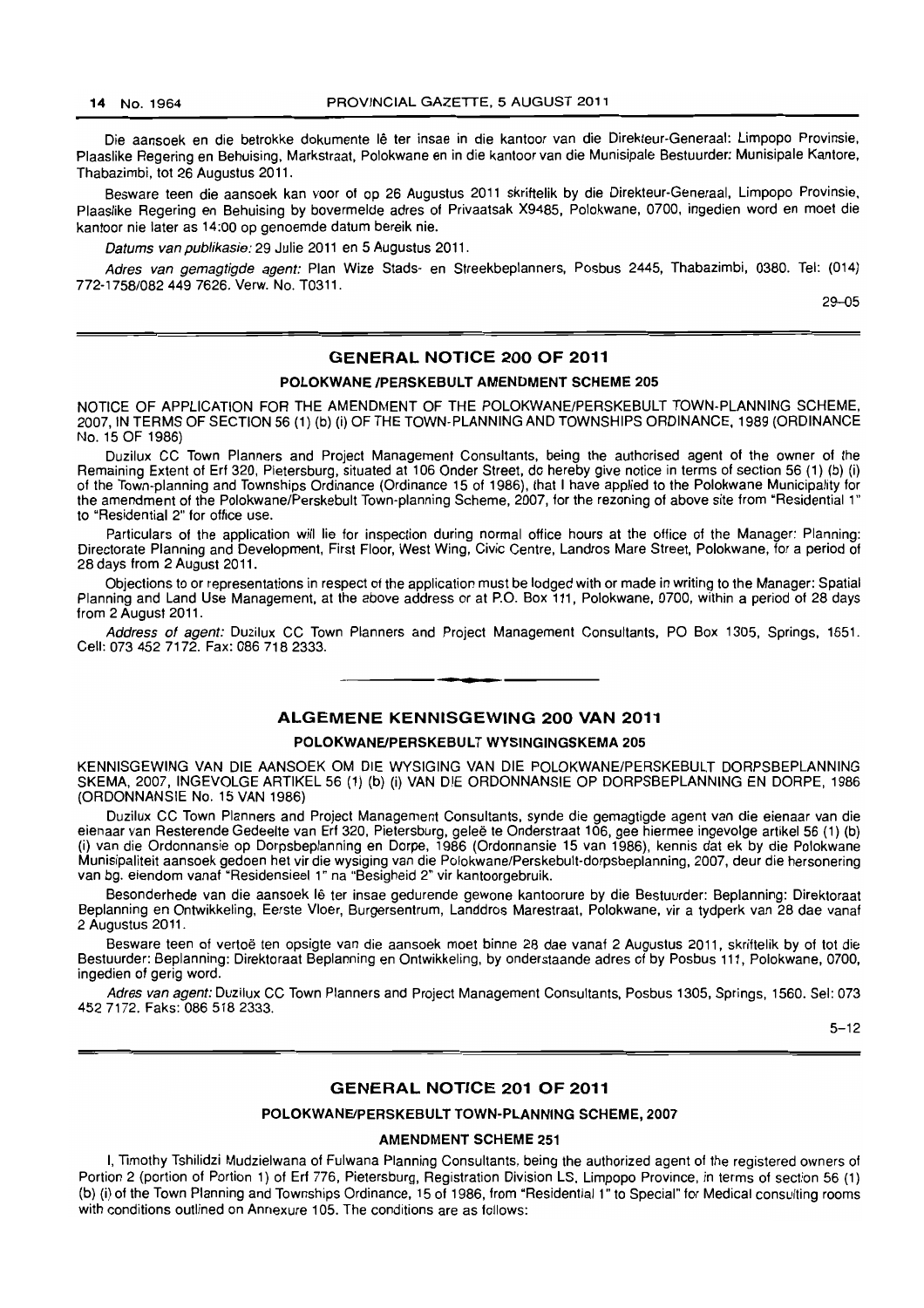The property be used for medical consulting rooms, the maximum floor area ratio (FAR) shall not exceed 0,8, the maximum coverage shall not exceed 60%, the parking be provided at a ratio of 3 parking per 100 m<sup>2</sup> GLFA, the maximum height shall not exceed 3 storeys. The Site Development Plan shall be submitted for approval by the local municipality prior to any building plans which may be submitted for any development or any development taking place.

Plans and particulars of the application will lie for inspection during normal office hours at the office of Town Planner, First Floor, Room 125 Civic Centre, and Polokwane Municipality, for a period of 28 days from 5 August 2011.

Objections and/or comments or representation in respect of the application must be lodged with or made in writing to the Municipality Manager, at the above address, or at PO Box 111, Polokwane, 0700, within 28 days from 5 August 2011.

Address of the applicant: Fulwana Planning Consultants, PO Box 55980, Polokwane, 0700. Tel: (015) 297-6060. Fax: (015) 297-4040/0866635119.

n **• I** 

# ALGEMENE KENNISGEWING 201 VAN 2011

#### POLOKWANEIPERSKEBULT STADSBEPLANNINGSKEMA, 2007

#### WYSIGINGSKEMA 251

Ek, Timothy Tshilidzi Mudzielwana van die firma Fulwana Planning Consultants, gee hiermee kennis vir die aansoek vir hersonering van Gedeelte 2 (gedeelte van Gedeelte 1) van Erf 776, Pietersburg, Registrasie Afdeling LS, Noordelike Provinsie, in terme van artikel 56 (1) (b) (i) van die Dorpsbeplannings en Dorpe Ordonnansie, Ordonnansie 15 van 1986, vanal Residensieel 1 na Spesiaal vir Medikeel kamers, voorwaardes soos vervat in Bylae 105. Die voorwaardes is as volg:

Dat die eiendom gebruik word vir medikeel kamers, maksimum dekking van 60%, 3 parkeerplekke per 100 m<sup>2</sup> en maksimum FAR van 0.8.

Planne en besonderhede van die aansoek lê ter insae gedurende normale kantoorure by die kantoor van die Stadsbeplanner, Eerste Vloer, Kamer 125 Burgersentrum, Polokwane Munisipaliteit, vir 'n tydperk van 28 dae vanaf 5 Augustus 2011, datum van publikasie.

Besware en/of kommentare teen/rakende die aansoek moet skriftelik tot die Munisipale Bestuurder by bogenoemde adres of by Posbus 111, Polokwane, 0700, binne 'n tydperk van 28 dae vanal 5 Augustus 2011.

Adres van die applikant: Fulwana Planning Consultants, PO Box 55980, Polokwane, 0700. Tel: (015) 297·6060. Fax: (015) 297-4040/0866635119.

 $5 - 12$ 

#### GENERAL NOTICE 202 OF 2011

#### POLOKWANEIPERSKEBULT AMENDMENT SCHEME 255

Planning Concept, being the authorized agent of the owner of Portion 2 of Erf 317, Portion 1 of Erf 317 and Portion 2 of Erf 318, Pietersburg, hereby give notice in terms of section 56 (1) (b) (i) of the Town Planning and Townships Ordinance (Ordinance 15 of 1986) that I have applied to the Polokwane Municipality for the amendment of the Polokwane/Perskebult Town Planning Scheme, 2007, for the rezoning of the above-mentioned properties situated at 88 A Boom Street, from Residential 1 to Business 2.

Particulars of the application will lie for inspection during normal office hours at the offices of the Manager Planning: Directorate Planning and Development, First Floor, West Wing Civic Centre, Landdros Mare Street, Polokwane, for a period of 28 days from 5 August 2011.

Objections and or representations in respect of the application must be lodged with or made in writing to the underneath address or to the offices of the Manager Planning: Directorate Planning and Development, First Floor, West Wing Civic Centre, Landdros Mare Street, or Box 111, Polokwane, 0700, within a period of 28 days from 5 August 2011.

Address of agent: Planning Concept, Box 15001, Flora Park, Polokwane, 0699.

#### ALGEMENE KENNISGEWING 202 VAN 2011

**•** 

#### POLOKWANEIPERSKEBULT·WYSIGINGSKEMA 255

Planning Concept, synde die gemagtigde agent van die eienaar van Gedeelte 1 van Erf 317, Gedeelte 2 van Erf 317, en Gedeelte 2 van Erf 318, Pietersburg, gee hiermee ingevolge artikel 56 (1) (b) (i) van die Ordonnansie op Dorpsbeplanning en Dorpe (Ordonnansie 15 van 1986), kennis dat ek by die Polokwane Munisipaliteit aansoek gedoen het vir die wysiging van die Polokwane/Perskebult-dorpsbeplanningskema, 2007, deur hersonering van bg. eiendomme geleë te Boomstraat 88 A, vanaf Residensieel 1 na Besigheid 2.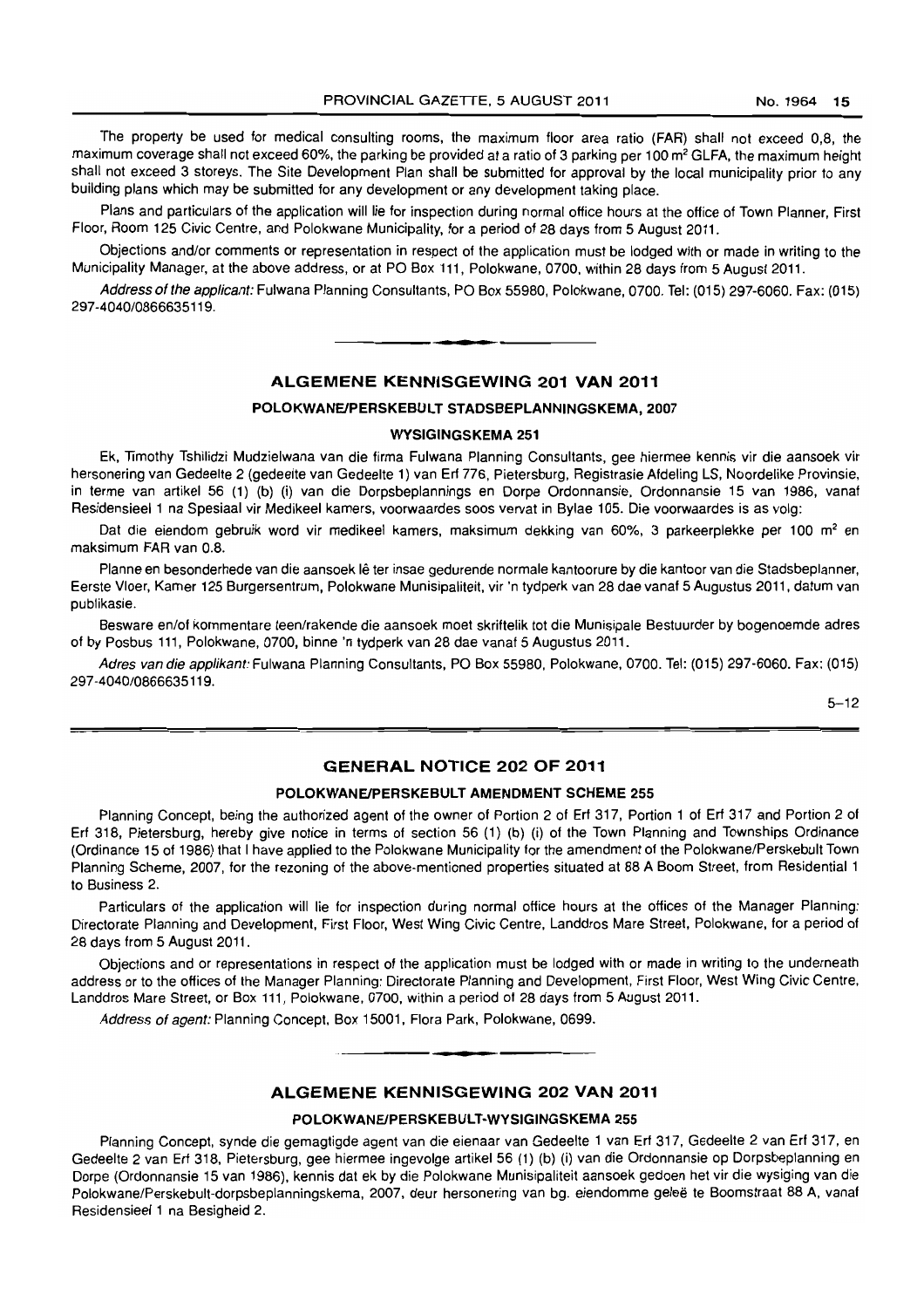Besonderhede van die aansoek Iê ter insae gedurende gewone kantoorure by die kantoor van die Bestuurder: Beplanning, Direktoraat Beplanning en Ontwikkeling, Eerste Vloer, Burgersentrum, Landros Marestraat, Polokwane, vir 'n tydperk van 28 dae vanaf 5 Augustus 2011.

Besware teen of vertoë ten opsigte van die aansoek moet binne 28 dae van 5 August 2011, skriftelik by of tot die Bestuurder: Beplanning, Direktoraat Beplanning en Ontwikkeling, by onderstaande adres of by Posbus 111, Polokwane, 0700, ingedien of gerig word.

Adres van applikant: Planning Concept, Posbus 15001, Flora Park, Polokwane, 0699.

5-12

# **GENERAL NOTICE 203 OF 2011**

#### **POLOKWANEIPERSKEBULT AMENDMENT SCHEME 257**

I, Rian Beukes of the firm Rian Beukes Town & Regional Planners and Property Consultants, being the authorized agent of the owners of Portions 21-24 of Erf 871, Nirvana Ext. 1, hereby give notice in terms of section 56 (1) of the Town·planning and Townships Ordinance (Ordinance 15 of 1986) that we have applied to the Polokwane Municipality for the amendment of the Polokwane/Perskebult Town Planning Scheme, 2007, for the rezoning of the above·mentioned properties that are situated at 13, 15, 17 and 19 Ankara Street, Nirvana, from "Residential 1 ", to "Residential 3" and simultaneous application in terms of Section 92 of the Ordinance (15 of 1986) for the consolidation of the properties.

Particulars of the application will lie for inspection during normal office hours at the office of the Town Planners or at the office of the Manager: Spatial Planning and Land Use Management, Room 127, First Floor, West Wing, Civic Centre, c/o Landdros Maree and Bodenstein Streets, Polokwane, for a period of 28 days from 5 August 2011.

Objections to or representations in respect of the application must be lodged with or made to the Manager, Spatial Planning and Land Use Management at the above address or at PO Box 111, Polokwane, 0700, within a period of 28 days from 5 August 2011.

Address of applicant: Rian Beukes Town & Regional Planners and Property Consultants, PO Box 12417, Bendor, 0699. Tel: (015) 291-4821. Fax: 086 6021851.

Date of first notice: 5 August 2011.

#### **ALGEMENE KENNISGEWING 203 VAN 2011**

I **\_ I** 

#### **POLOKWANEIPERSKEBULT-WVSIGINGSKEMA 257**

Ek, Rian Beukes van die firma Rian Beukes Stads· en Streekbeplanners en Eiendomskonsultante, synde die gemagtigde agent van die eienaars van Gedeeltes 21-24 van Erf 871, Nirvana X1, geleë te Ankarastraat 13, 15, 17 en 19, gee hiermee kennis ingevolge artikel 56 (1) van die Ordonnansie op Dorpsbeplanning en Dorpe (Ordonnansie 15 van 1986), dal ek by die Polokwane Munisipaliteit aansoek gedoen het vir die hersonering van die bogenoemde eiendomme vanaf "Residensieel 1" na "Residensieel 3" en gelyktydige aansoek ingevolge artikel 92 van die Ordonnansie (15 van 1986) vir die konsolidasie van die bogenoemde eiendomme.

Besonderhede van die aansoek lê ter insae gedurende gewone kantoorure by die kantoor van die Stadsbeplanner of die Bestuurder, Ruimtelike Beplanning en Grondgebruikbeheer, Kamer 127, Eerstevloer, Wesvleuel, Burgersentrum, h/v Landdros Mare· en Bodensteinstraat, Polokwane, vir 28 dae vanaf 5 Augustus 2011.

Besware en of vertoë ten opsigte van die aansoek moet binne 28 dae vanaf 5 Augustus 2011 skriftelik tot die Bestuurder, Ruimtelike Beplanning en Grondgebruikbeheer by bovermelde adres of by Posbus 111, Polokwane, 0700, ingedien of gerig word.

Adres van applikant: Rian Beukes Stads· en Streekbeplanners en Eiendomskonsultante, Posbus 12417, Bendor, 0713. [Tel: (015) 291-4821]. E·pos: rian.beukes@telkomsa.net

Datum van eerste publikasie: 5 Augustus 2011.

5-12

#### **GENERAL NOTICE 204 OF 2011**

#### **PIETERSBURGISESHEGO TOWN-PLANNING SCHEME, 2007**

AMENDMENT SCHEME 256

I, Timothy Tshilidzi Mudzielwana of Fulwana Planning Consultants, being the authorized agent of the registered owner of Erf 8222, Seshego-A Township, Registration Division LS, Limpopo Province, hereby give notice in terms of section 56 (1) (b) (i) of the Townships and Town-planning Ordinance (Ordinance 15 of 1986), that I have made an application to the Polokwane Local Municipality for the amendment of the town-planning scheme, known as the Polokwane/Perskebult Town Planning Scheme, 2007, by rezoning of the property described above, situated at Chris Hani Street from "Business 3" to "Residential 3" and a simultaneous increase of density from 44 units per hectare to 64 units per hectare in order to erect 16 dwelling units on the property.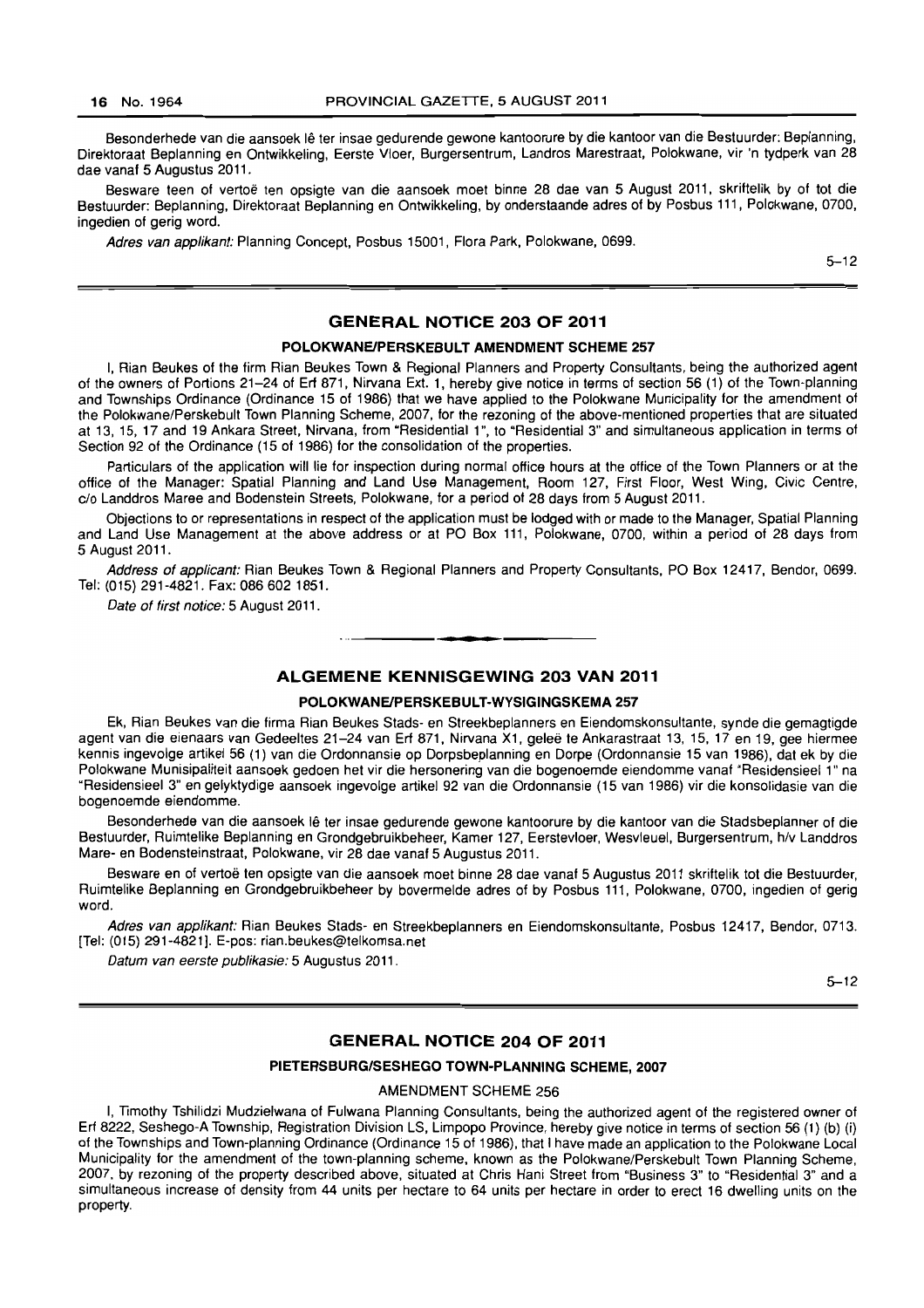Particulars of the application will be available for inspection, during normal office hours at the office of the Manager Planning: Directorate Planning and Development, First Floor, West Wing Civic Centre, Landros Mare Street, Polokwane, for a period of 28 days from the date of the 5th of August 2011.

Objections against or representations in respect of the application shall be made within a period of 28 days from 5th of August 2011 in writing, handed or addressed to Manager Planning: Directorate Planning and Development. First Floor, West Wing Civic Center, Landros Mare Street, Polokwane or Box 111, Polokwane, 0700.

Fulwana Planning Consultants, 91 Hans van Rensburg Street, Polokwane. 0700. Tel: (015) 297-6060. Fax: 086 663 51191 (015) 297-4040. **. -**

#### **ALGEMENE KENNISGEWING 204 VAN 2011**

#### **POLOKWANEIPERSKEBULT STADSBEPLANNINGSKEMA, 2007**

#### WYSIGINGSKEMA 256

Ek, Tshilidzi Timothy Mudzielwana, van die firma Fulwana Planning Consultants. gee hiermee kennis vir die aansoek vir hersonering van Erf 8222, Seshego-A, Registrasieafdeling LS. Noordelike Provinsie. in terme van artikel 56 (1) (b) (i) van die Dorpsbeplannings en Dorpe Ordonnansie. Ordonnansie 15 van 1986, vanaf "Besigheid 3" na "Residensieel 3" en 64 units per hectare om 16 gewoonlike eenhede te lê.

Planne en besonderhede van die aansoek lê ter insae gedurende normale kantoorure by die kantoor van die Stadsbeplanner, Eerste Vloer, Kamer 125, Burgersentrum, Polokwane Munisipaliteit vir 'n tydperk van 28 dae vanaf datum van publikasie.

Besware en/of kommentare teen/rakende die aansoek moet skriftelik tot die Munisipale Bestuurder by bogenoemde adres of by Posbus 111, Polokwane, 0700, binne 'n tydperk van 28 dae vanaf die 5 Augustus 2011.

Adres van die applikant: Fulwana Planning Consultants. PO Box 55980. Polokwane, 0700. Tel: (015) 297-6060. Fax: 086 6635119/(015) 297-4040.

 $05 - 12$ 

#### **GENERAL NOTICE 205 OF 2011**

#### NOTICE OF DRAFT SCHEME

The Greater Giyani Municipality hereby gives notice in terms of section 28 (1) (a), read in conjunction with section 18, of the Town-planning and Townships Ordinance, 1986 (Ordinance 15 of 1986), that a draft town-planning scheme has been prepared. This scheme is an amendment scheme and contains the following proposal: The proposed rezoning of proposed Erf 93, Giyani-BA, situated adjacent to Erf 88 BA (Masingita Mall). from 'Street" to "Business 1".

The draft scheme will lie for inspection during normal office hours at the office of the Municipal Manager, Greater Giyani Municipality, Giyani, for a period of 28 days from 5 August 2011.

Objections to or representations in respect of the scheme must be lodged with or made in writing \0 the Municipal Manager at Private Bag X9559, Giyani, 0826, within a period of 28 days from 5 August 2011.

Address of agent: Jacques du Toil & Associates, PO Box 754, Tzaneen, 0850.

# 1 **• • GENERAL NOTICE 205 OF 2011**

XITIVISO XA RHENGU-MBISI (MPFAMPFARHUTO)

Masipala wa Greater Giyani wu nyika xitiviso lexi hi ku landzelela Xiyenge 28 (1) (a), loko xi hlayiwa xikan'we na Xiyenge 18 xa nawu wo kunguhata no veka Ximfumo Tindhwawu to Tshama na ta Mabindzu wa 1986 (Mfumo 15 wa 1986).

Ku cinciwa ka ntirho wa ndhawu leyi gangisiwaku ku va Xitandi 93 Giyani-BA, lexi nga phetana na Xitandi 88 BA (Masingita Mall) ku sukela ka 'Xitarata" ku ya eka "Bindzu 1".

Rhengu-mbisi leri ri ta kumeka ku ri kambela, hi nkarhi wa ntirho eka hotisi ya Mutambisi wa Masipala, Masipala wa Greater Giyani, eGiyani, ku ringana masiku ya 28 ku sukela hi siku ra 5 Mhawuri 2011 Swikaneto kumbe swiseketelo mayelana na rhengu·mbisi leri swi fanele swi nghenisiwa eka, na swona hi ku tsala swi kongomisiwa eka, Mufambisi wa Masipala, Private Bag X9559, Giyani, 0826, ku nga se hundza masiku ya 28 ku sukela Ii 5 Mhawuri 2011.

Vayimeri i: Jacques du Toit & Associates, PO Box 754, Tzaneen, 0850.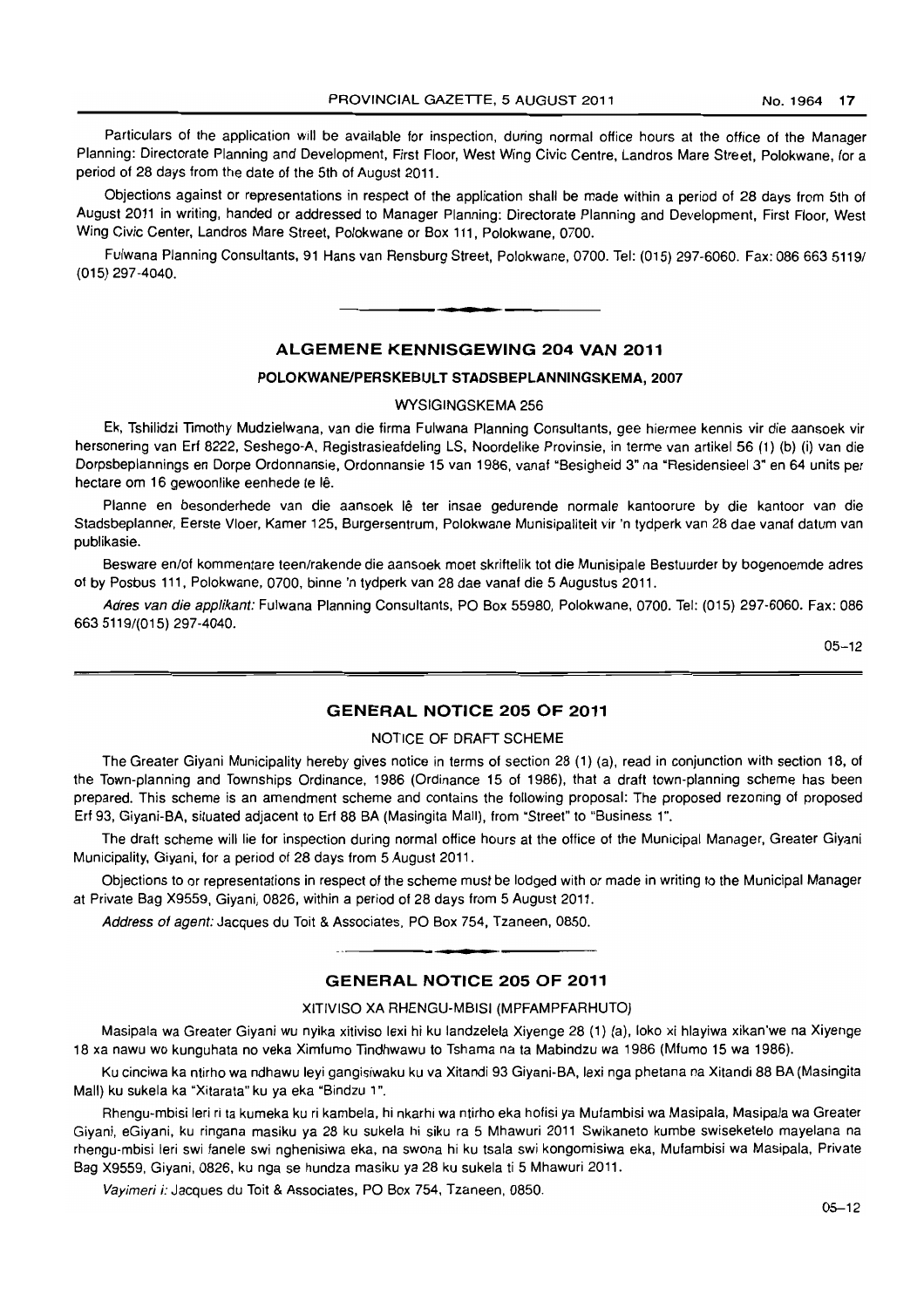#### **GENERAL NOTICE 206 OF 2011**

#### **NOTICE IN TERMS OF THE LEPHALALE TOWN-PLANNING SCHEME, 2005**

Notice is hereby given that I, Wally Ross, the undersigned, intend to apply to the Lephalale Municipality for a consent use on Portion 1 of the farm Oxford 334 LQ, and the existing building thereon for the following purposes:

1. Agricultural XIV-for "Residential Use" for purposes of a Lodge.

In terms of the above-mentioned town-planning scheme, the land is zoned "Agricultural". Plans and/or particulars relating to the application will lie for inspection during normal office hours at the office of: Ross and Associates Architects, 48A Ellis Street, Ellisras, Tel: (082) 426 1215, E-mail: wally@rossarch.net

Any person who desires to lodge his/her objections or comments against the application, must do so in writing to both to: The Municipal Manager: Lephalale Local Municipality, Private Bag X136, Lephalale, 0555, as well as the applicant, not later than 28 days from 5 August 2011.

Postal address of the applicant: Ross and Associates Architects, Private Bag 20, Postnet, Onverwacht, 0557.

#### **ALGEMENE KENNISGEWING 206 VAN 2011**

**1\_.** 

#### **KENNISGEWING INGEVOLGE LEPHALALE-DORPSBEPLANNINGSKEMA, 2005**

Kennis geskied hiermee dat ek, Wally Ross, die ondergetekende, van voorneme is om by die Lephalale Munisipaliteit aansoek te doen om Gedeelte 1 van die plaas Oxford 334 LQ, en die bestaande geboue daarop, vir die volgende doeleindes te gebruik:

1. Landbou XIV-"Residensiële Gebruik" spesifiek Lodge.

Die sonering van die grond ingevolge bogenoemde dorpsbeplanningskema, is "Landbou". Planne en/of besonderhede aangaande hierdie aansoek lê ter insae gedurende normale kantoorure by die kantore van: Ross and Associates Architects, Ellisstraat 48A, Ellisras, Tel: (082) 426 1215, E-mail: wally@rossarch.net

Enige persoon wat beswaar of kommentaar wil aanteken teen hierdie aansoek, moet dit skriftelik doen en indien, by beide die: Munisipale Bestuurder, Lephalale Munisipaliteit, Privaatsak X136, Lephalale, 0555, sowel as die aansoeker, nie later nie as 28 dae vanaf 5 Augustus 2011.

Posadres van applikant: Ross and Associates Architects, Private Bag 20, Postnet, Onverwacht, 0557.

5-12

#### **GENERAL NOTICE 207 OF 2011**

#### **NOTICE IN TERMS OF THE LEPHALALE TOWN-PLANNING SCHEME, 2005**

Notice is hereby given that I, Wally Ross, the undersigned, intend to apply to the Lephalale Municipality for a consent use on Portion 19 of the farm Rietspruit 527 LQ, and the existing building thereon for the following purposes:

1. Agricultural XX-for "Special".

In terms of the above-mentioned town-planning scheme, the land is zoned "Agricultural". Plans and/or particulars relating to the application will lie for inspection during normal office hours at the office of: Ross and Associates Architects and Project Management, 48A Ellis Street, Ellisras, Tel: (082) 426 1215, or E-mail: wally@rossarch.net

Any person who desires to lodge his/her objections or comments against the application, must do so in writing to both, to: The Municipal Manager: Lephalale Local Municipality, Private Bag X136, Lephalale, 0555, as well as the applicant, not later than 28 days from 5 August 2011.

Postal address of the applicant: Ross and Associates Architects and Project Management, Private Bag 20, Postnet, Onverwacht, 0557.

**ALGEMENE KENNISGEWING 207 VAN 2011** 

**• •** 

#### **KENNISGEWING INGEVOLGE LEPHALALE-DORPSBEPLANNINGSKEMA, 2005**

Kennis geskied hiermee dat ek, Wally Ross, die ondergetekende, van voorneme is om by die Lephalale Munisipaliteit aansoek te doen om Gedeelte 19 van die plaas Rietspruit 527 LQ, en die bestaande geboue daarop, vir die volgende doeleindes te gebruik: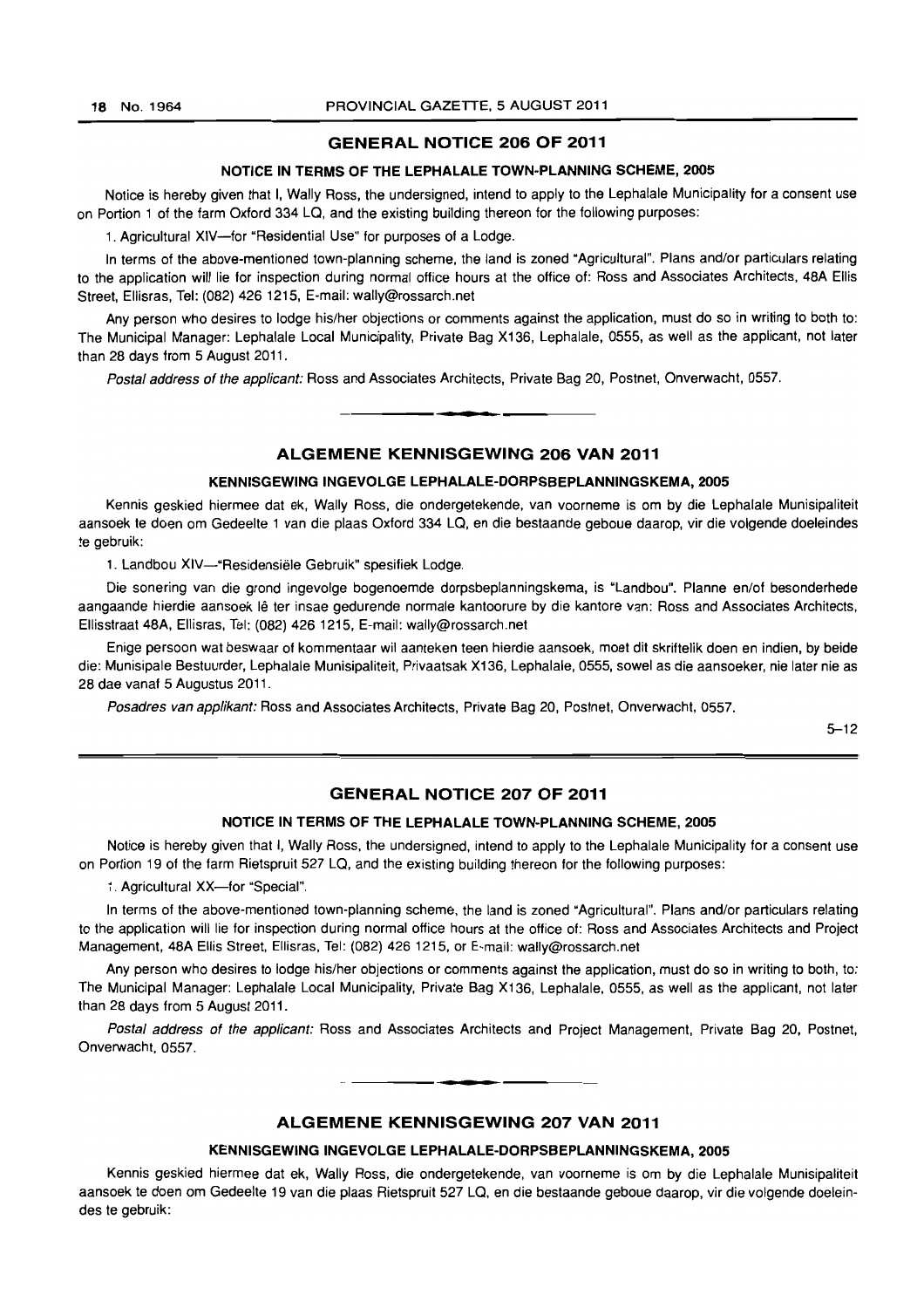1. Landbou XX-"Spesiaal".

Die sonering van die grond ingevolge bogenoemde dorpsbeplanningskema, is "Landbou". Planne en/of besonderhede aangaande hierdie aansoek Ie ter insae gedurende normale kantoorure by die kantore van: Ross and Associates Architects and Project Management, 48A Ellis Street, Ellisras, Tel: (082) 426 1215, or E-mail: wally@rossarch.net

Enige persoon wat beswaar of kommentaar wit aanteken teen hierdie aansoek moet dit skriftelik doen en indien, by beide die: Munisipale Bestuurder, Lephalale Munisipaliteit, Privaatsak X136, Lephalale, 0555, sowel as die aansoeker, nie later nie as 28 dae vanaf 5 Augustus 2011.

Postal address of the applicant: Ross and Associates Architects and Project Management, Private Bag 20, Postnet, Onverwacht, 0557.

5-12

#### **GENERAL NOTICE 208 OF 2011**

#### **NOTICE IN TERMS OF THE LEPHALALE TOWN-PLANNING SCHEME, 2005**

Notice is hereby given that I, Wally Ross, the undersigned, intend to apply to the Lephalale Municipality for a consent use on Portion 20 of the farm Rietspruit 527 LQ, and the existing building thereon for the following purposes:

1. Agricultural XX-for "Special".

In terms of the above-mentioned town-planning scheme, the land is zoned "Agricultural". Plans and/or particulars relating to the application will lie for inspection during normal office hours at the office of: Ross and Associates Architects and Project Management, 48A Ellis Street, Ellisras, Tel: (082) 426 1215, or E-mail: wally@rossarch.net

Any person who desires to lodge his/her objections or comments against the application, must do so in writing to both, to: The Municipal Manager: Lephalale Local Municipality, Private Bag X136, Lephalale, 0555, as well as the applicant. not later than 28 days from 5 Aug 2011,

Postal address of the applicant: Ross and Associates Architects and Project Management, Private Bag 20, Postnet, Onverwacht. 0557,

**• I** 

#### **ALGEMENE KENNISGEWING 208 VAN 2011**

#### **KENNISGEWING INGEVOLGE LEPHALALE-OORPSBEPLANNINGSKEMA, 2005**

Kennis geskied hiermee dat ek. Wally Ross. die ondergetekende, van voorneme is om by die Lephalale Munisipaliteit aansoek te doen om Gedeelte 20 van die plaas Rietspruit 527 LQ, en die bestaande geboue daarop, vir die volgende doeleindes te gebruik:

1. Landbou XX-"Spesiaal".

Die sonering van die grond ingevolge bogenoemde dorpsbeplanningskema, is "Landbou". Planne en/of besonderhede aangaande hierdie aansoek Ie ter insae gedurende normale kantoorure by die kantore van: Ross and Associates Architects and Project Management, 48A Ellis Street, Ellisras, Tel: (082) 426 1215, or E-mail: wally@rossarch.net

Enige persoon wat beswaar of kommentaar wil aanteken teen hierdie aansoek moet dit skriftelik doen en indien, by beide die: Munisipale Bestuurder. Lephalale Munisipaliteit, Privaalsak X136, Lephalale. 0555, sowel as die aansoeker, nie later nie as 28 dae vanaf 5 Aug 2011.

Postal address of the applicant: Ross and Associates Architects and Project Management, Private Bag 20, Postnet, Onverwacht. 0557.

5-12

#### **GENERAL NOTICE 209 OF 2011**

#### **NOTICE IN TERMS OF THE LEPHALALE TOWN-PLANNING SCHEME, 2005**

Notice is hereby given that I, Wally Ross. the undersigned. intend to apply to the Lephalale Municipality for a consent use on Remainder of Portion 21 (a portion of Portion 1) of the farm Waterkloof 502 LQ, and the existing building thereon for the following purposes:

1. Agricultural XX-for "Special Use".

In terms of the above-mentioned town-planning scheme, the land is zoned "Agricultural", Plans and/or particulars relating to the application will lie for inspection during normal office hours at the office of: Ross and Associates Architects. 48A Ellis Street. Ellisras. Tel: (082) 426 1215, E-mail: wally@rossarch.net

Any person who desires to lodge his/her objections or comments against the application, must do so in writing to both, to: The Municipal Manager: Lephalale Local Municipality, Private Bag X136. Lephalale. 0555, as well as the applicant, not later than 28 days from 5 August 2011.

Postal address of the applicant: Ross and Associates Architects. Private Bag X7501. Postnet 20, Onverwacht. 0557.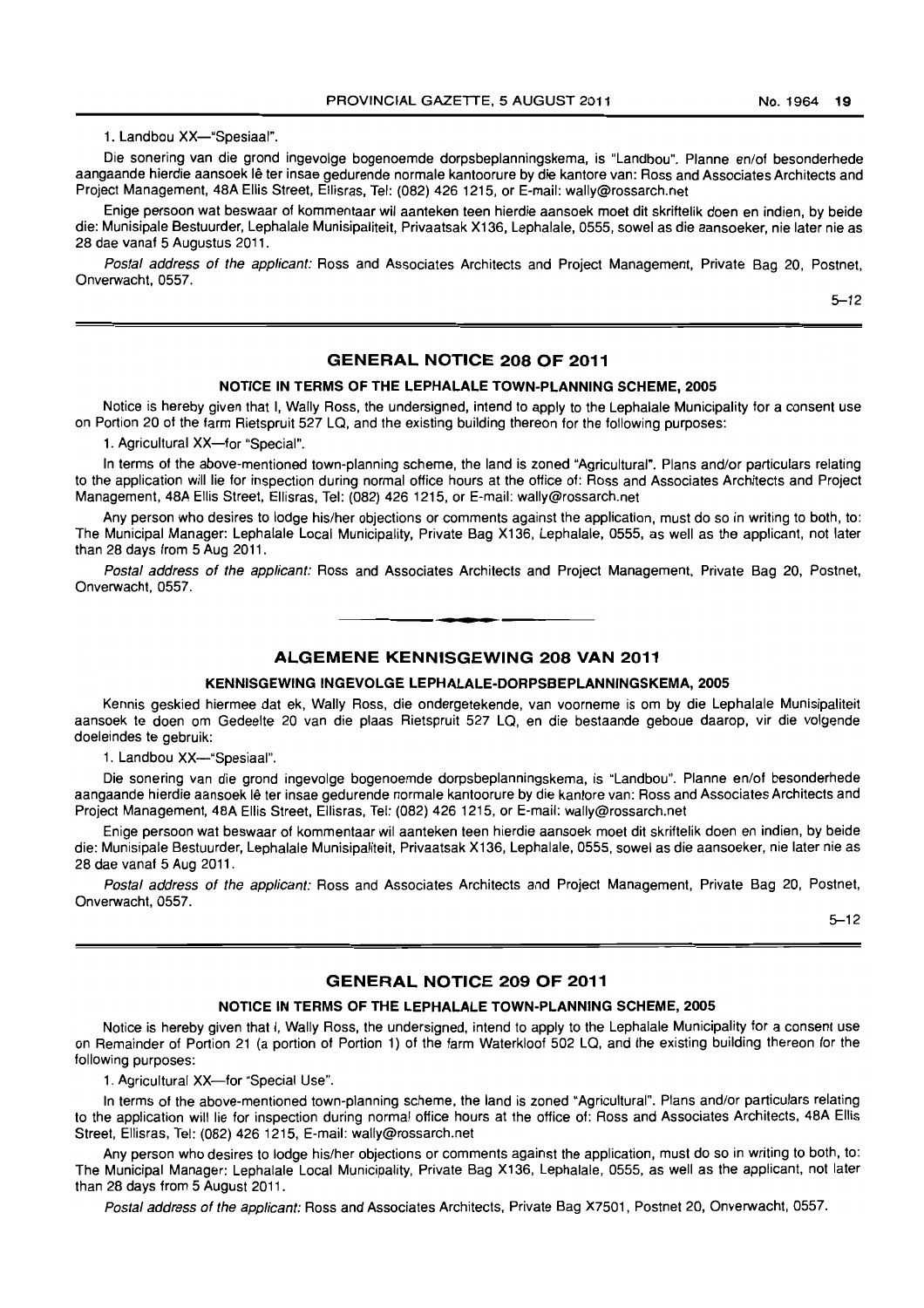#### **ALGEMENE KENNISGEWING 209 VAN 2011**

#### **KENNISGEWING INGEVOLGE LEPHALALE-DORPSBEPLANNINGSKEMA, 2005**

Kennis geskied hiermee dat ek, Wally Ross, die ondergetekende, van voorneme is om by die Lephalale Munisipaliteit aansoek te doen om Reslant van Gedeelte 21 (gedeelte van Gedeelte 1) van die plaas Waterkloof 502 LQ, en die bestaande geboue daarop, vir die volgende doeleindes te gebruik:

1. Landbou XX-"Spesiale Gebruik".

Die sonering van die grond ingevolge bogenoemde dorpsbeplanningskema, is "Landbou". Planne en/of besonderhede aangaande hierdie aansoek lê ter insae gedurende normale kantoorure by die kantore van: Ross and Associates Architects, Ellisstraat 48A, Ellisras, Tel: (082) 426 1215, E-mail: wally@rossarch.net

Enige persoon wat beswaar of kommentaar wil aanteken teen hierdie aansoek moet dit skriftelik doen en indien, by beide die: Munisipale Bestuurder, Lephalale Munisipaliteit, Privaatsak X136, Lephalale, 0555, sowel as die aansoeker, nie later nie as 28 dae vanaf 5 Augustus 2011.

Posadres van applikant: Ross and Associates Architects, Private Bag X7501, Postnet 20, Onverwacht, 0557.

5-12

#### **GENERAL NOTICE 210 OF 2011**

#### **NOTICE IN TERMS OF THE LEPHALALE TOWN-PLANNING SCHEME, 2005**

Notice is hereby given that I, Wally Ross, the undersigned, intend to apply to the Lephalale Municipality for a consent use on Portion 27 (a portion of Portion 9) of the farm Rietspruit 527 La, and the existing building thereon for the following purposes:

1. Agricultural XIV-for "Residential Use" for purposes of a Lodge.

In terms of the above-mentioned town-planning scheme, the land is zoned "Agricultural". Plans and/or particulars relating to the application will lie for inspection during normal office hours at the office of: Ross and Associates Architects, 48A Ellis Street, Ellisras, Tel: (082) 426 1215, E-mail: wally@rossarch.net

Any person who desires to lodge his/her objections or comments against the application, must do so in writing to both, to: The Municipal Manager: Lephalale Local Municipality, Private Bag X136, Lephalale, 0555, as well as the applicant, not later than 28 days from 5 August 2011.

Postal address of the applicant: Ross and Associates Architects, Private Bag X7501, Postnet 20, Onverwacht, 0557 .

#### **ALGEMENE KENNISGEWING 210 VAN 2011**

**•** 

### **KENNISGEWING INGEVOLGE LEPHALALE-DORPSBEPLANNINGSKEMA, 2005**

Kennis geskied hiermee dat ek, Wally Ross, die ondergetekende, van voorneme is om by die Lephalale Munisipaliteit aansoek te doen om Gedeelte 27 (gedeelte van Gedeelte 9) van die plaas Rietspruit 527 LQ, en die bestaande geboue daarop, vir die volgende doeleindes te gebruik:

1. Landbou XIV-"Residensiële Gebruik" spesifiek Lodge.

Die sonering van die grond ingevolge bogenoemde dorpsbeplanningskema, is "Landbou". Planne en/of besonderhede aangaande hierdie aansoek lê ter insae gedurende normale kantoorure by die kantore van: Ross and Associates Architects, Ellisstraat 48A, Ellisras, Tel: (082) 426 1215, E-mail: wally@rossarch.net

Enige persoon wat beswaar of kommentaar wil aanteken teen hierdie aansoek moet dit skriftelik doen en indien, by beide die: Munisipale Bestuurder, Lephalale Munisipaliteit, Privaatsak X136, Lephalale, 0555, sowel as die aansoeker, nie later nie as 28 dae vanaf 5 Augustus 2011.

Posadres van applikant: Ross and Associates Architects, Private Bag X7501, Postnet 20, Onverwacht, 0557.

5-12

#### **GENERAL NOTICE 211 OF 2011**

#### **NOTICE IN TERMS OF THE LEPHALALE TOWN-PLANNING SCHEME, 2005**

Notice is hereby given that I, Wally Ross, the undersigned, intend to apply to the Lephalale Municipality for a consent use on Portion 35 of the farm Rietspruit 527 LQ, and the existing building thereon for the following purposes:

1. "Agricultural III-for "Commercial".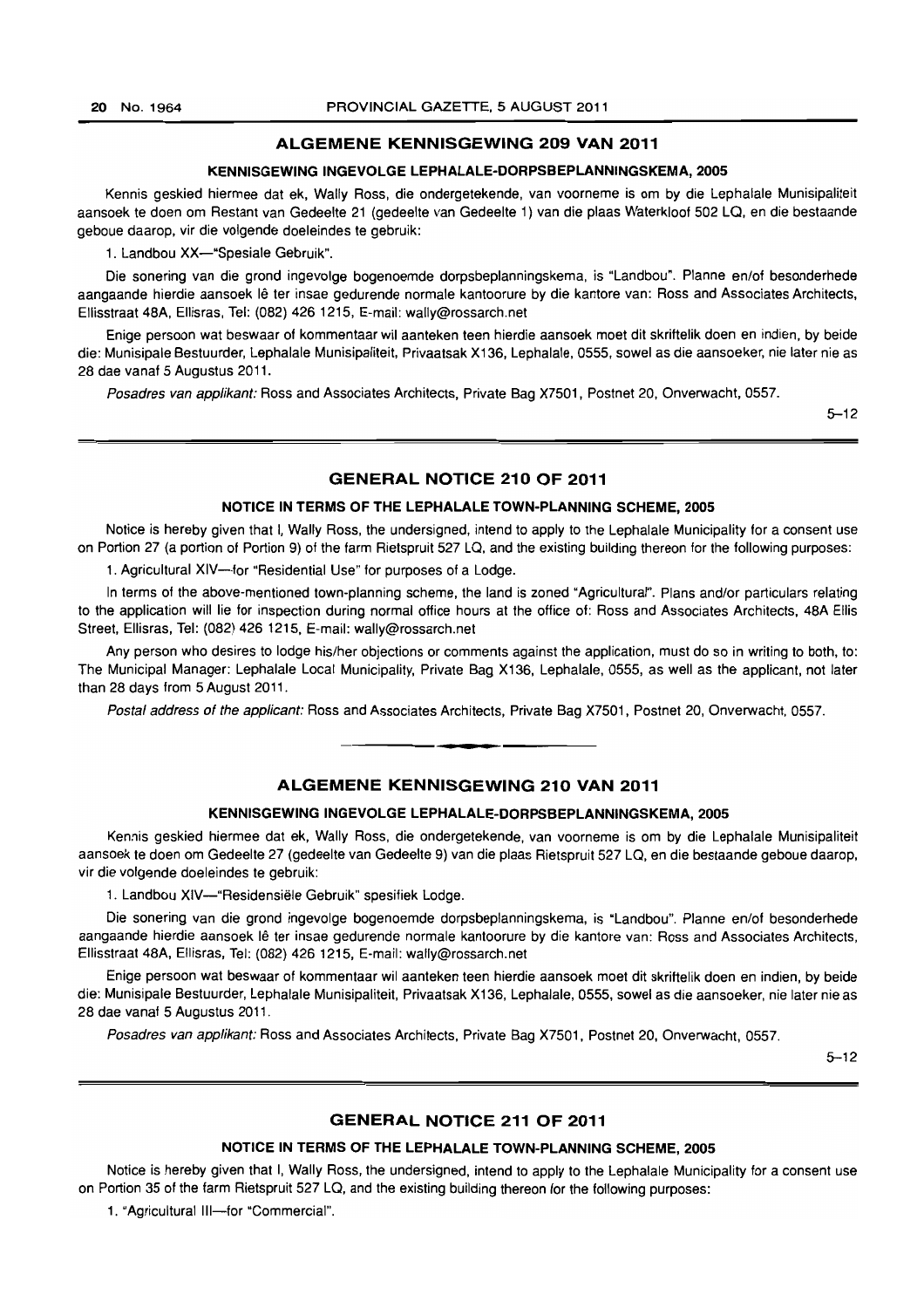In terms of the above-mentioned town-planning scheme, the land is zoned "Agricultural". Plans and/or particulars relating to the application will lie for inspection during normal office hours at the office of: Ross and Cilliers Architects, 48 Ellis Street, Ellisras, Tel: (071) 600 3426, or E-mail: rosscilliers@gmail.com

Any person who desires to lodge his/her objections or comments against the application, must do so in writing to both, *to:*  The Municipal Manager: Lephalale Local Municipality, Private Bag X136, Lephalale, 0555, as well as the applicant, not later than 28 days from 27 August 2011.

Postal address of the applicant: Ross and Associates Architects, Private Bag 20, Postnet. Onverwacht, 0557. . **-.** 

#### **ALGEMENE KENNISGEWING 211 VAN 2011**

#### **KENNISGEWING INGEVOLGE LEPHALALE-DORPSBEPLANNINGSKEMA, 2005**

Kennis geskied hiermee dat ek, Wally Ross, die ondergetekende, van voorneme is om by die Lephalale Munisipaliteit aansoek te doen om Gedeelte 35 van die plaas Rietspruit 527 LQ, en die bestaande geboue daarop. vir die volgende doeleindes te gebruik:

1. Landbou III-"Kommersieel"

Die sonering van die grond ingevolge bogenoemde dorpsbeplanningskema, is "Landbou". Planne en/of besonderhede aangaande hierdie aansoek lê ter insae gedurende normale kantoorure by die kantore van: Ross and Cilliers Architects, 48 Ellis Street, Ellisras. Tel: (071) 600 3426, or E-mail: rosscilliers@gmail.com

Enige persoon wat beswaar of kommentaar wil aanteken teen hierdie aansoek moet dit skriftelik doen en indien. by beide die: Munisipale Bestuurder. Lephalale Munisipaliteit. Privaatsak X136, Lephalale. 0555, sowel as die aansoeker, nie later nie as 28 dae vanaf 27 Augustus 2011.

Postal address of the applicant: Ross and Cilliers Architects, Private Bag 20, Postnet. Onverwacht, 0557.

5-12

# **GENERAL NOTICE 212 OF 2011**

#### **NOTICE IN TERMS OF THE LEPHALALE TOWN-PLANNING SCHEME, 2005**

Notice is hereby given that I, Wally Ross, the undersigned, intend to apply to the Lephalale Municipality for a consent use on Portion 36 (a portion of Portion 20) of the farm Rietspruit 527 LQ, and the existing building thereon for the following purposes:

1. Agricultural III-for "Commercial".

In terms of the above-mentioned town-planning scheme, the land is zoned "Agricultural". Plans and/or particulars relating to the application will lie for inspection during normal office hours at the office of: Ross and Associates Architects and Project Management, 48A Ellis Street, Ellisras, Tel: (082) 4261215, or E-mail: wally@rossarch.net

Any person who desires to lodge his/her objections or comments against the application, must do so in writing to both, to: The Municipal Manager: Lephalale Local Municipality, Private Bag X136, Lephalale, 0555, as well as the applicant, not later than 28 days from 5 Aug 2011.

Postal address of the applicant: Ross and Cilliers Architects, Private Bag 20, Postnet, Onverwacht, 0557 . . **-.** 

#### **ALGEMENE KENNISGEWING 212 VAN 2011**

### **KENNISGEWING INGEVOLGE LEPHALALE-DORPSBEPLANNINGSKEMA, 2005**

Kennis geskied hiermee dat ek, Wally Ross, die ondergetekende, van voorneme is am by die Lephalale Munisipaliteit aansoek te doen om Gedeelte 36 (gedeelte van Gedeelte 20) van die plaas Rietspruit 527 LQ, en die bestaande geboue daarop, vir die volgende doeleindes te gebruik:

1. Landbou III-"Kommersieel".

Die sonering van die grond ingevolge bogenoemde dorpsbeplanningskema, is "Landbou". Planne en/of besonderhede aangaande hierdie aansoek lê ter insae gedurende normale kantoorure by die kantore van: Ross and Associates Architects and Project Management, 48A Ellis Street, Ellisras, Tel: (082) 426 1215, or E-mail: wally@rossarch.net

Enige persoon wat beswaar of kommentaar wil aanteken teen hierdie aansoek moet dit skriftelik doen en indien, by beide die: Munisipale Bestuurder, Lephalale Munisipaliteit. Privaatsak X136, Lephalale, 0555, sowel as die aansoeker, nie later nie as 28 dae vanaf 5 Augustus 2011.

Postal address of the applicant: Ross and Associates Architects and Project Management, Private Bag 20, Postnet, Onverwacht, 0557.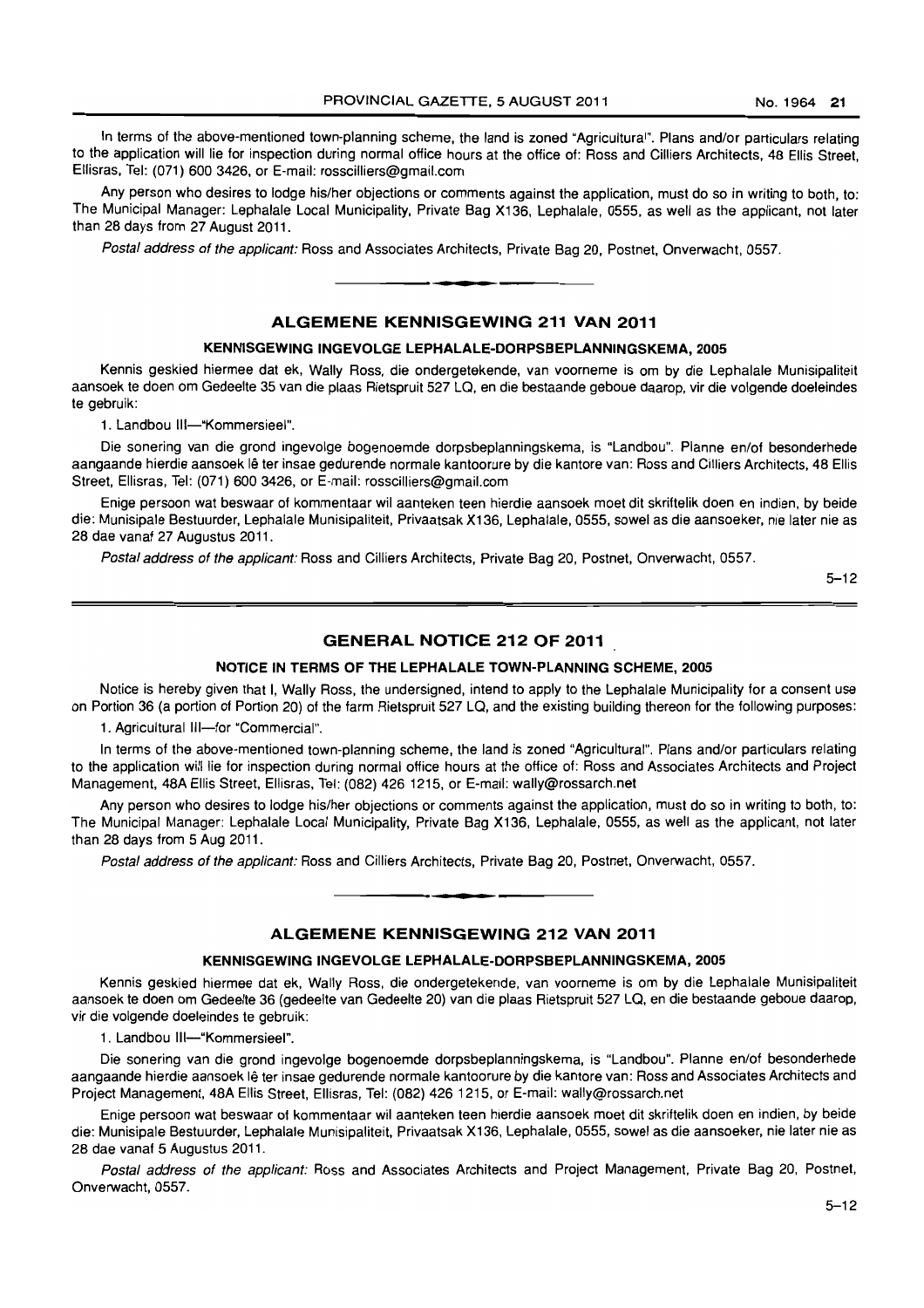#### **GENERAL NOTICE 213 OF 2011**

#### **NOTICE IN TERMS OF THE LEPHALALE TOWN-PLANNING SCHEME, 2005**

Notice is hereby given that I, Wally Ross, the undersigned, intend to apply to the Lephalale Municipality for a consent use on Portion 62 (a portion of Portion 19) of the farm Rietspruit 527 LQ, and the existing building thereon for the following purposes:

1. Agricultural XX-for "Special".

In terms of the above-mentioned town-planning scheme, the land is zoned "Agricultural". Plans and/or particulars relating to the application will lie for inspection during normal office hours at the office of: Ross and Associates Architects and Project Management, 48A Ellis Street, Ellisras, Tel: (082) 4261215, or E-mail: wally@rossarch.net

Any person who desires to lodge his/her objections or comments against the application, must do so in writing to both, to: The Municipal Manager: Lephalale Local Municipality, Private Bag X136, Lephalale, 0555, as well as the applicant, not later than 28 days from 5 Aug 2011.

Postal address of the applicant: Ross and Associates Architects and Project Management, Private Bag 20, Postnet, Onverwacht, 0557.

**•** 

#### **ALGEMENE KENNISGEWING 213 VAN 2011**

#### **KENNISGEWING INGEVOLGE LEPHALALE-DORPSBEPLANNINGSKEMA, 2005**

Kennis geskied hiermee dat ek, Wally Ross, die ondergetekende, van voorneme is om by die Lephalale Munisipaliteit aansoek te doen om Gedeelte 62 (gedeelte van Gedeelte 19) van die plaas Rietspruit 527 LQ, en die bestaande geboue daarop, vir die volgende doeleindes te gebruik:

1. Landbou XX-"Spesiaal".

Die sonering van die grond ingevolge bogenoemde dorpsbeplanningskema, is "Landbou". Planne en/of besonderhede aangaande hierdie aansoek lê ter insae gedurende normale kantoorure by die kantore van: Ross and Associates Architects and Project Management, 48A Ellis Street, Ellisras, Tel: (082) 426 1215, or E-mail: wally@rossarch.net

Enige persoon wat beswaar of kommenlaar wit aanteken teen hierdie aansoek moet dit skriftelik doen en indien, by beide die: Munisipale Bestuurder, Lephalale Munisipaliteit, Privaatsak X136, Lephalale, 0555, sowel as die aansoeker, nie later nie as 28 dae vanaf 5 Aug 2011.

Postal address of the applicant: Ross and Associates Architects and Project Management, Private Bag 20, Postnet, Onverwacht, 0557.

 $5 - 12$ 

#### **GENERAL NOTICE 214 OF 2011**

#### **NOTICE IN TERMS OF THE LEPHALALE TOWN-PLANNING SCHEME, 2005**

Notice is hereby given that I, Wally Ross, the undersigned, intend to apply to the Lephalale Municipality for a consent use on Portion 63 (a portion of Portion 19) of the farm Rietspruit 527 LQ, and the existing building thereon for the following purposes:

1. Agricultural XX-for "Special".

In terms of the above-mentioned town-planning scheme, the land is zoned "Agricultural". Plans and/or particulars relating to the application will lie for inspection during normal office hours at the office of: Ross and Associates Architects and Project Management, 48A Ellis Street, Ellisras, Tel: (082) 426 1215, or E-mail: waUy@rossarch.net

Any person who desires to lodge his/her objections or comments against the application, must do so in writing to both, to: The Municipal Manager: Lephalale Local Municipality, Private Bag X136, Lephalale, 0555, as well as the applicant, not later than 28 days from 5 Aug 2011.

Postal address of the applicant: Ross and Associates Architects and Project Management, Private Bag 20, Postnet, Onverwacht, 0557.

#### **ALGEMENE KENNISGEWING 214 VAN 2011**

**• I** 

#### **KENNISGEWING INGEVOLGE LEPHALALE-DORPSBEPLANNINGSKEMA, 2005**

Kennis geskied hiermee dat ek, Wally Ross, die ondergetekende, van voorneme is om by die Lephalale Munisipaliteit aansoek te doen om Gedeelte 63 (gedeelte van Gedeelte 19) van die plaas Rietspruit 527 LQ, en die bestaande geboue daarop, vir die volgende doeleindes te gebruik: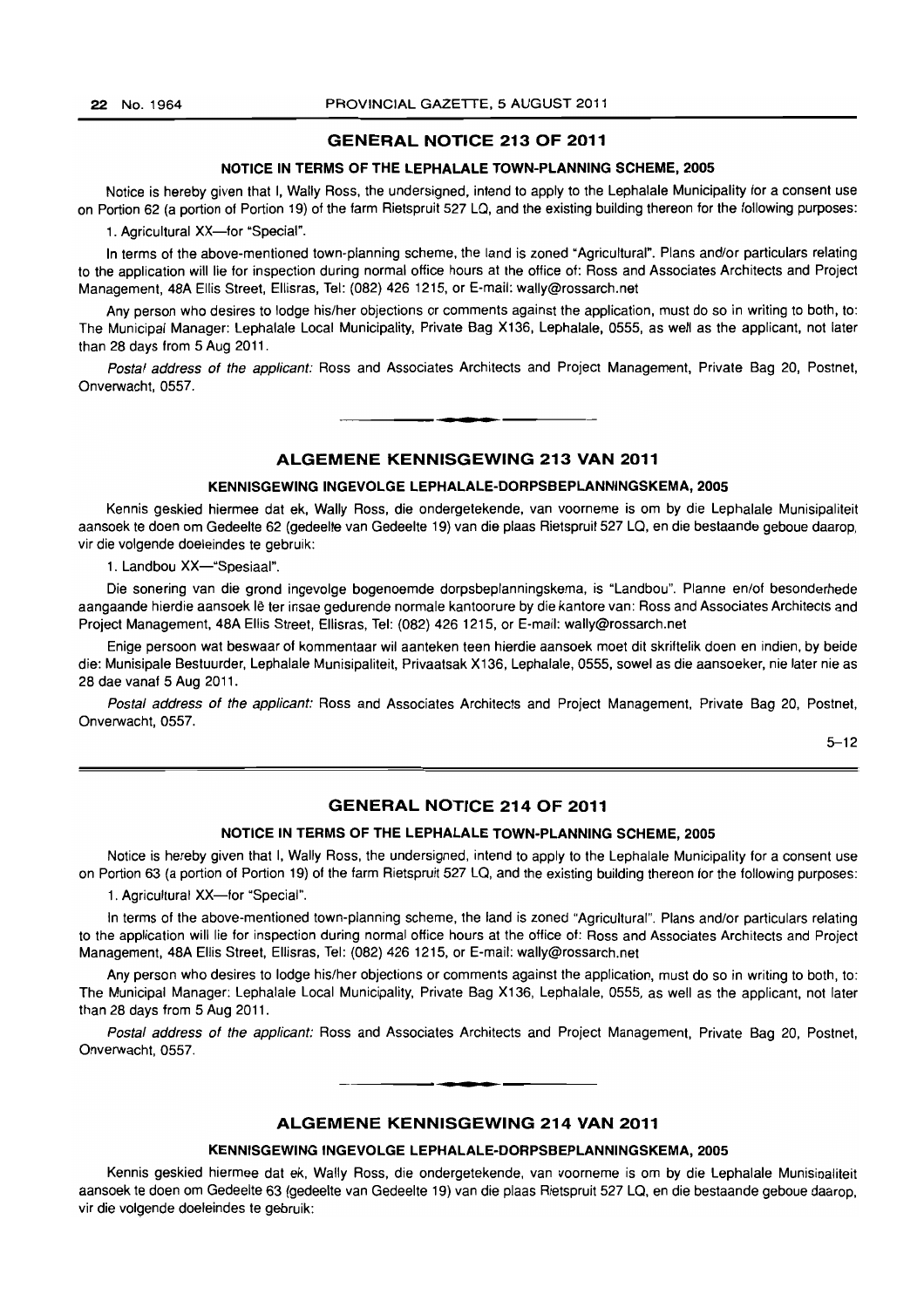1. Landbou XX-"Spesiaal".

Die sonering van die grond ingevolge bogenoemde dorpsbeplanningskema, is "Landbou". Planne en/of besonderhede aangaande hierdie aansoek lê ter insae gedurende normale kantoorure by die kantore van: Ross and Associates Architects and Project Management, 48A Ellis Street, Ellisras, Tel: (082) 426 1215, or E-mail: wally@rossarch.net

Enige persoon wat beswaar of kommentaar wil aanteken teen hierdie aansoek moet dit skriftelik doen en indien, by beide die: Munisipale Bestuurder, Lephalale Munisipaliteit, Privaatsak X136, Lephalale, 0555, sowel as die aansoeker, nie later nie as 28 dae vanaf 5 Aug 2011.

Postal address of the applicant: Ross and Associates Architects and Project Management, Private Bag 20, Postnet, Onverwacht, 0557.

5-12

# **GENERAL NOTICE 215 OF 2011**

#### **NOTICE IN TERMS OF THE LEPHALALE TOWN-PLANNING SCHEME, 2005**

Notice is hereby given that I, Wally Ross, the undersigned, intend to apply to the Lephalale Municipality for a consent use on Portion 64 (a portion of Portion 19) of the farm Rietspruit 527 LQ, and the existing building thereon for the following purposes:

1. Agricultural III-for "Commercial".

In terms of the above-mentioned town-planning scheme, the land is zoned "Agricultural". Plans and/or particulars relating to the application will lie for inspection during normal office hours at the office of: Ross and Associates Architects and Project Management, 48A Ellis Street, Ellisras, Tel: (082) 426 1215, or E-mail: wally@rossarch.net

Any person who desires to lodge his/her objections or comments against the application, must do so in writing to both, to: The Municipal Manager: Lephalale Local Municipality, Private Bag X136, Lephalale, 0555, as well as the applicant, not later than 28 days from 5 Aug 2011.

Postal address of the applicant: Ross and Associates Architects and Project Management, Private Bag 20, Postnet, Onverwacht. 0557. . **-.** 

#### **ALGEMENE KENNISGEWING 215 VAN 2011**

#### **KENNISGEWING INGEVOLGE LEPHALALE-DORPSBEPLANNINGSKEMA, 2005**

Kennis geskied hiermee dat ek, Wally Ross. van voorneme is om by die Lephalale Munisipaliteit aansoek te doen om Gedeelte 35 van die plaas Rietspruit 527 LQ, en die bestaande geboue daarop, vir die volgende doeleindes te gebruik:

1. Landbou III-"Kommersieel".

Die sonering van die grond ingevolge bogenoemde dorpsbeplanningskema, is "Landbou". Planne en/of besonderhede aangaande hierdie aansoek Ie ter insae gedurende normale kantoorure by die kantore van: Ross and Associates Architects and Project Management. 48A Ellis Street, Ellisras, Tel: (082) 426 1215, or E-mail: wally@rossarch.net

Enige persoon wat beswaar of kommentaar wil aanteken teen hierdie aansoek moet dit skriftelik doen en indien, by beide die: Munisipale Bestuurder, Lephalale Munisipaliteit, Privaatsak X136, Lephalale, 0555, sowel as die aansoeker, nie later nie as 28 dae vanaf 5 Aug 2011.

Postal address of the applicant: Ross and Cilliers Architects, Private Bag 20, Postnet, Onverwacht, 0557.

 $5 - 12$ 

#### **GENERAL NOTICE 216 OF 2011**

#### **NOTICE IN TERMS OF THE LEPHALALE TOWN-PLANNING SCHEME, 2005**

Notice is hereby given that I, Wally Ross, the undersigned, intend to apply to the Lephalale Municipality for a consent use on Portion 83 (a portion of Portion 1) of the farm Waterkloof 502 LQ, and the existing building thereon for the following purposes:

1. Agricultural XX-for "Special Use".

In terms of the above-mentioned town-planning scheme, the land is zoned "Agricultural". Plans and/or particulars relating to the application will lie for inspection during normal office hours at the office of: Ross and Associates Architects, 48A Ellis Street. Ellisras, Tel: (082) 426 1215, E-mail: wally@rossarch.net

Any person who desires to lodge his/her objections or comments against the application, must do so in writing to both, to: The Municipal Manager: Lephalale Local Municipality, Private Bag X136, Lephalale, 0555, as well as the applicant, not later than 28 days from 5 August 2011.

Postal address of the applicant: Ross and Associates Architects. Private Bag X7501, Postnet 20, Onverwacht, 0557.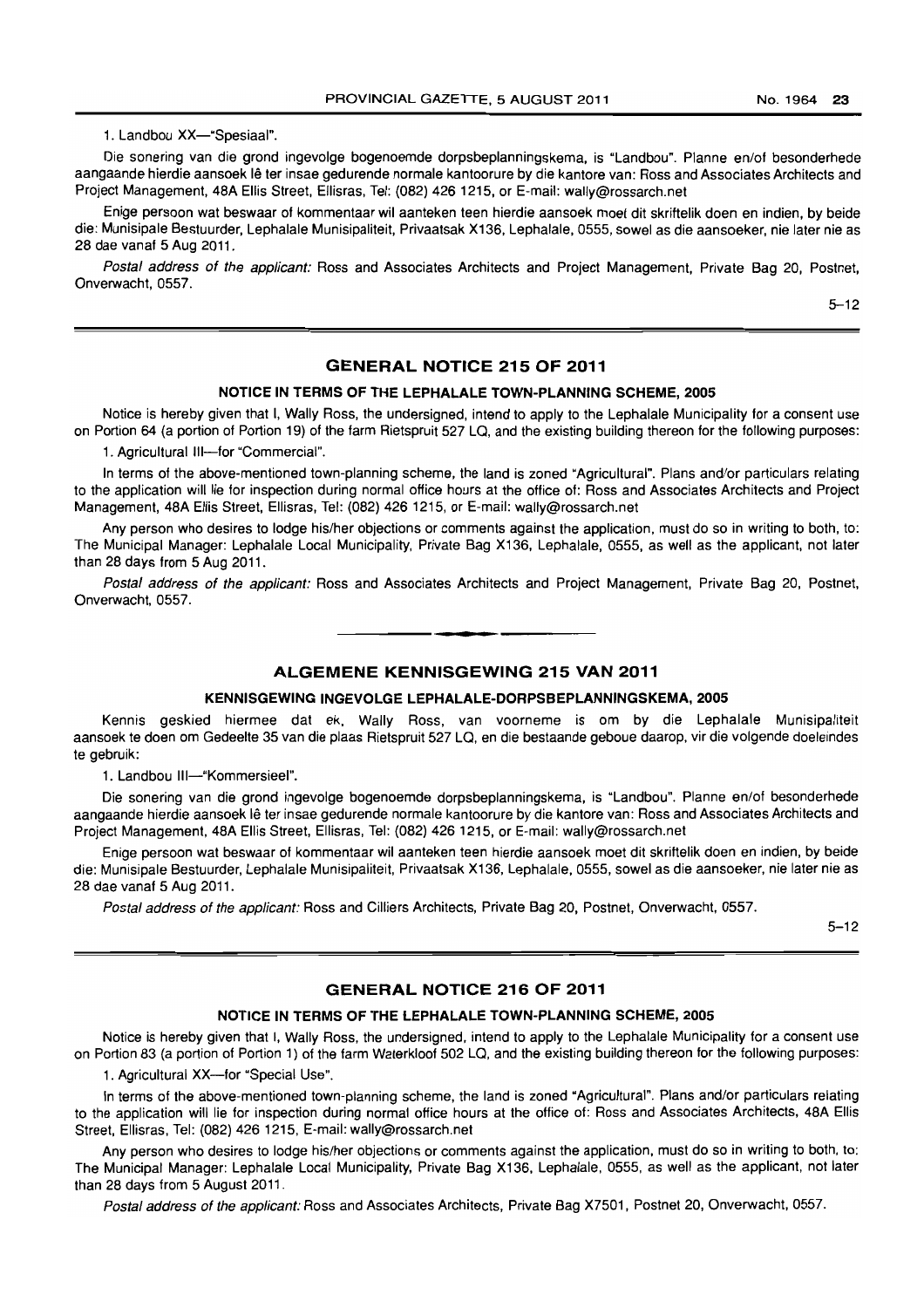#### **ALGEMENE KENNISGEWING 216 VAN 2011**

#### **KENNISGEWING INGEVOLGE LEPHALALE-DORPSBEPLANNINGSKEMA, 2005**

Kennis geskied hiermee dat ek, Wally Ross, die ondergetekende, van voorneme is om by die Lephalale Munisipaliteit aansoek te doen om Gedeelte 83 (gedeelte van Gedeelte 1) van die plaas Waterkloof 502 LQ, en die bestaande geboue daarop, vir die volgende doeleindes te gebruik:

1. Landbou XX-"Spesiale Gebruik".

Die sonering van die grond ingevolge bogenoemde dorpsbeplanningskema, is "Landbou". Planne en/of besonderhede aangaande hierdie aansoek Ie ter insae gedurende normale kantoorure by die kantore van: Ross and Associates Architects, Ellisstraat 48A, Ellisras, Tel: (082) 426 1215, E-mail: wally@rossarch.net

Enige persoon wat beswaar of kommentaar wi! aanteken teen hierdie aansoek moet dit skriftelik doen en indien, by beide die: Munisipale Bestuurder, Lephalale Munisipaliteit, Privaatsak X136, Lephalale, 0555, sowel as die aansoeker, nie later nie as 28 dae vanaf 5 Augustus 2011.

Posadres van applikant: Ross and Associates Architects, Private Bag X7501, Postnet 20, Onverwacht, 0557.

 $5 - 12$ 

#### **GENERAL NOTICE 217 OF 2011**

#### **NOTICE IN TERMS OF THE LEPHALALE TOWN-PLANNING SCHEME, 2005**

Notice is hereby given that I, Wally Ross, the undersigned, intend to apply to the Lephalale Municipality for a consent use on Portion 148 (a portion of Portion 84) of the farm Waterkloof 502 LQ, and the existing building thereon for the following purposes:

1. Agricultural XX--for "Special Use".

In terms of the above-mentioned town-planning scheme, the land is zoned "Agricultural". Plans and/or particulars relating to the application will lie for inspection during normal office hours at the office of: Ross and Associates Architects, 48A Ellis Street, Ellisras, Tel: (082) 426 1215, E-mail: wally@rossarch.net

Any person who desires to lodge his/her objections or comments against the application, must do so in writing to both, to: The Municipal Manager: Lephalale Local Municipality, Private Bag X136, Lephalale, 0555, as well as the applicant, not later than 28 days from 5 August 2011.

Postal address of the applicant: Ross and Associates Architects, Private Bag X7501, Postnet 20, Onverwacht, 0557,

#### **ALGEMENE KENNISGEWING 217 VAN 2011**

**•** 

#### **KENNISGEWING INGEVOLGE LEPHALALE-DORPSBEPLANNINGSKEMA, 2005**

Kennis geskied hiermee dat ek, Wally Ross, die ondergetekende, van voorneme is om by die Lephalale Munisipaliteit aansoek te doen om Gedeelte 148 (gedeelte van Gedeelte 84) van die plaas Waterkloof 502 La, en die bestaande geboue daarop, vir die volgende doeleindes te gebruik:

1. Landbou XX--"Spesiale Gebruik".

Die sanering van die grand ingevolge bogenoemde dorpsbeplanningskema, is "Landbou". Planne en/of besonderhede aangaande hierdie aansoek lê ter insae gedurende normale kantoorure by die kantore van: Ross and Associates Architects, Ellisstraat 48A, Ellisras, Tel: (082) 426 1215, E-mail: wally@rossarch.net

Enige persoon wat beswaar of kommentaar wil aanteken teen hierdie aansoek moet dit skriftelik doen en indien, by beide die: Munisipale Bestuurder, Lephalale Munisipaliteit, Privaatsak X136, Lephalale, 0555, sowel as die aansoeker, nie later nie as 28 dae vanaf 5 Augustus 2011.

Posadres van applikant: Ross and Associates Architects, Private Bag X7501, Postnet 20, Onverwacht, 0557.

 $5 - 12$ 

#### **GENERAL NOTICE 218 OF 2011**

#### **NOTICE IN TERMS OF THE LEPHALAlE TOWN-PLANNING SCHEME, 2005**

Notice is hereby given that I, Wally Ross, the undersigned, intend to apply to the Lephalale Municipality for a consent use on Portion 178 (a portion of Portion 21) of the farm Waterkloof 502 LQ, and the existing building thereon for the following purposes:

1. Agricultural XX-for "Special Use".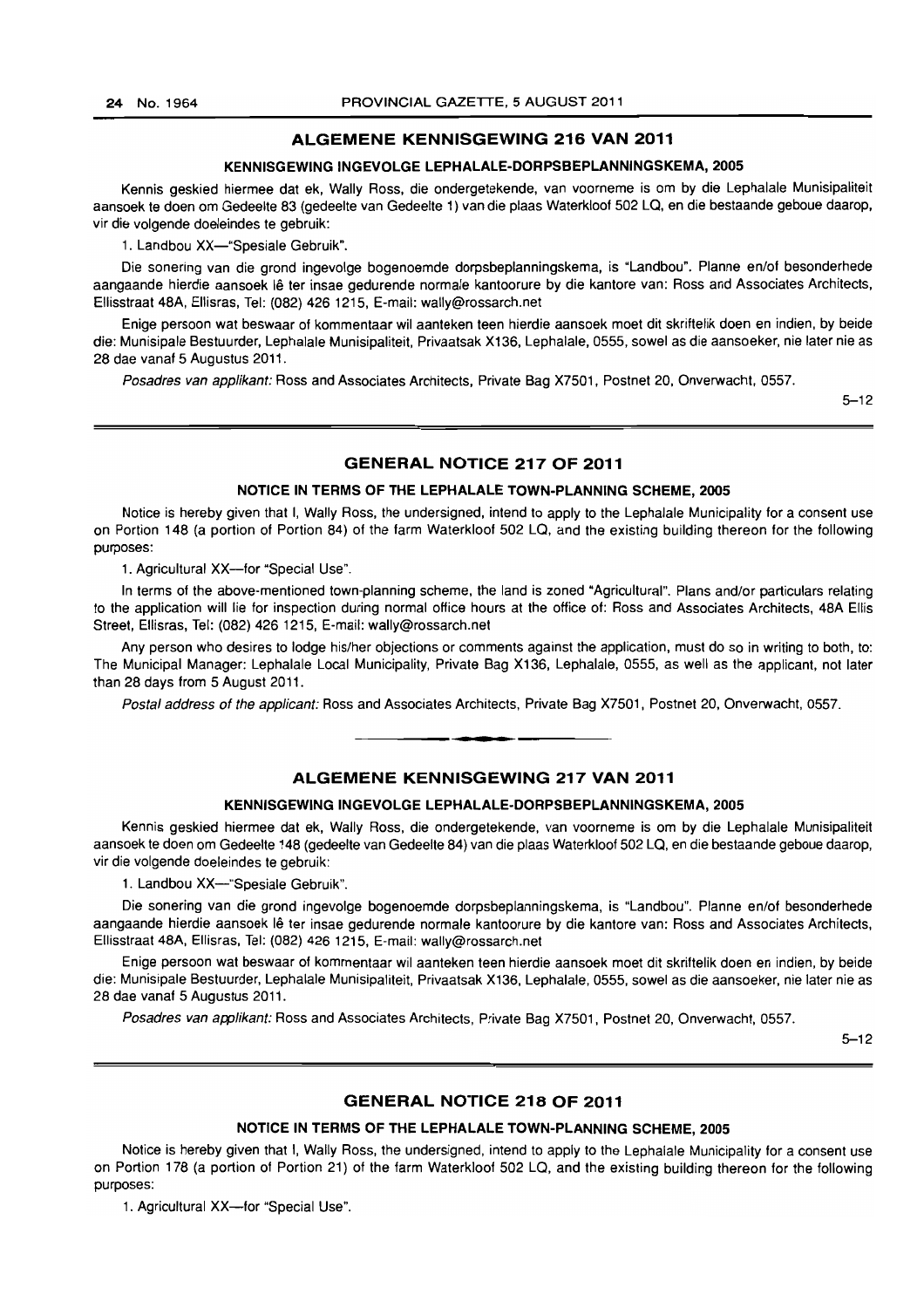In terms of the above-mentioned town-planning scheme, the land is zoned "Agricultural". Plans and/or particulars relating to the application will lie for inspection during normal office hours at the office of: Ross and Associates Architects, 48A Ellis Street. Ellisras, Tel: (082) 426 1215, E-mail: wally@rossarch.net

Any person who desires to lodge his/her objections or comments against the application, must do so in writing to both, to: The Municipal Manager: Lephalale Local Municipality, Private Bag X136, Lephalale, 0555. as well as the applicant, not later than 28 days from 5 August 2011.

Postal address of the applicant: Ross and Associates Architects. Private Bag X7501. Postnet 20, Onverwacht, 0557 .

**•** 

#### ALGEMENE KENNISGEWING 218 VAN 2011

#### KENNISGEWING INGEVOLGE LEPHALALE-DORPSBEPLANNINGSKEMA. 2005

Kennis geskied hiermee dat ek, Wally Ross, die ondergetekende, van voorneme is om by die Lephalale Munisipaliteit aansoek te doen om Gedeelte 178 (gedeelte van Gedeelte 21) van die plaas Waterkloof 502 LQ, en die bestaande geboue daarop. vir die volgende doeleindes te gebruik:

1. Landbou XX-"Spesiale gebruik".

Die sonering van die grond ingevolge bogenoemde dorpsbeplanningskema, is "Landbou". Planne en/of besonderhede aangaande hierdie aansoek lê ter insae gedurende normale kantoorure by die kantore van: Ross and Associates Architects, Ellisstraat 48A, Ellisras, Tel: (082) 426 1215, E-mail: wally@rossarch.net

Enige persoon wat beswaar of kommentaar wil aanteken teen hierdie aansoek moet dit skriftelik doen en indien, by beide die: Munisipale Bestuurder, Lephalale Munisipaliteit, Privaatsak X136, Lephalale, 0555, sowel as die aansoeker, nie later nie as 28 dae vanaf 5 Augustus 2011.

Posadres van applikant: Ross and Associates Architects, Private Bag X7501, Postnet 20, Onverwacht, 0557.

 $5 - 12$ 

#### GENERAL NOTICE 221 OF 2011

APPROVAL OF A LAND DEVELOPMENT AREA IN TERMS OF CHAPTER VI OF THE DEVELOPMENT FACILITATION ACT, 1995 (ACT 67 OF 1995)

#### I.IMPOPO TRIBUNAL CASE NUMBER: LH *1214111/211/62* (DO)

It is hereby notified in terms of section 51 (3) of the Development Facilitation Act, 1995 that the Limpopo Development Tribunal, in terms of section 51 of the said act, has approved a land development application comprising Portions 24 to 31 and the Remaining Extent, all a portion of Portion 4 of the farm Rietvally No. 340, Registration Division K.R., Limpopo, also known as Bunde Game Lodge, subject thereto that-

- (i) the National Building Regulations apply to the development;
- (ii) in terms of section 51 (2) (d) (ii) of the Development Facilitation Act, 1995, the provisions of the Subdivision of Agricultural Land Act, 1970 (Act 70 of 1970), are suspended with regard to this land development area; and
- (iii) the land development area be incorporated into the Mookgophong Land Use Scheme, 2004, approved by virtue of Local Authority Notice 140 dated 20 August 2004, and be hereby further altered and amended in the following manner;
	- (a) Map, Sheet 5-D, A Series, as shown on Map 3, Amendment Scheme 45 and by the addition of annexure 21 to the scheme; and
	- (b) Amendment Scheme 45 will come into operation on the date of publication of this notice.

#### T NETSHITOMBONI, DeSignated Officer: Limpopo Development Tribunal

#### GENERAL NOTICE 222 OF 2011

NOTICE IN TERMS OF SECTION 2 OF THE REMOVAL OF RESTRICTIONS ACT, 1967 (ACT 84 OF 1967)

We, Ross and Associate Architects, being the authorized agent of the owner hereby give notice in terms of section 2 of the Removal of Restrictions Act, 1967 (Act 84 of 1967), that we have applied to the Limpopo Provincial Department of Local Government and Housing for the removal of Conditions B (c) (a), B (c) (d). B (c) (e) and B (c) (f) as contained in Deed of Transfer No. T43220/2004 under which Ert 2049, Ellisras Extension 16. which property is situated along Rooibos Crescent Street, Ellisras Extension 16, Ellisras.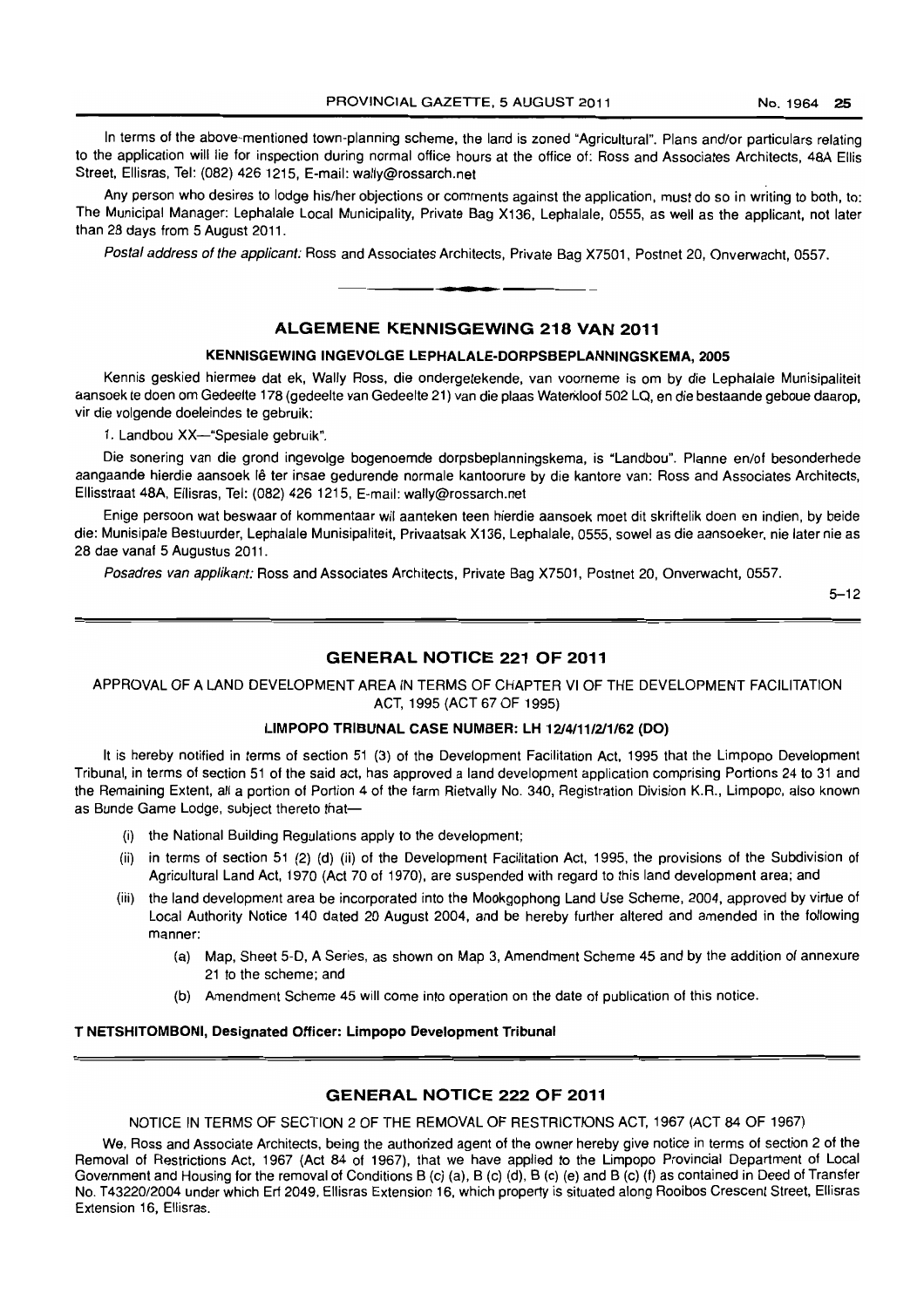All relevant documents relating to the application will be open for inspection during normal office hours at the office of the Head of Department: Limpopo Provincial Department of Local Government and Housing Building, Landros Street, Polokwane, 0700, from 5 August 2011 to 2 September 2011.

Any person who wishes to object to the application or submit representations in respect thereof must lodge the same in writing with the said authorized Provincial Authority at its physical address specified above on or before 2 September 2011.

Name and address of the authorised agent: Ross and Associates Architects, Private Bag X7501. Postnet Suite 20, 48A Ellis Street, Ellisras, 0555. Tel: (082) 426 1215. Fax: (086) 513 0691 . . **- .** 

#### **ALGEMENE KENNISGEWING 222 VAN 2011**

KENNISGEWING IN TERME VAN ARTIKEL 2 VAN DIE OPHEFFING VAN BEPERKINGSWET, 1967 (WET 84 VAN 1967)

Ons, Ross and Associate Architects, synde die gemagtigde agent van die eienaar, gee hiermee ingevolge artikel 2 van die Opheffing van Beperkingswet, 1967 (Wet 84 of 1967). kennis dat ons by die Limpopo Provinsiale Departement van Plaaslike Owerheidsliggaam en Huiseng aansoek gedoen het vir die opheffing van beperkende Voorwaarde(s) 16 5005 vervat in die Titelakte T43220/2004 van Erf 2049, Ellisras Uitbreiding 16, geleë na Rooibossingel, Ellisras Uitbreiding 16, Ellisras.

Besonderhede van die aansoek lê ter insae gedurende gewone kantoorure by die kantoor van die Hoof van Departement: Limpopo Provinsiale Departmente van Plaaslike Owerheidsliggaam en Huiseng Geboue, Landrosstraat, Polokwane, 0700, vanaf 5 Augustus 2011 tot 2 September 2011.

Enige persoon wat beswaar wil maak teen of vertoë wil rig ten opsigte van die aansoek, moet sodanige besware of vertoë skriftelik by die gemelde gemagtigde plaaslike owerheid indien voor of op 2 September 2011 by gemelde fisiese adres hierbo vermeld.

Naam en adres van gemagtigde agent: Ross and Associates Architects, Private Bag X7501, Postnet Suite 20, 48A Ellis Street. Ellisras, 0555. Tel: (082) 426 1215. Fax: (086) 513 0691.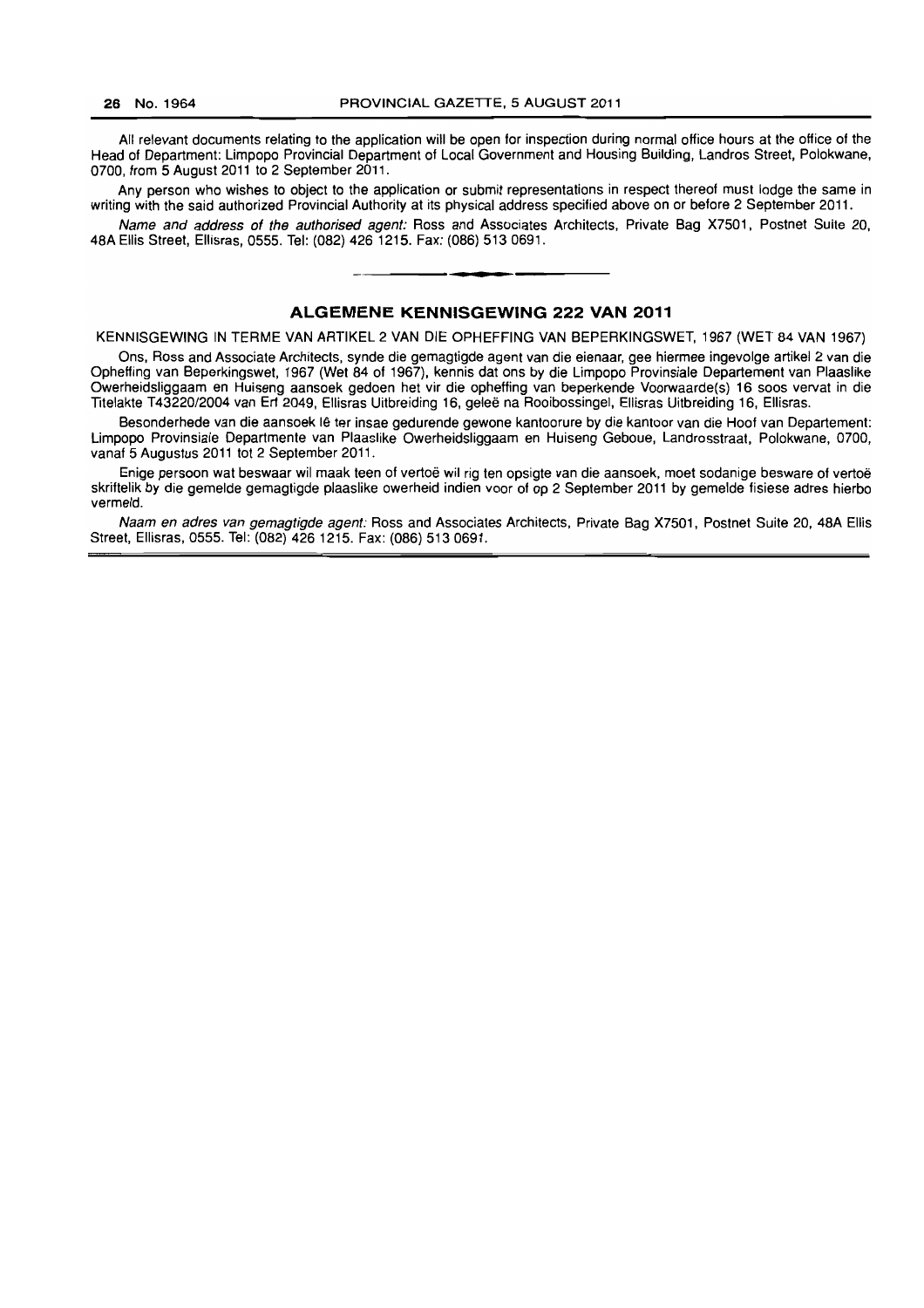#### **GENERAL NOTICE 219 OF 2011**

#### Amended notice of land development area application

(Regulation 21(10) of the development facilitation regulations in terms of the development facilitation act, 1995) Khosa development specialists, p o box 727, Bendor 0713 on behalf of Mamphuri investments (the land development applicant) has lodged an application for the establishment of a land development area in terms of the development facilitation act 1995 (act 67 of 1995). The application is for the development of a portion of the farm Greater Giyani 891 LT and will consist of the following:<br>Single residential use: 644

- $\triangleright$  Single residential use: 644 Erven of 34.99 of ruling area 400 m<sup>2</sup>.
- $\triangleright$  Residential 2: 2 Erven of 4.29 ha.
- » Business 1: 3 Erven of 17.01 ha (Erf 649: for the purpose of a shopping centre and Erf 359 and 648: for the purpose of a neighbourhood shops)
- $\triangleright$  Business 2: 1 Erf of 2.00 ha ( Erf 652: for the purpose of an office park)<br>  $\triangleright$  Institutional: 1 Erf of 9.09ba
- $\triangleright$  Institutional: 1 Erf of 9.09ha.<br>  $\triangleright$  Municipal: 1 Erf of 1 19 has
- $\triangleright$  Municipal: 1 Erf of 1.19 ha
- $\geq$  Public open space: 3 Erven of 4.17 ha.<br>  $\geq$  Cemetery: 1 Erf of 0.06
- $\triangleright$  Cemetery: 1 Erf of 0.06.
- » Public roads: 17.26 ha.

The relevant plans documents and information are available for inspection at c/o rabe & landros mare street, polokwane and the land development applicant for a period of 21 days from 05 august 2011.

The application will be considered at a tribunal hearing to be held at oasis lodge, Giyani, on 30 august 2011 at 10:00. Any person having an interest in the application should please note:

- 1. You may within a period of 21 (twenty one) days from the date of the first publication of this notice, provide the land development applicant with your written objections or representations. Any person who intends appearing at the tribunal hearing must attend the pre-hearing conference either personally or through hislher duly authorised representative; or
- 2. If your comments constitute an objection to any aspect of the land development application. you must appear in person or through a duly authorised representative before the tribunal at the pre-hearing conference.

Any written objection or representation must be delivered to the land development applicant at his or her address set out below within the said period of 21 days, and you may contact the designated officer if you have any queries on tel 0152955400 and fax 015 2958170. e-mail: netshitomboniht@limdlgh.gov.za

Contact: Madisha mi/ Khosa j.d, P O Box 727 Bendor 0713 tel: 015-297 5433, cell: 078 581 7466/083 490 2005, fax: 086 600 7119 e-mail: infomadc@telkomsa.net.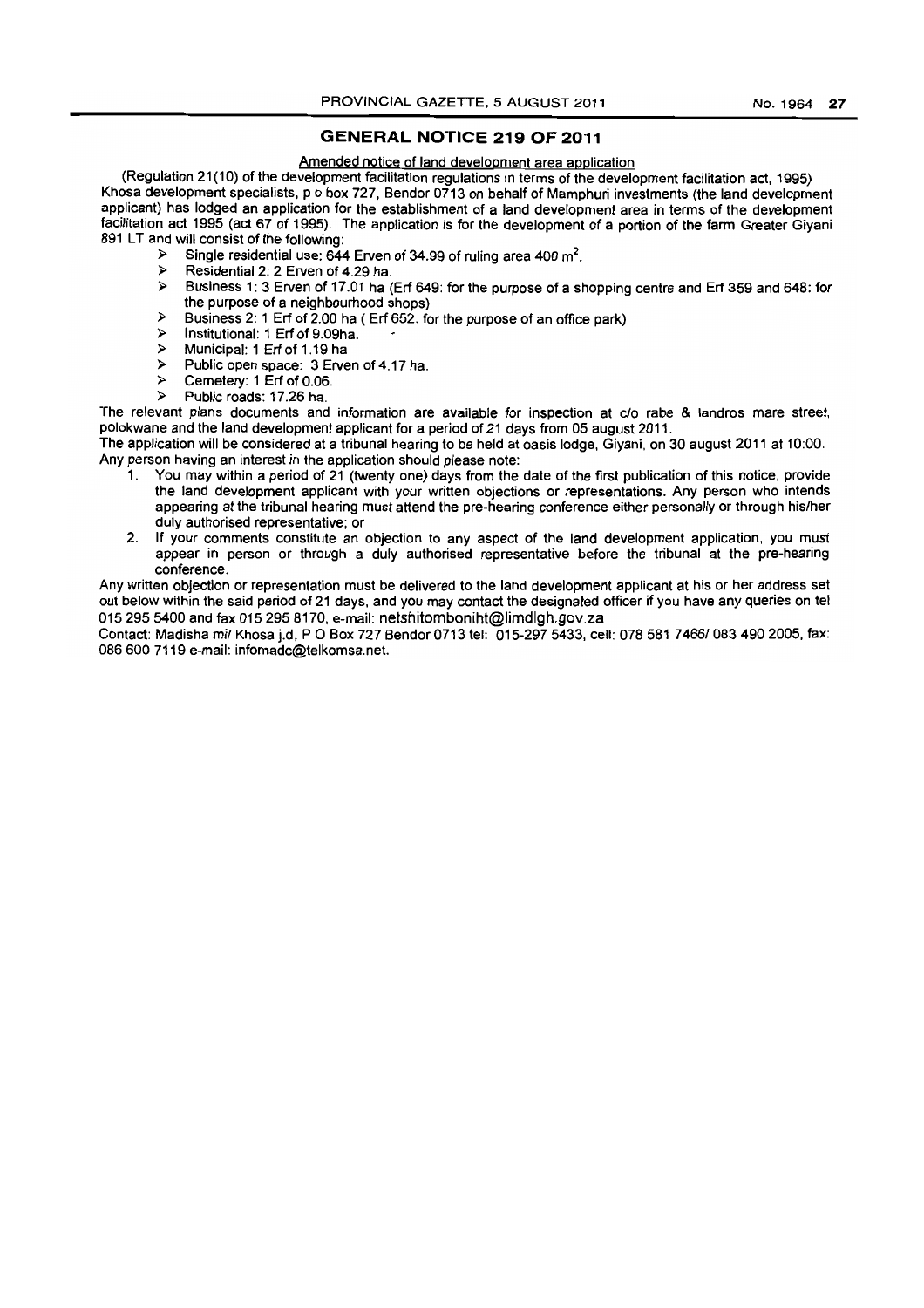#### **ALGEMENE KENNISGEWING** 219 **VAN 2011**

#### Xitiviso lexi lulamisiweke xa xikombelo xo hluvukisa misava

(xinawana xa 21 (10) xa nawu wo hlohletela nhluvuko kuya hi nawu wa development facilitation act,

1995)

Khosa development specialists, po box 727, bendor 0713 hi ku yimela mamphuri investments (mukomberi wa ku hluvukisi misava) va endlile xikombelo xa ku hluvukisa misava kuya hi nawu wa development facilitation act, 1995 (act 67 of 1995). Xikombelo i xa ku hluvukisa xiphemu xa purasi ra greater giyani 891 It na swona hluvuko lowu wu tava hi ndlela leyi:

- » Switandi swo tshama swa ntlawa wo sungula: swi tava nhlayo ya 644, swi thlela swi ka mpimo wa 400m2 hi xin'we laha katsakanyo kunga 34.99 wa tihekitara.
- » Switandi swo tshama swa ntlawa wa vumbirhi: swi tava 2, katsakanyo wa mpimo ku tava 4.29 wa tihekitara.
- » Switandi swa mabindzu swa ntlawa wo sungula: swi tava ka mpimo wa 17.01 wa tihekitara (xitandzi xa 649: lexi xi nga ta va xa ndzhawu ya mabindzu lamankulu, na xitandzi xa 359 na 648: lexi xi nga tava xa mabindzu lama vatshami ndzwawu va nga ta matirhisa hi masiku ku xava ka wona)
- » Xitandzi xa mabindzu xa ntlawa wa vumbirhi: xi tava xiri eka mpimo wa 2.00 wa tihekitara (ku nga xitandzi xa 652: lexi xi nga ta tirha tani hi ndzhawu ya tihofisi)
- » Xitandzi xin'we xa swa dyondzo lexi nga ta ringana tihekitara ta 9.09 wa tihekitara
- » Switandzi swinharhu swa vuwiselo bya vanhu leswi nga ta ringana tihekitara ta 4.17 hi katsakanyo.
- » Xitandzi xin'we xa xirhapa xa lava loveke lexi nga ta va 0.06 wa tihekitara.
- » Ku katsa na mapatu yo fambela lama nga ta teka xiphemu xo ringana tihekitara ta 17.26.

Maphepa ya tipulani na vuxoko-xoko bye tala byi kona ku va byi hlahluviwa e-polokwane ka khona ya xitarata xa rabe na landros mare, xikombelo lexi xo hluvukisa misava xi tava kona ku ringana masiku ya 21 ku suka hi ti 05 mawuwani 2011.

Xikombelo lexi xi ta hlamuseriwa eka tshamo wa tribunallowu nga ta va kona e-oasis lodge, giyani, hi ti 30 mawuwani 2011, hi nkarhi wa 10hOO.

Munhu un'wana na un'wana loyi a nga na ku tsakela eka xikombela lexi a tsundzuke leswi landzelaka:

- 1. Eka masiku ya 21 ku sukela siku leri xitiviso xi humelerisiweke hi rona, mi nga nyika swisolo na swibumabumelo leswi tsariweke mayelana na hluvuko lowu hi vulavulaka hi wona. Munhu u n'wana na un'wana loyi a lavaka ku va kona eka tshamo wo hetelela wa tribunal u fanele a rhanga a va kona eka tshamo wo sungula wa tribunal eka masiku lawa tivisiweke la henhla kumbe a rhumela munhu loyi a n'wi hlawuleke.
- 2. Loko swibumabumelo swa wena swi va swisolo eka hluvuko lowu, u fanele u ta swi hlamusela kumbe muyimeri wa wena loyi u n'wi hlawuleke a swi hlamusela eka tshamo wo sungula wo yingisela wa tribunal.

Swisolo na swi bumabumelo swin'wana na swin'wana leswi tsariweke swi nga rhumeriwa eka muyimeri wa mukomberi wa hluvukiso wa misava ka masiku ya 21 lama vuriweke eka kherhefu leyi nga ta tsariwa laha hansi. Loko mi ri na swivutiso mi nga ti hlanganisa na muofisiri loyi a hlawuriweke eka foni ya 0152845000, fekisi ya 015 2958170 kumbe email yanetshitomboniht@limdlgh.gov.za Tihlanganiseni na: madisha m.i kumbe khosa j.d, po box 727, bendor, 0713, foni: 015 297 *5433/078 581 7466/083* 490 2005, fekisi: 086600 7119, email: infomadc@telkomsa.net kumbe i nfomadC@telkomsa.net

 $5 - 12$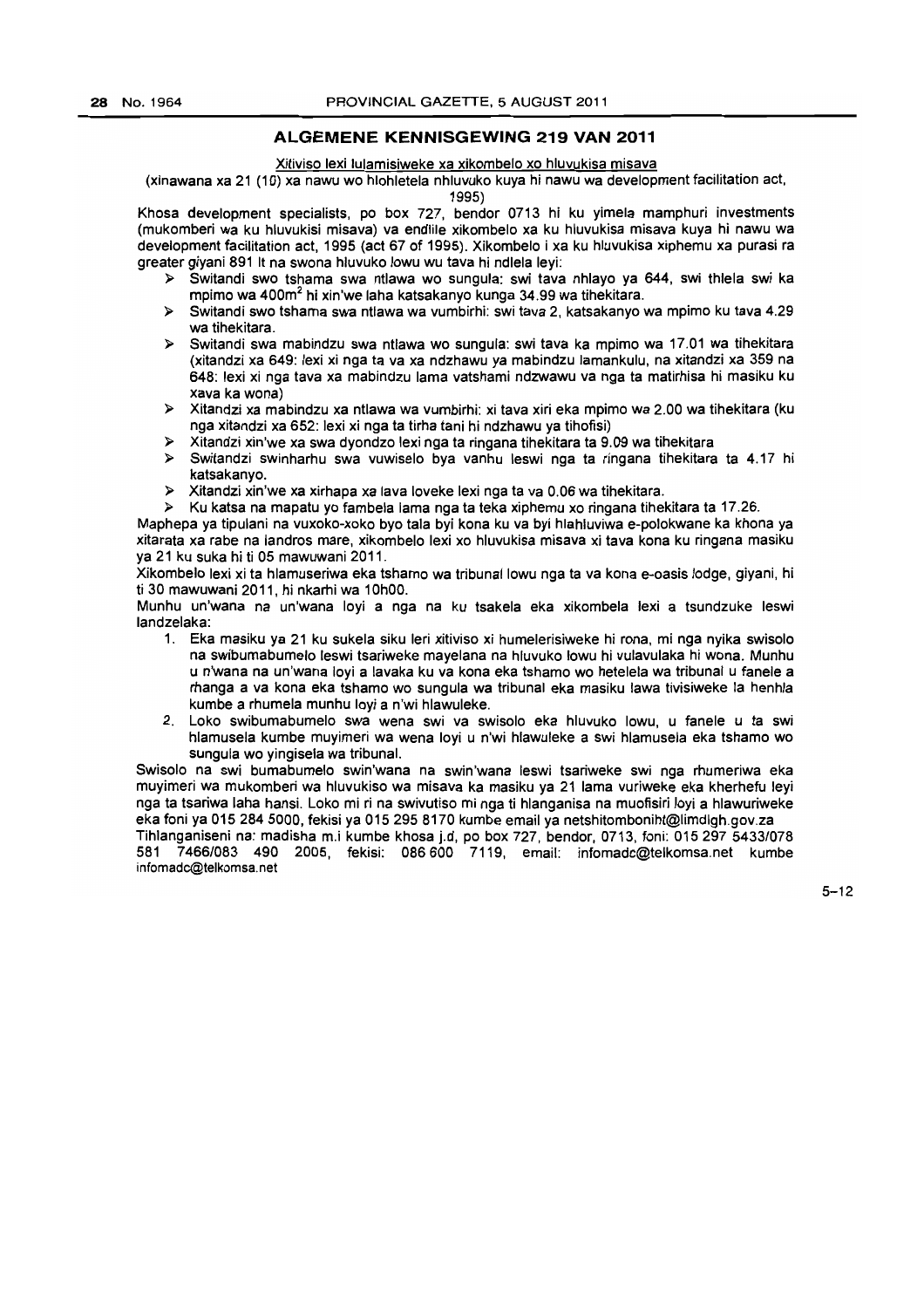#### **GENERAL NOTICE 220 OF 2011**

#### REGULATION 21(10) OF THE DEVELOPMENT FACILITATION REGULATIONS IN TERMS OF THE DEVELOPMENT FACILITATION ACT, 1995: NOTICE OF A LAND DEVELOPMENT AREA APPLICATION

Daniel Gerhardus Saayman from CityScope Town Planners on behalf of Matswani Game Farm (pty) Ltd, has lodged an application in terms of Section 49 as well as Regulation 21 of the Development Facilitation Act, 1995 (Act 67 of 1995) for the establishment of a land development area. The application is on the Remainder of the farm Hanover 181 KQ, Remainder of Portion 3 of the farm Groenfontein 207 KQ and the Farm Keerom 208 KQ, Lephalale Local Municipality, limpopo Province.

The development will consist of a private game farming estate development to be known as Matswani Game Farm. The application consists of two parts namely the legalization the exiting lodge development and secondly, the proposed additions to the existing lodge facilities. The existing development consists of 1 residence, 1 lodge (8 rooms), 11 chalets (30 beds), 4 staff houses, recreation areas consisting of a museum/trophy display, restaurant, kitchen, bar, wine cellar, lounge and entertainment deck, office, shop and ancillary uses. The proposed addition to the lodge will consist of 68 (sixty eight) new portions to accommodate self-catering lodges as well as an expansion of the existing recreational areas, office, shop and ancillary uses. It is proposed that the three application properties be consolidated where-after proposed new subdivisions will accommodate the above land uses.

The relevant plans, documents and information are available for inspection at the office of the Designated Officer: Room 323, Hensa Building, c/o Rabe and Landdros Mare Streets, Polokwane; the offices of CityScope Town Planners: 249 Odendaal Street, Meyerspark, Pretoria; the application site: Matswani Game Farm as well as at the office of the Municipal Manager: Lephalale Civic Centre on the corner of Joe Siovo and Douwater roads, Onverwacht, Lephalale for a period of 21 days from 05 Augustus 2011.

The application will be considered at a tribunal hearing to be held at the application site namely the Matswani Game Farm situated on the Hermanusdorings Road on 14 October 2011 at 10:00 and the prehearing conference will be held at the same venue on 08 September 2011 at 10:00. Directions are obtainable from CityScope Town Planners (contact details below).

Any person having an interest in the application should please note:

- 1. You may, within a period of 21 (twenty one) days from the date of the first publication of this notice (5 August 2011), provide the Designated Officer (details below) with your written representation. In the event of support of the application or any other written representation not amounting to an objection, you will not be required to attend the tribunal hearing; but
- 2. If your comments constitute an objection to any aspect of the land development application, you must appear in person or through a duly authorized representative before the Tribunal and at the pre-hearing conference on the dates mentioned above. Any written objection or representation must state the name and address of the person or body making the objection or representation, the interest that such person or body has in the matter, and the reasons for the objection or representation.

You may contact the Designated Officer if you have any queries at Room 323, Hensa Building, clo Rabe and Landdros Mare Streets, Polokwane or Private Bag X9485, Polokwane, 0700. Tel: 015 284 5354 or NetshitomboniHT@limdlgh.gov.za. You may also contact the Land Development Applicant (see details below).

Land Development Applicant: CityScope Town Planners, PO Box 72780, Lynnwood Ridge 0040, 249<br>Odendaal Street Meverspark, Pretoria, Tel: 012-997-0822: Eax: 086-622-6910, E-Mail: Odendaal Street, Meyerspark, Pretoria. Tel: 012-997-0822; Fax: 086-622-6910. saaymand@cityscope.co.za

Final date of representation or objection: 26 August 2011 Tribunal Reference: LH 12/1/4/3/1/2/5/14(DO)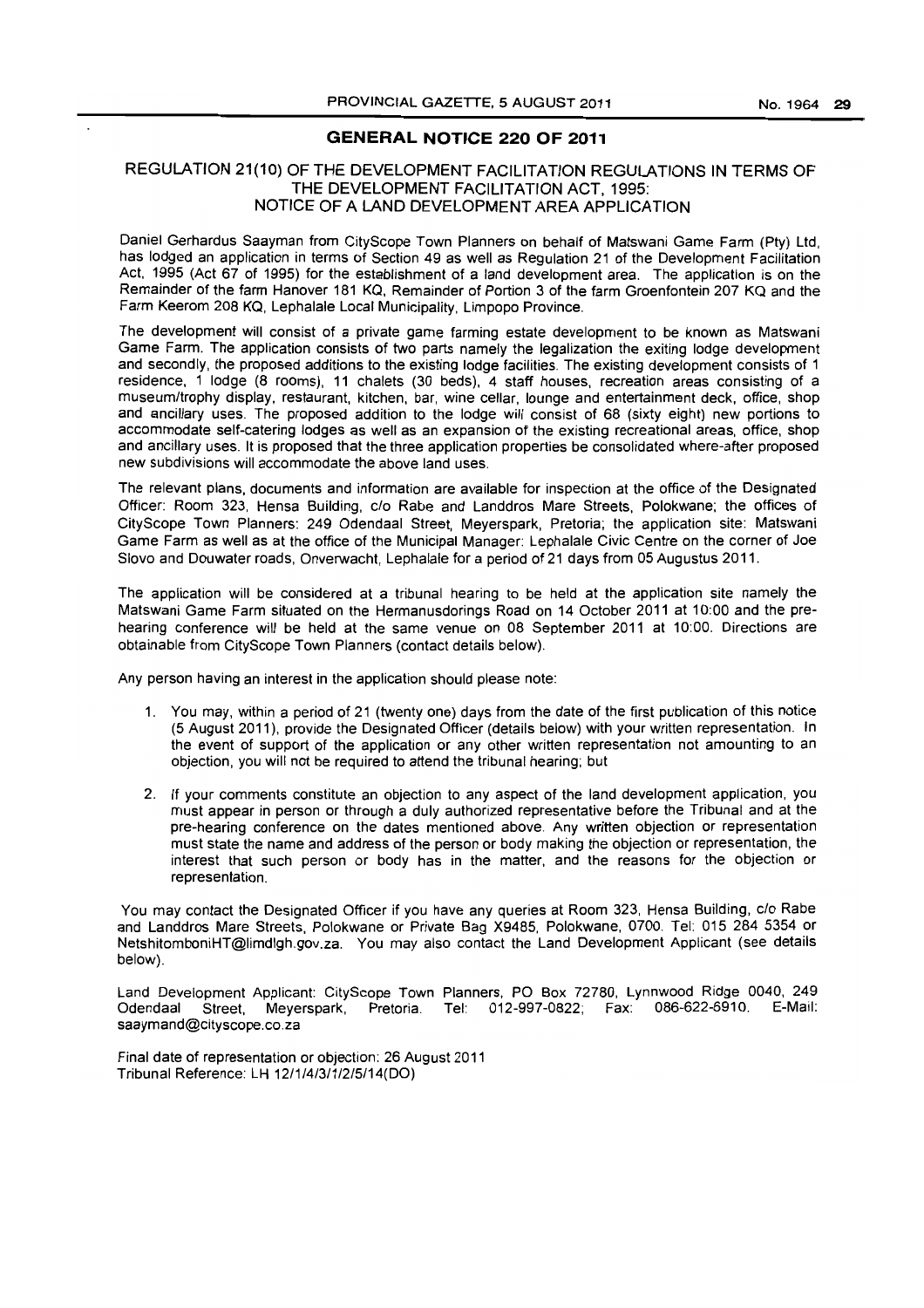#### **ALGEMENE KENNISGEWING 220 VAN 2011**

# REGULASIE 21(10) VAN DIE ONTWIKKELlNGSFASILITERING REGULASIES VAN DIE OTWIKKELlNGSFASILITERINGSWET,1995: KENNISGEWING VAN GRONDONTWIKKELINGSGEBIED AANSOEK

Daniel Gerhardus Saayman van CityScope Town Planners, namens Matswani Game Farm Edms Bpk, die grondeienaars van die eiendomme hieronder genoem, het 'n aansoek ingedien ingevolge Artikel 49 en Regulasie 21 van die Ontwikkelingsfasiliteringswet, 1995 (Wet 67 van 1995), vir 'n grondontwikkelingsgebied op die Restant van die plaas Hanover 181 KQ, Restant van Gedeelte 3 van die plaas Groenfontein 207 KQ en die plaas Keerom 208 KQ, Lephalale Plaaslike Munisipaliteit, Limpopo Provinsie.

Die ontwikkeiing sal bestaan uit 'n privaat wildplaas landgoed, bekend as Matswani Game Farm. Die aansoek bestaan uit twee dele, naamlik eerstens, die wettiging van die bestaande ontspanningsontwikkeling en tweedens, die voorgestelde uitbreiding van die bestaande ontwikkeling. Die bestaande ontwikkeling bevat 1 woonhuis, 1 gastehuis (8 kamers), 11 chalets (30 beddens). 4 personeelhuise, ontspannigsgebied wat bestaan uit 'n museum met trofee-uitstalling, restaurant, kombuis. kroeg, wynkelder, sitkamer en buitelugdek, kantoor, winkel en aanverwante gebruike. Die voorgestelde uitbreiding van die ontwikkeling bestaan uit 68 (agt-en-sestig) nuwe gedeeltes. vir selfsorg huise, sowel as die uitbreiding van die bestaande ontspanningsgebied, kantoor, winkel en aanverwante gebruike. Daar word voorgestel dat die drie eiendomme gekonsolideer word en daarna verdeel word vir die doeleindes van die gemelde grondgebruike.

Die relevante planne, dokumente en inligting is beskikbaar ter insae by die kantoor van die Aangewese Beampte, Kantoor No 323, Hensagebou, h/v Rabe- en Landdros Mareestrate, Polokwane. asook die kantore van die applikant, CityScope Town Planners, te Odendaalstraat 249, Meyerspark, Pretoria, die aansoekterrein: Matswani Game Farm, asook die kantore van die Munisipale Bestuurder, Lephalale Burgersentrum, h/v Joe Siovoweg en Douwaterweg, Onverwacht, Lephalale, vir 'n tydperk van 21 dae vanaf 5 Augustus 2011.

Die aansoek sal oorweeg word by 'n tribunaalverhoor wat gehou sal word by die aansoekterrein. naamlik die Matswani Game Farm. gelee op die Hermanusdoringspad op 14 Oktober 2011 om 10:00 en die voorverhoorsamesprekings sal gehou word in dieselfde lokaal op 08 September 2011 om 10:00. Aanwysings na die vergaderings salop aanvraag voorsien word deur CityScope Town Planners (kontakdetails hieronder).

Enige persoon wat 'n belang het in die aansoek moet asseblief kennis neem:

- 1. U mag binne 'n periode van 21 (een-en-twintig) dae van die datum van die eerste publikasie van hierdie kennisgewing (5 Augustus 2011), skriftelik 'n voorlegging aan die Aangewese Beampte voorlê van enige kommentaar, besware of vertoe. Indien u voorlegging die aansoek ondersteun, of nie op 'n beswaar neerkom nie, hoef u nie die tribunaalverhoor by te woon nie; maar
- 2. Indien u kommentaar op 'n beswaar neerkom met betrekking tot enige aspek van die voorgestelde ontwikkeling, moet u persoonlik voor die tribunaal verskyn of verteenwoordig word by beide vergaderings op die datums hierbo genoem. Enige skriftelike beswaar of vertoe moet die naam en adres van die beswaarmaker verskaf, asook die beswaarmaker se belang in die aansoek verklaar en die gronde vir die beswaar uiteensit.

U kan ook die Aangewese Beampte kontak indien u enige verdere navrae het by Kamer 323 Hensagebou, h/v Rabe- en Landdros Mareestrate, Polokwane, Privaatsak X9485 Polokwane, 0700 of Tel: 015-284-5354 of by NetshitomboniHT@limdlgh.gov.za. U kan oak die Applikant kontak (details hieronder).

Applikant: CityScope Town Planners, Posbus 72780, Lynnwoodrif, 0040, Odendaalstraat 249, Meyerspark, Pretoria, Tel: 012-997-0822; Faks: 086-622-6910, E-pos: saaymand@cityscope.co.za.

Finale datum vir voorleggings of besware: 26 Augustus 2011 Limpopo Tribunaalverwysing: LH 12/1/4/3/1/2/5/14(00)

 $5 - 12$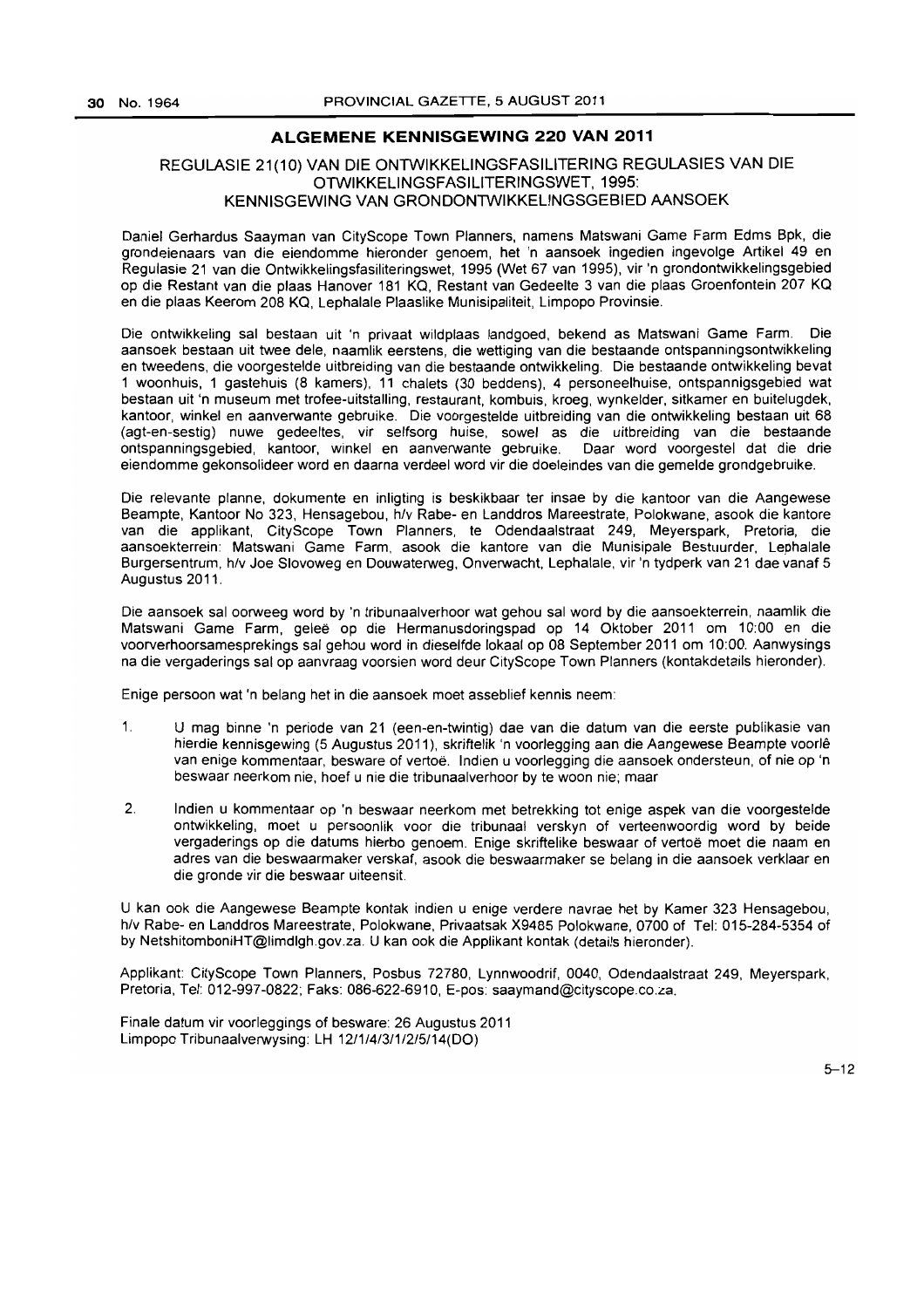#### No.1964 **31**

# **GENERAL NOTICE 223 OF 2011**

#### **MUTAPA SAFARI LODGE NOTICE: PROPOSED LAND DEVELOPMENT APPLICATION**

(Regulation 21(10) of the Development Facilitation Regulations in terms of the Development Facilitation Act, 1995)

I, Deon Bester of Metroplan Town and Regional Planners, acting on behalf of Marqott Farming pty Ltd, have lodged an application in terms of the Development Facilitation Act, 1995 for the establishment of a land development area to be known as **Mutapa Safari Lodge,** located on a Portion of the Remainder of the fann Delagoa 809 LR, which property is situated approximately 40km north west of the town Mokopane, some 29km from the turnoff road towards Marken, in the Limpopo Province. The fann is divided by Road (R518 I P19/1) and the portion that fonns the land development area is situated to the south of, and adjacent to the said road. The proposed development area will consist of the following:

| 1 portion:   | Offices, Restaurant, recreation and parking, 4 residential (2 beds) units, 6 residential |  |  |  |
|--------------|------------------------------------------------------------------------------------------|--|--|--|
|              | (4 beds) units                                                                           |  |  |  |
| 30 portions: | Residential with a density of 1 dwelling per portion $(1 – 1.5)$ ha)                     |  |  |  |
| 2 portions:  | Private Roads & Engineering services<br>٠                                                |  |  |  |
| 2 portions:  | Nature conservation and engineering services                                             |  |  |  |

The land development application seeks the following relief in terms of the Act:

- The establishment of a settlement area on the Remainder of the Fann Delagoa 809 LR in tenns of Section 49 of the Development Facilitation Act, 1995 (Act no. 67 of 1995);
- The approval of settlement plan and the establishment and land use conditions for the proposed settlement area;
- The approval of the subdivision of the farm to create the settlement area;
- The suspension of the provisions of Section 24 (7) (f) of the National Environmental Management Act, 1998 in terms of Section  $33(2)(j)(vi)$  of the Development Facilitation Act, 67 of 1995;
- The suspension of the provisions of the Subdivision of Agricultural Land Act, 1970 {Act 70 of 1970} in terms of Section  $33(2)(j)(vi)$  of the Development Facilitation Act, 1995 (Wet 67 of 1995).
- The suspension of the provisions of the Advertising on Roads and Ribbon Development Act, 1940 (Act 21 of 1940) in as far as it may be required;
- The suspension of conditions A and B from Deed of Transfer T061138/2003

The application will be considered at a Tribunal hearing to be held at the Mutapa Resort. on 28 October 2011 at 10hOO and the pre-hearing conference will be held at the same venue on 6 October 2011 at 10hOO. The entrance to the site is located on the Marken Road (R518) approximately 40km north west of the town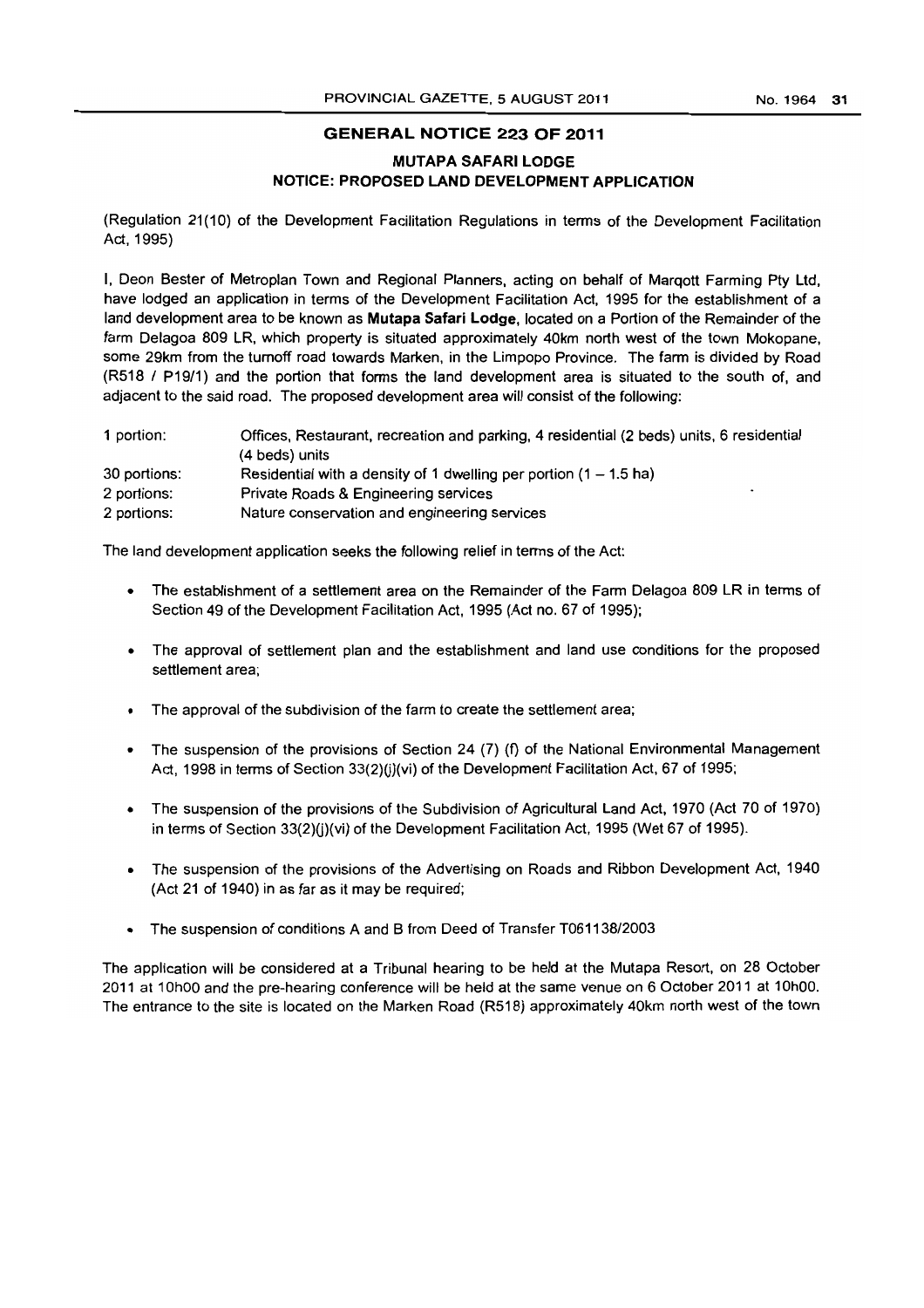Mokopane. The Mutapa Resort gate coordinates are Lat: 23,992 $\square$  59' 18.19" S and Long: 28,774 $\square$  43' 54.12" E.

#### Please note that in terms of the Development Facilitation Act, 1995:

- 1. You may, within 21 days from the date of the first publication of this notice, i. e. 5 August 2011, provide the Designated Officer with written objections or representations, or
- 2. If your comments constitute an objection to any aspect of the land development application, you or your representative must appear in person or through a representative before the Tribunal on the date mentioned above, or on any other date of which you may be given notice of.

Any written objection or representation must state the name and address of the person or body making the objection or representation, the interest that such person or body has in the matter, and the reasons for the objection or representation, and must be delivered (within the said 21 days) to the Designated Officer, Mr Thomas Netshitomboni of the Limpopo Development Tribunal at Room 323 of the Hensa Towers Building on the corner of Landros Mare and Rabie Streets in Polokwane and to Metroplan at 96 Rauch Avenue, Georgeville, Pretoria.

The relevant plans, documents and information are available for inspection at the office of the Designated Officer of the Limpopo Development Tribunal, Room 323, Hensa Towers Building, Comer Landros Mare and Rabie Streets, Polokwane, and at the office of Metroplan Town and Regional Planners, 96 Rauch Avenue Georgeville, Pretoria, for a period of 21 days from 5 August 2011.

If you have any queries you may contact the Designated Officer on telephone number: 015 284 5354 and e-mail address: netshitomboniht@limdlgh.gov.za or Metroplan at telephone number: 012 804 2522 and fax number: 012 804 2877 and e-mail address deon@metroplan.net or harriet@metroplan.net.

#### Dates of publication:

| First publication:  | 5 August 2011  |
|---------------------|----------------|
| Second publication: | 12 August 2011 |

#### Details of the Applicant: Metroplan Town and Regional Planners

P O Box 916, Groenkloof, 0027, or Rauch Street 96, Georgeville, Pretoria, Tel: (012) 804 2522, Fax:(012) 8042877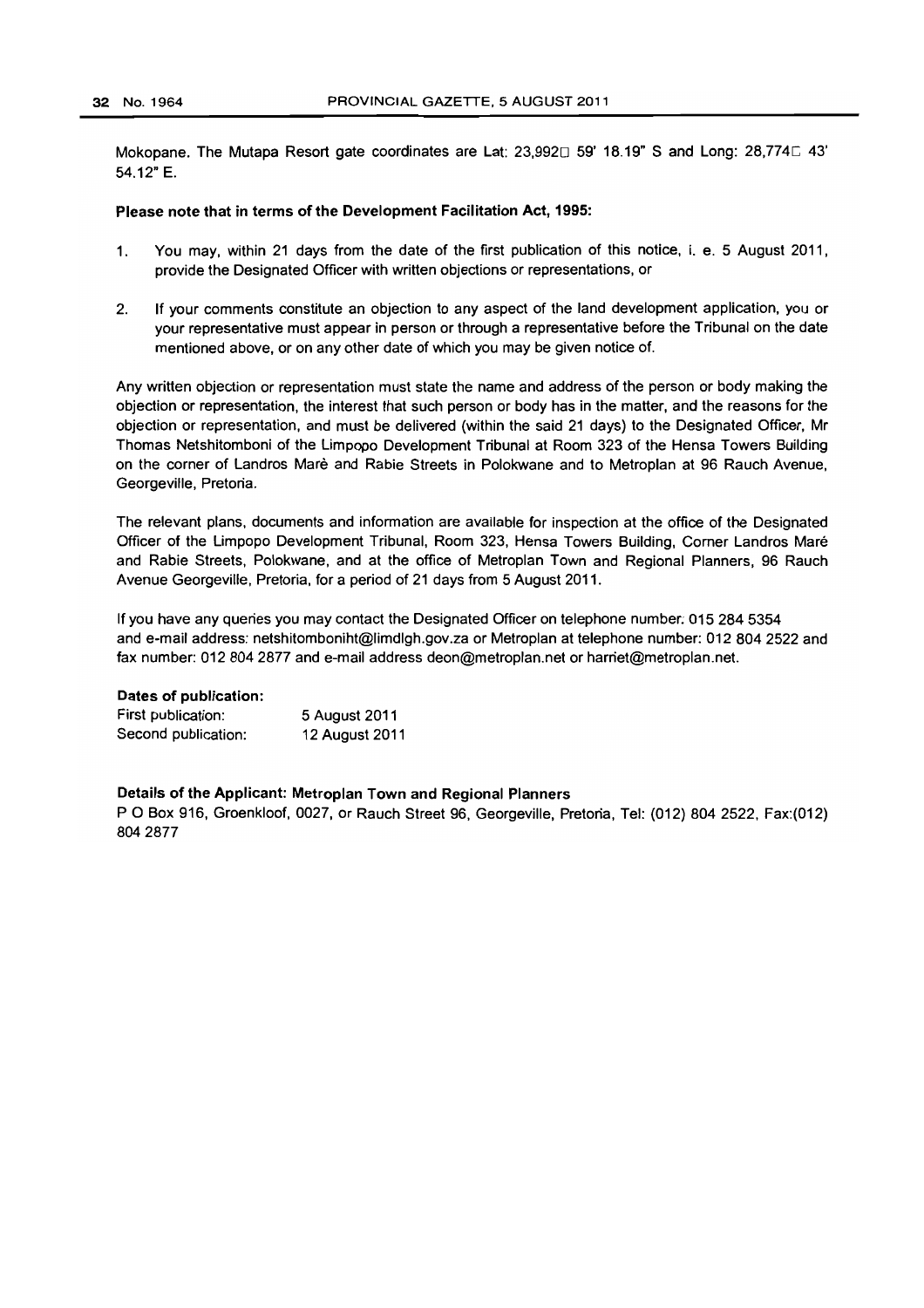### **ALGEMENE KENNISGEWING 223 VAN 2011**

**MUTAPA SAFARI LODGE** 

# **KENNISGEWING: VOORGESTELDE GRONDONTWIKKELINGSGEBIED**

(Regulasie 21(10) van die Ontwikkeling Fasiliterings Regulasies ingevolge die Wet op Ontwikkelingsfasilitering, 1995)

Ek, Deon Bester van Metroplan Stads- en Streekbeplanners, tree op namens Marqott Farming Pty Ltd en doen aansoek ingevolge die Wet op Ontwikkelingsfasilitering, 1995 vir die vestiging van 'n grond ontwikkelingsarea wat bekend sal staan as die **Mutapa Safari** Lodge, op 'n gedeelte van die Restant van die plaas Delagoa 809 LR, welke eiendom ongeveer 40km noord wes van die dorp Mokopane geleë is, sowat 29km vanaf die afdraai na Marken, in Limpopo Provinsie. Die provinsiale pad (R518 / P19/1) verdeel die plaas in twee gedeeltes en die aansoek perseel is suid van en aangrensend aan hierdie pad geleë.

Die voorgestelde ontwikkelingsgebied sal bestaan uit:

| 1 gedeelte:   | Kantore, Restaurant, ontspariningsgeriewe en parkering, 4 residensiële eenhede (2 |
|---------------|-----------------------------------------------------------------------------------|
|               | bed) en 6 residensiële eenhede (4 bed)                                            |
| 30 gedeeltes: | Residensieel met 'n digtheid van 1 woning per gedeelte $(1 - 1.5$ ha)             |
| 2 gedeeltes:  | Privaat paaie en ingenieursdienste                                                |
| 2 gedeeltes:  | Bewanngsarea en ingenieursdienste                                                 |

Die grondgebruiksaansoek versoek uitspraak ten opsigte van die volgende, ingevolge die bepalings van die Wet:

- Die goedkeuring van 'n ontwikkelingsarea op 'n die Restant van die plaas Delagoa 809 LR ingevolge Artikel 49 van die Wet op Ontwikkelingsfasilitering, 1995 (Wet 67 van 1995);
- Die goedkeuring van die voorgestelde uitlegplan en die stigtings- en grondgebruiksvoorwaardes vir die grond ontwikkelingsarea;
- Die goedkeuring van die voorgestelde onderverdelingsplan;
- Die opskorting van bepalings van Afdeling 24 (7) (f) van van die Nasionale Omgewingsbestuur Wet, 1998 (Wet 107 van 1998) in terme van Afdeling 33(2)(j)(vi) van die Wet op Ontwikkelingsfasilitering, 1995;
- Die opskorting van die bepalings van die wet op Verdeling van Landbou Grond, 1970 (Wet 70 van 1970);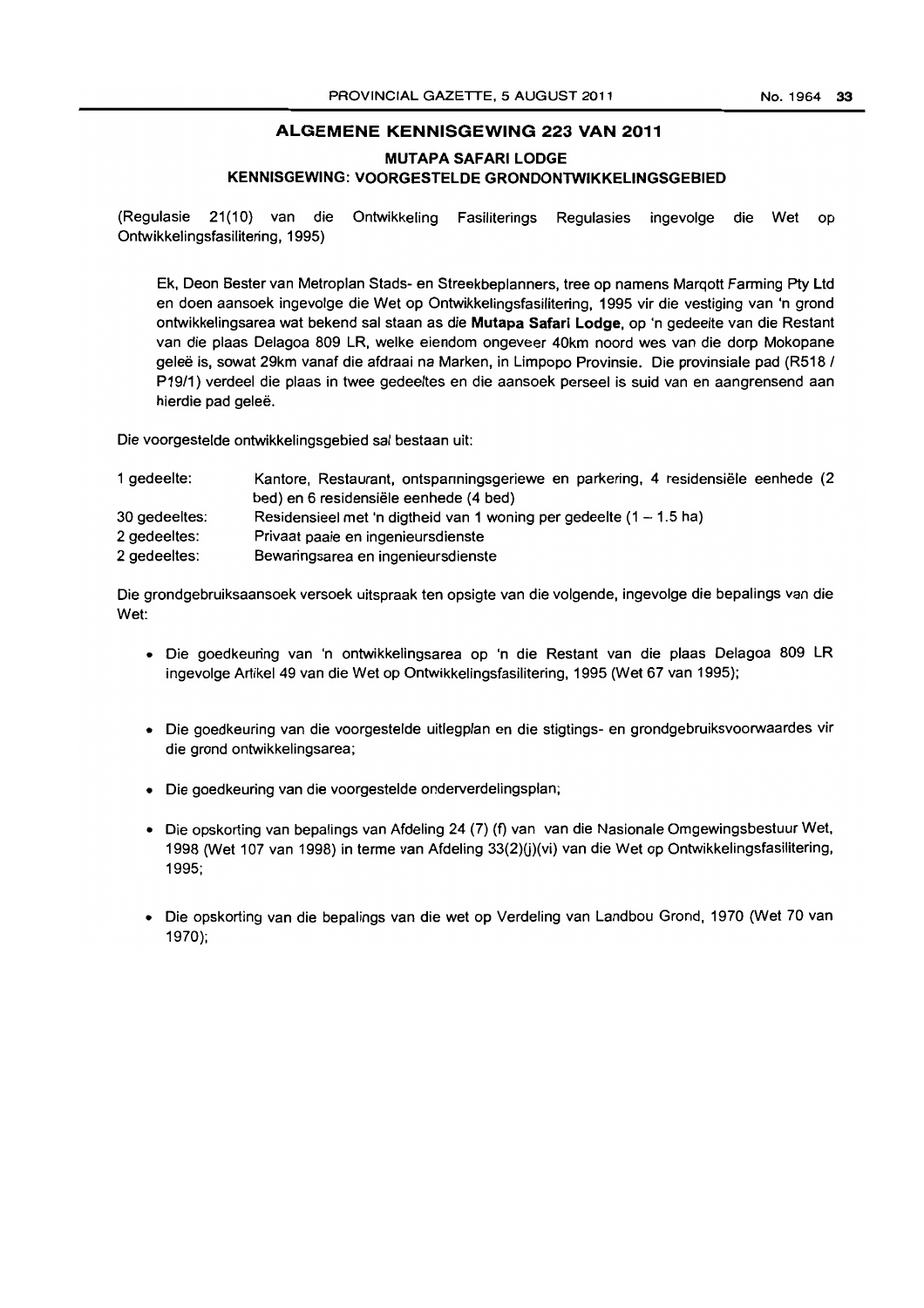- Die opskorting ban die bepalings van die wet op Adverteer langs en Toebou van paaie, 1940 (Wet 21 van 1940) in sover dit nodig mag wees;
- Die opheffing van voorwaardes A en B vanuit Akte van Transport T061138/2003

Die aansoek sal oorweeg word by 'n Tribunaal verhoor wat gehou sal word by die Mutapa Resort op 28 Oktober 2011 om 10hOO en die voorverhoor sal by dieselfde fasiliteit op 6 Oktober 2011 om 10hOO plaasvind. Die ingang na die terrein is op die Marken pad (R518) ongeveer 40km noord wes van die dorp Mokopane. Die koordinate vir die hek van die Mutapa Resort is Lat: 23,992□ 59' 18.19" S and Long: 28.774~ 43' 54.12" E.

#### Persone wat belang het by die aansoek moet kennis neem dat:

- 1. U mag binne 21 dae vanaf die datum van eerste publikasie van hierdie kennisgewing, nl. 5 Augustus 2011 skriftelike beswaar of kommentaar op die aansoek, aan die aangewese beampte lewer; of
- 2. Indien u kommentaar 'n beswaar teen die aansoek vir die vestiging van die ontwikkelingsarea is, moet u of u verteenwoordiger op genoemde datum of enige ander datum waarvan u in kennis gestel mag word, voor die Tribunaal verskyn.

Enige skriftelike besware of vertoe moet die naam en adres van die persoon of instansie wie die beswaar of vertoë lewer, die belang wat sodanige persoon of instansie in die aangeleentheid het en die redes vir die beswaar meld, en moet aan die Aangewese Beampte, Mnr Thomas Netshitomboni by Kamer 323 van die die Hensa Towers gebou, op die hoek van Landros Mare en Rabie Strate in Polokwane en by Metroplan se kantore by Rauch Straat 69, Georgeville, Pretoria, ingedien word.

Die relevante plan(ne), dokument(e) en inligting lê ter insae by die kantore van die Aangewese Beampte, Mnr Thomas Netshitomboni by Kamer 323 van die Hensa Towers gebou, op die hoek van Landros Mare en Rabie Strate in Polokwane en by die kantore van Metroplan Stads- en Streekbeplanners, Rauch Straat 69, Georgeville, Pretoria vir 'n tydperk van 21 dae vanaf 5 Augustus 2011.

Indien u enige navrae het mag u die aangewese beampte kontak by telefoon nommer: 015 284 5354 of epos: netshitomboniht@limdlgh.gov.za of Metroplan by telefoon nommer 012 8042522. en faks nommer 012 8042788 en e-pos adresse: deon@metroplan.net of harriet@metroplan.net.

#### Datums van publikasie

| Eerste plasing: | 5 Augustus 2011  |
|-----------------|------------------|
| Tweede plasing: | 12 Augustus 2011 |

Inligting van die Applikant: Metroplan Stads- en Streekbeplanners, Posbus 916, Groenkloof. 0027,Tel: (012) 804 2522. Faks: (012) 804 2877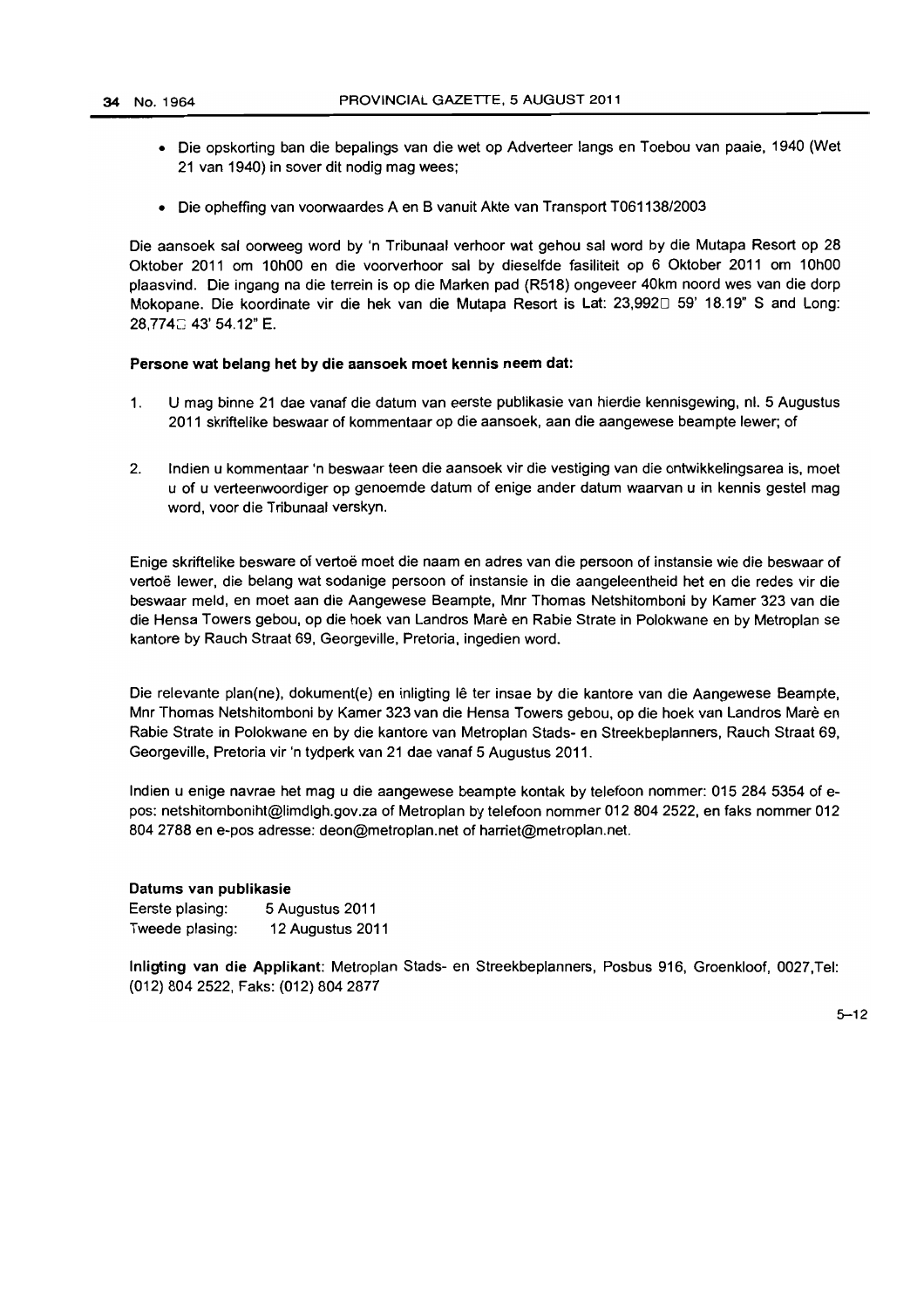# **LOCAL AUTHORITY NOTICES PLAASLIKE BESTUURSKENNISGEWINGS**

#### **LOCAL AUTHORITY NOTICE** 257

#### GREATER TUBATSE LOCAL MUNICIPALITY

# PROPOSED PERMANENT CLOSURE OF PARK, ERF 89, BURGERSFORT TOWNSHIP

Notice is hereby given in terms of the provision of 68 of the Local Government Ordinance, No. 17 of 1939 (Ordinance 1711939) (as amended), that the Greater Tubatse Local Municipality has resolved to close permanently (Park), Erf 89, Burgersfort Township.

A plan indicating the parks to be closed permanently will lie for inspection during office hours at the office of the Municipal Manager, Municipal Offices, corner of Kort and Eddie Sediba Streets, Burgersfort, for a period of 30 days as from 29 July 2011.

Any person who wishes to object to the proposed permanent closure or wishes to submit a claim for compensation, must lodge such objection or claim in writing with the Municipal Manager, Municipal Offices, or address it to PO Box 206, Burgersfort, 1150, before 29 August 2011.

#### **PLAASLIKE BESTUURSKENNISGEWING** 257

**• •** 

#### GROTER TUBATSE PLAASLIKE MUNISIPAlITEIT

#### VOORGESTELDE PERMANENTE SLUITING VAN PARKERF 89, BURGERSFORT DORPE

Kennis geskied hiermee ooreenkomstig die bepalings van artikel 68 van die Ordonnansie op Plaaslike Bestuur, No. 17 van 1939 (Ordonnansie 17/1939) (soos gewysig), dat die Groter Tubatse Plaaslike Munisipaliteit besluit het om Parkerf 89, Burgersfort Dorp.

'n Plan wat die paarke wat gesluit sal word aantoon, sal gedurende kantoorure ter insae lê by die kantoor van die Munisipale Bestuurder: Munisipale Kantore, hoek van Kort- en Eddie Sedibastraat, Burgersfort, vir 'n tydperk van dertig (30) dae vanaf 29 Julie 2011.

Enige persoon wat beswaar wil maak teen die voorgenome permanente sluiting of enige eis om skadevergoeding wi! instel, moet dit skriftelik indien by die kantoor van die Munisipale Bestuurder, Munisipale Kantore, Posbus 206, Burgersfort, 1150, voor of op 29 Augustus 2011.

29-05

#### **LOCAL AUTHORITY NOTICE** 258

#### GREATER TUBATSE AMENDMENT SCHEME 42

NOTICE OF AN APPLICATION FOR AMENDMENT OF THE LAND USE MANAGEMENT SCHEME IN TERMS OF SECTION 56 (1) (b) (i) OF THE TOWN-PLANNING AND TOWNSHIPS ORDINANCE, 1986 (ORDINANCE 15 OF 1986)

We, Mahlori Development Consultants, being the authorised agent of the registered owner of Erf 89, Burgerfort Township, hereby give notice in terms of section 56 (1) (b) (i) of the Town-planning and Townships Ordinance, 1986 (Ordinance 15 of 1986), that we have applied to the Greater Tubatse Municipality for the amendment of the Land Use Management Scheme known as the Greater Tubatse Land Use Management Scheme, 2006, by rezoning of the property described above, from ·Public Open Space" to "Residential 2" and subdivision thereof.

Particulars of the application will lie for inspection during normal office hours at the office of the Municipal Manager, Greater Tubatse Local Municipality, corner of Kort and Eddie Sediba Streets, Burgeriort, for a period of 28 days from 29 July 2011.

Objections to, or representations in respect of the application must be lodged with or made in writing to the Municipal Manager at the above-mentioned address or at Greater Tubatse Local Municipality, PO Box 206, Burgersfort, 1150, within a period of 28 days from 29 July 2011.

Address of applicant: Mahlori Development Consultants, 4841b Brittlewood Street, Thatchfield Glen, Centurion, 0157; PO Box 1321, Nelspruit, 1200. Tel: 083 620 7078. Fax: 086 659 2756.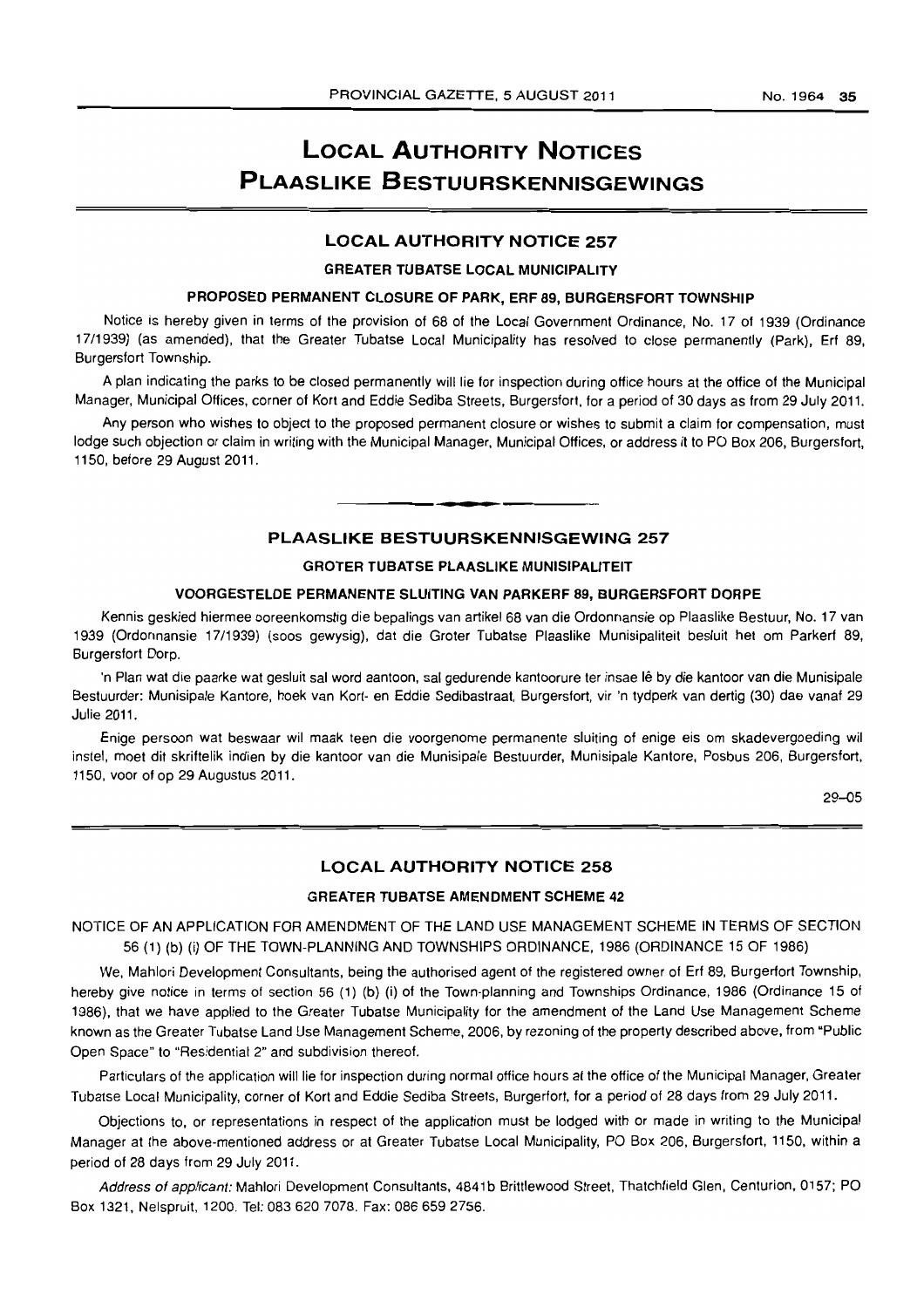#### PLAASLIKE BESTUURSKENNISGEWING 258

#### GROTER TUBATSE-WYSIGINGSKEMA 42

KENNISGEWING VAN AANSOEK OM WYSIGING VAN DORPSBEPLANNINGSKEMA INGEVOLGE ARTIKEL 56 (1) (b) (i) VAN DIE ORDONNANSIE OP DORPSBEPLANNING EN DORPE, 1986 (ORDONNANSIE 15 VAN 1986)

Ons, Mahlori Development Consultants, synde die gemagtigde agent van die geregistreerde en voornemende eienaar van Erf 89, Burgersfort Dorp, gee hiermee ingevolge artikel 56 (1) (b) (i) van die Ordonnansie op Dorpsbeplanning en Dorpe, 1986 (Ordonnansie 15 van 1986), kennis dat ons by die Grater Tubatse Plaaslike Munisipaliteit aansoek gedoen het om die wysiging van die dorpsbeplanningskema bekend as die "Greater Tubatse Land Use Management Scheme, 2006" deur die hersonering van die eiendom hierbo beskryf, vanaf "Openbare Oopruimte" te "Residensieel 2" en onderverdeling daarvan.

Besonderhede van bogenoemde aansoek lê ter insae gedurende gewone kantoorure by die kantoor van die Munisipale Bestuurder, Groter Tubatse Munisipaliteit, hoek van Kort- en Eddie Sedibastraat, vir 'n tydperk van 28 vanaf 29 Julie 2011.

Besware teen of vertoë ten opsigte van die aansoek moet binne 'n tydperk van 28 dae skriftelik by of tot die Munisipale Bestuurder by bovermelde adres van Groter Tubatse Plaaslike Munisipaliteit, Posbus 206, Burgersfort, 1150, ingedien of gerig word.

Adres van applikant: Mahlori Development Consultants, 4841b Brittlewoodstraat, Thatchfield Glen, Centurion, 0157, Posbus 1321, Nelspruit, 1200. Tel: 083 620 7078. Faks: 086659 2756. E-mail: mdc@executivemail.co.za

29-05

#### LOCAL AUTHORITY NOTICE 259

#### MOGALAKWENA LOCAL MUNICIPALITY

#### REBONE A EXTENSION 1

#### NOTICE OF APPLICATION FOR ESTABLISHMENT OF A TOWNSHIP

Mogalakwena Local Municipality hereby gives notice in terms of section 69 (6) as read in conjunction with section 96 (3) of the Town-planning and Township Ordinance, 1986 (Ordinance 15 of 1986), that an application for the establishment of a township as set out in annexure hereto, has been received.

Particulars of the application are open for inspection during normal office hours at the office of the Manager Spatial Planning, Second Floor, 54 Retief Street, Mokopane, for a period of 28 days from 1 August 2011.

Objections to or representations in respect of the application must be lodged with or made in writing and in duplicate to the Municipal Manager at the above-mentioned address or at P.O. Box 34, Mokopane, 0600, within a period of 28 (twenty eight) days from 1 August 2011.

#### ANNEXURE

Name of township: Rebone A Extension 1.

Full name of the applicant: Puledi Projects Town & Regional Planners

Number of erven in proposed township

| Residential         | 595 |
|---------------------|-----|
| <b>Business</b>     | 2   |
| Church              | 2   |
| Créche              | 1   |
| Public open space 2 |     |
| Total erven         | 602 |

Description of land on which the township is to be established: Remainder of the Farm Steilloop 403 LR, Waterberg District Province of Limpopo.

Locality of the proposed township: The proposed township is situated  $\pm$  110 km north west of Mokopane.

Authorized agent: P.J.S. Mokobane, Puledi Projects Professional Planners. address: P.O. Box 3701, Randburg, 2125. Tel: (011) 326-0796. Fax: (011) 326-0312. E-mail: puledi@worldonline.co.za

29-5

#### LOCAL AUTHORITY NOTICE 263

LOCAL AUTHORITY NOTICE 25/2011

THABAZIMBI LOCAL MUNICIPALITY

#### THABAZIMBI AMENDMENT SCHEME 252

It is hereby notified in terms of the provisions of section 56 (1) (b) (i) of the Town-planning and Townships Ordinance, 1986 (Ordinance 15 of 1986), that the Thabazimbi Local Municipality has approved the amendment of the town-planning scheme known as Thabazimbi Town-planning Scheme, 1992, by the rezoning of Erf 1925 and Erf 1926, Thabazimbi Extension 14, from "Residential 1" to "Residential 3", subject to similar uses and standard conditions as described in the Thabazimbi Townplanning Scheme, 1992.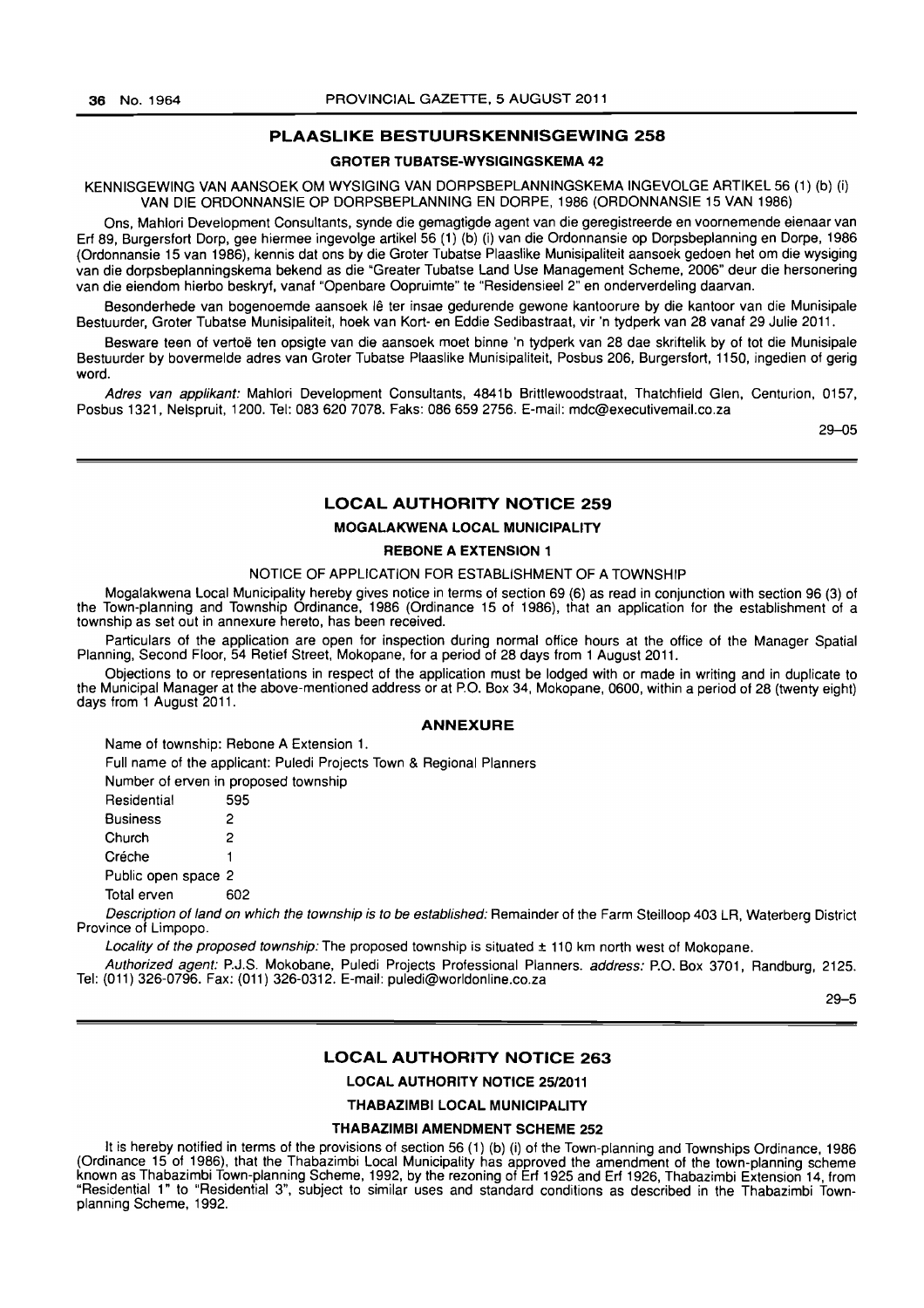Map 3 and the scheme clauses of the amendment scheme are filed with the Municipal Manager of the Thabazimbi Local Municipality, Thabazimbi and the Deputy Director: Limpopo Province, Local Government and Housing, Polokwane, and are open for inspection during normal office hours.

This amendment is known as Thabazimbi Amendment Scheme 252 and shall come into operation on the date of publication of this notice.

# T.S.R. NKUMISE: Municipal Manager

Private Bag X530, Thabazimbi, 0380 Notice No. 25/2011

#### PLAASLIKE BESTUURSKENNISGEWING 263

. **-.** 

# PLAASLIKE BESTUURSKENNISGEWING 25/2011

#### THABAZIMBI PLAASLIKE MUNISIPALITEIT

#### THABAZIMBI-WYSIGINGSKEMA 252

Hiermee word ingevolge die bepalings van artikel 56 (1) (b) (i) van die Ordonnansie op Dorpsbeplanning en Dorpe, 1986 (Ordonnansie 15 van 1986), bekend gemaak dat die Thabazimbi Plaaslike Munisipaliteit die wysiging van die dorpsbeplanningskema bekend as Thabazimbi-dorpsbeplanningskema, 1992, goedgekeur het deur die hersonering van Erf 1925 en Erf 1926, Thabazimbi Uitbreiding 14 van "Residensieel 1" na "Residensieel 3" onderhewig aan dieselfde gebruike en standaard voorwaardes soos omskryf in die Thabazimbi-dorpsbeplanningskema, 1992.

Kaart 3 en die skemaklousules van hierdie wysigingskema word deur die Munisipale Bestuurder van die Thabazimbi Plaaslike Munisipaliteit, Thabazimbi, en die Adjunk Direkteur: Limpopo Provinsie, Plaaslike Regering en Behuising, Polokwane, in bewaring gehou en Iê gedurende gewone kantoorure ter insae.

Hierdie wysiging staan bekend as Thabazimbi-Wysigingskema 252 en tree op datum van publikasie van hierdie kennisgewing in werking.

#### T.S.R. NKUMISE, Munisipale Bestuurder

Privaatsak X530. Thabazimbi, 0380 Kennisgewing No. 25/2011

#### LOCAL AUTHORITY NOTICE 266

#### BELA BELA MUNICIPALITY

#### PUBLIC NOTICE CALLING FOR INSPECTION OF SUPPLEMENTARY VALUATION ROLL AND LODGING OF OBJECTIONS

In terms of the Municipal Property Rates Act. 2004 (Act No.6 of 2004), hereinafter referred to as the "Act", it is advised that the 3rd supplementary valuation roll for the financial years 1 July 2007 to 30 June 2011 is open for public inspection at the office of the Chief Financial Officer, Main Building (Chris Hani Drive) during office hours 08:00 to 16:00 from 29 July 2011 to 9 September 2011.

In addition the valuation roll is available at website: www.belabela.gov.za

An invitation is hereby made in terms of section 49 (i) (a) (ii) and 78 (2) of the Act that any owner of property or other person who so desires should lodge an objection with the Municipal Manager in respect of any matter reflected in, or omitted from, the supplementary valuation roll within the above-mentioned period. Attention is specifically drawn to the fact that in terms of section 50 (2) of the Act an objection must be in relation to a specific individual property and not against the supplementary valuation roll as such. The form for lodging of an objection is obtainable at the following address: Revenue Office, Bela-Bela Municipal Building, Chris Hani Drive, Bela-Bela.

The completed forms must be returned to the Revenue Office during office hours, to be registered by the Property Rates Officer: Mr Elias Monyepao or Accountant Revenue: Ms Lerato Phasha.

For enquiries please phone: Mr E. Monyepao on (014) 736-8065 or email: monyepaoe@belabela.gov.za or Ms l Phasha on (014) 736-8039 or email: phashal@belabela.gov.za

#### S BAMBO: Municipal Manager

Municipal Offices, Chris Hani Drive, Private Bag X1609, Bela Bela, 0480.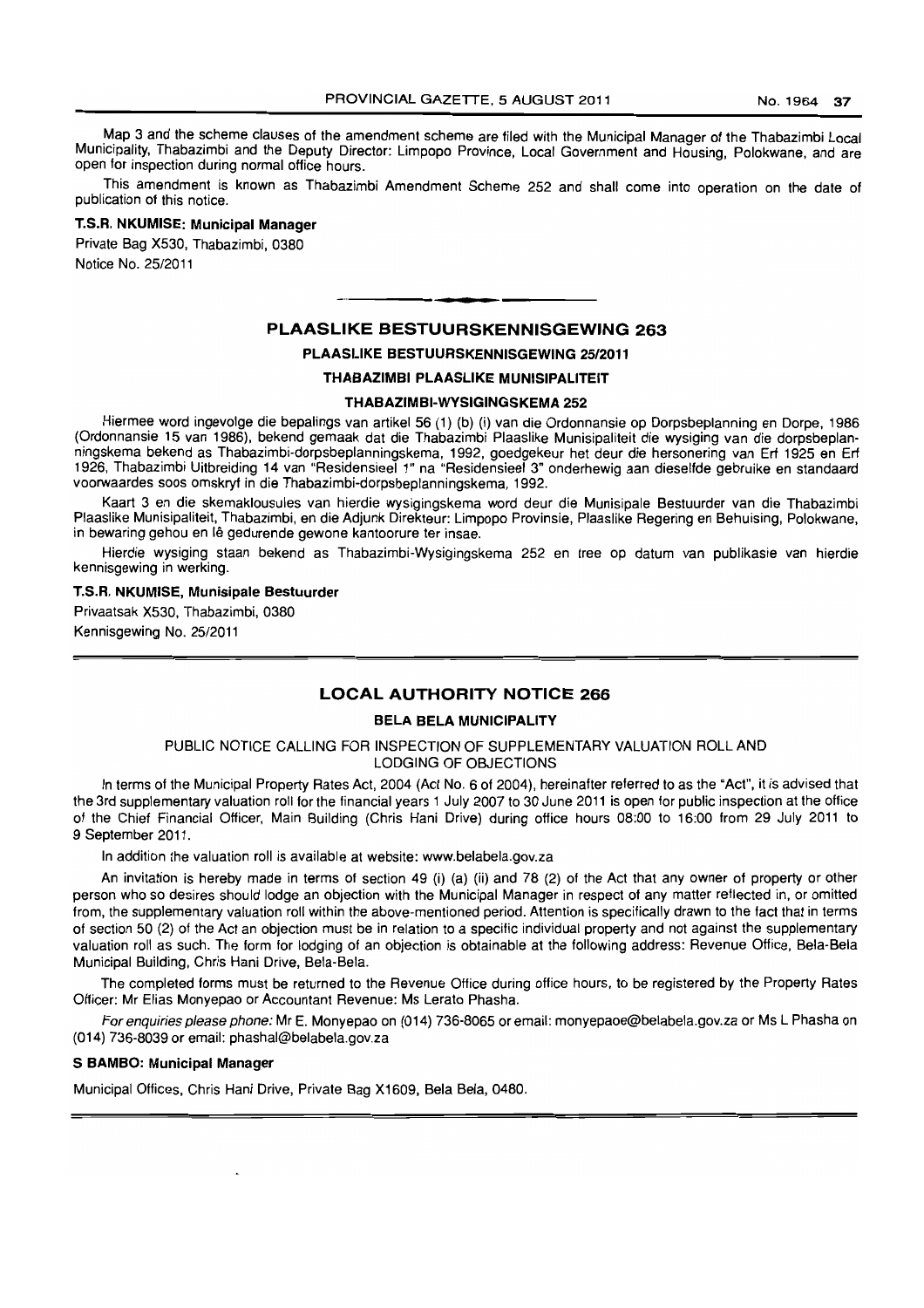#### **LOCAL AUTHORITY NOTICE 264**

#### LOCAL AUTHORITY NOTICE 6

#### MODIMOLLE LOCAL MUNICIPALITY

#### RECTIFICATON OF THE APPROVED CONDITIONS OF ESTABLISHMENT: APPROVED TOWNSHIP KOlOLO ESTATE

PROPER

In terms of Section 103(1) of The Town-planning and Townships Ordinance, 1986 (Ord. 15 of 1986), The Modimolle local Municipality hereby approves the rectification of the Conditions of Establishment for KOlOlO ESTATE PROPER as set out in the Schedule hereto:

STATEMENT OF THE CONDITIONS UNDER WHICH THE APPLICATION MADE YTJ BEHEER B V SOUTH AFRICA BRANCH OFFCICE INCORPORATED IN THE NETHERLANDS (HEREIN AFTER REFERRED TO AS THE APPLICANT/TOWNSHIP OWNER) UNDER THE PROVISIONS OF PART 3 OF THE TOWN·PLANNING AND TOWNSHIPS ORDINANCE, 1986 (ORDINANCE 15 OF 1986) FOR PERMISSION TO ESTABLISH A TOWNSHIP ON PORTION Z OF THE FARM KLiPPOORT 487, REGISTRATION DIVISION KQ, PROVINCE OF LIMPOPO, HAS BEEN APPROVED.

- 1. CONDITIONS TO BE COMPLIED WITH PRIOR TO THE DECLARATION OF THE TOWNSHIP AS AN APPROVED TOWNSHIP IN TERMS OF THE PROVISIONS OF SECTION 103 OF THE TOWN-PLANNING AND TOWNSHIPS ORDINANACE, 1986 (ORD. 15 OF 1986).
	- 1.1 Consolidation of component portions
		- The applicant shall at its own expense cause the component portions comprising the township to be consolidated where necessary.
	- 1.2 Cancellation of existing conditions of title
		- The applicant shall at his own expense have the following conditions and/or servitudes canceled or have the Township freed there from:
			- (a) All relevant conditions in Deed of Transfer T124961/2004.
	- 1.3 Mineral Rights.
		- All rights to minerals shall be reserved to the Republic of South Africa.
	- 1.4 General
		- (a) The applicant shall satisfy the Modimolle Local Municipality that:
			- (i) The relevant amendment scheme (in terms of Section 125 of Ordinance, 1986) is in order and may be published simultaneously with the declaration of the township as an approved township;
			- (ii) Satisfactory access is available to the township and that a private street system is available to all erven in the township;
			- (iii) A favorable geotechnical report has been submitted; and
			- liv) The name of the township as well as the street names have been approved;
		- (b) The applicant shall comply with the provisions of Sections 72, 75 and 101 of Ordinance, 1986 (Ord. 15 of 1986).
		- (c) The Applicant shall establish a company or designate an existing company (a Property Owners' Association) in terms of Section 21 of the Companies Act, 1973, for the purposes of owning *and* maintaining Erven within the proclaimed township.
			- (I) The owner shall be a member of the Home Owner's Association and is bound to each, any and all of its articles of association.
			- (ii) The owner shall not be permitted to transfer the erf except with a certificate of clearance from the Home Owner's Association.
			- (iii) The erf shall not be transferred to any person who has not bound himself to be a member of the Owner's Association.
			- (iv) No second dwelling shall be allowed without the written approval of the Home Owner's Association.
			- (v) The erf may not be sub-divided without the written approval of the Home Owner's Association.
			- (vi) No business or business activities may be conducted from the erf without the written approval of the Home Owner's Association.
			- (vii) The erf may not be fenced without the written approval of the Home Owner's Association.

#### 1.S Ownership

- 1.5.1 The Applicant shall properly and legally constitute a property owners association as provided for in clause 1.4(d) of Part I above.
- 1.5.2 The owners of Erven 1 10 shall become members of the property owners association upon transfer of the erf.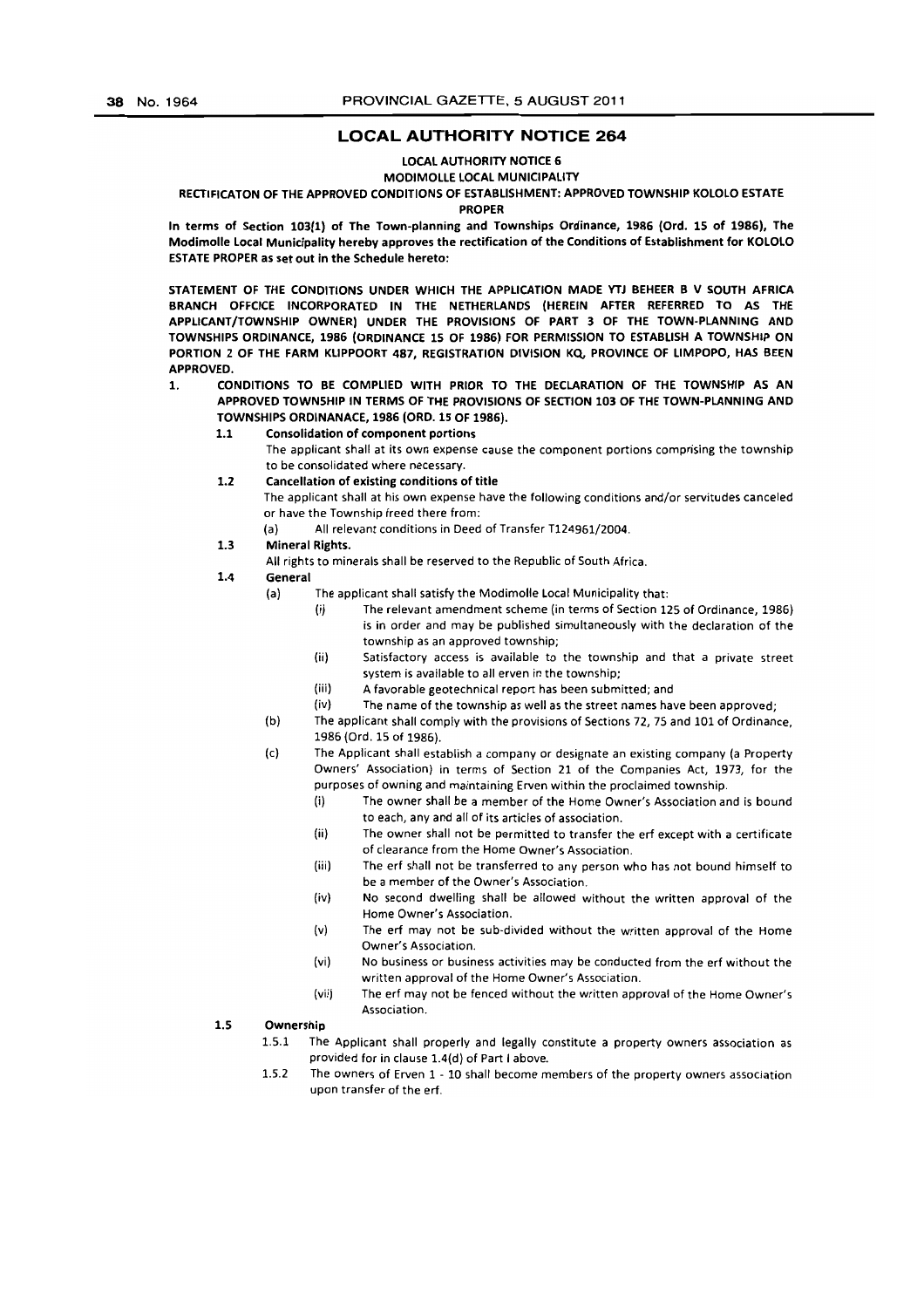- 1.5.3 YTJ BEHEER B V SOUTH AFRICA BRANCH OFFetE INCORPORATED IN THE NETHERLANDS shall have full responsibility for the functioning and proper maintenance of Erf 11 - 15.
- 1.5.4 The Home Owner's Association shall have the legal power to enforce compliance with the Articles of Association and constitution of the Association for as far as it pertain to obligations of the members and to levy from each and every member the costs incurred in the fulfillment of its functions and shall have legal recourse to recover such fees and costs in the event of a default in payment by any member.
- 1.5.5 All buildings and structures to be erected shall be made subject to the provisions of the Development and Architectural Guidelines and any and all amendments to the said document as may be affected and approved by the owners association.
- 1.5.6 Building plans shall only be submitted to the local authority for final approval once the said plans have been evaluated and approved by the Trustees of the Association as specifically provided for in the Articles of Association.
- 1.5.7 Erven 1- 15 shall be owned by YTJ BEHEER B V SOUTH AFRICA BRANCH OFFCIE INCORPORATED IN THE NETHERLANDS (applicant) and transfer shall be affected as soon as practically possible after the relevant stands become registerable or provided for in Part I of this Conditions.

# 2. CONDITIONS OF ESTABLISHMENT

#### (1) Name

The name of the township shall be KOLOLO ESTATE PROPER.

#### (2) Design

The township shall consist of erven and streets as indicated on the approved General Plan for Kololo Estate Proper S.G No. 1838/2009.

#### (3) Disposal of existing conditions of title

- (i) All erven shall be made subject to the existing conditions and servitudes, if any.
- (ii) The following existing condition[sl that does affect the property shall be accommodated
	- *Deed of Transfer T124961/04*

*Subject to Certificate of Rights to Minerals No.671/1929-5,* 672/1929-5, 673/1929-5 *and* 674/1929-5, *whereby all rights* to *minerals are reserved, which reservations is in respect of Portion* 1 *of The Farm Klippoart* 259, *Registration Division K.Q., TRANSVAAL* 

#### (4) Removal of litter

The township owner shall at his own expense have all litter within the township area be removed to the satisfaction of the Modimolle Local Municipality, when required to do so by the Modimolle Local Municipality.

#### (5) Erection of a fence or other physical barrier

The township owner shall at his own expense erect a fence or other physical barrier to the satisfaction of the Modimolle Local Municipality, when required to do so by the Modimolle Local Municipality and shall maintain such fence or physical barrier in a good state of repair:

#### **(6)** REMOVAL AND/OR REPLACEMENT OF ESKOM SERVICES

If, by reason of the establishment of the township, it should become necessary to remove, reposition, modify or replace any existing Eskom services, the cost thereof shall be borne by the township applicant.

# (7) REMOVAL AND/OR REPLACEMENT OF TELKOM SERVICES

If, by reason of the establishment of the township, it should become necessary to remove, reposition, modify or replace any existing Telkom services, the cost thereof shall be borne by the township applicant.

#### (8) REMOVAL AND/OR REPLACEMENT OF MUNICIPAL SERVICES

If, by any reason of the establishment of the township, it should become necessary to remove or replace any existing municipal services, the cost therefore shall be borne by the township owner.

#### (9) PROVISION AND INSTALLATION OF ESSENTIAL SERVICES

The applicant shall make the necessary arrangements for the provision and installation of water, electricity and sanitation as well as the construction of roads and storm water drainage in the township. The services installed by the applicant shall comply with the local Authorities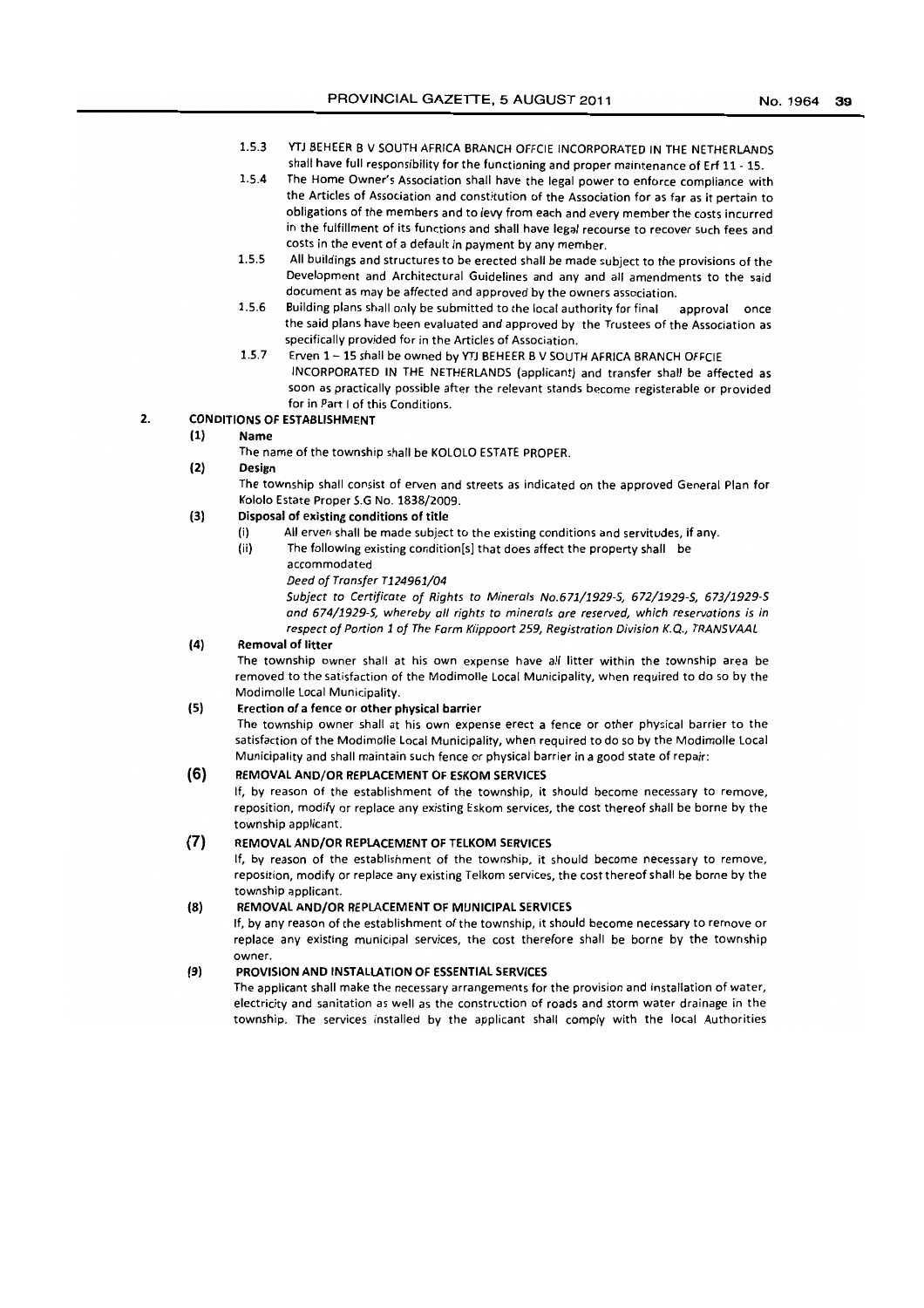standards and shall be in line with the approved services agreement. All services to be installed will be the responsibility and to the account of the applicant.

#### (10) ACCEPTANCE AND DISPOSAL OF STORMWATER

The township owner shall arrange for the drainage of the township to fit in with the general topography of the area and for all storm water running off or being diverted from the road network to be received and disposed of.

#### (11) DEMOLITION OF EXISTING BUILDINGS AND STRUCTURES

Where required by the Modimolle local Municipality to do so, the township owner shall at his own expense cause all existing buildings and structures situated with in the building line reserves, side spaces or over common boundaries also out buildings and dilapidate structures to be demolished when required.

#### (12) ENDOWMENT

Payable to the Modimolle local Municipality. The township owner shall pay to the Modimolle local Municipality as endowment a total amount of R 0.00 which amount shall be used by the Modimolie local Municipality for the acquisition of land for parks and/or public opens space purposes.

#### (13) COMPLIANCE WITH CONDITIONS IMPOSED BY DEAT

The township owner shall at his own expense comply with ali the conditions imposed, by the limpopo Department of Economic Affairs and Tourism in accordance with Regulations No 1182 and 1183 promulgated in terms of sections 21, 22 and 26 of the Environmental Management Act, 1998, for the development of this township.

#### 3. CONDITIONS OF TITLE

THE ERVEN MENTIONED HEREUNDER SHALL BE SUBJECT TO THE CONDITIONS AS INDICATE IMPOSED BY THE LOCAL AUTHORITY IN TERMS OF THE PROVISIONS OF THE TOWN-PLANNING AND TOWNSHIPS ORDINANCE, 1986. (ORDINANCE 1S OF 1986.)

#### (1) All Erven

- al The erf is subject to a servitude, 1.5 m wide, in favour of the local authority, for sewerage and other municipal purposes, along any boundaries other than a street or rear boundary and in the case of a panhandle erf, an additional servitude for municipal purposes across the access portion of the erf, if and when required by the local authority: Provided that the local authority may relax or grant exemption from the required servitude.
- b) The erf is subject to servitude in favour of the local authority for municipal purposes 1.5m wide on the street and rear (mid-block) boundary provided that the local authority may dispense with any such servitude.
- c) No building or other structure shall be erected within the aforesaid servitude area and no large-rooted trees shall be planted within the area of such servitude or within 1 m thereof.
- d) The Modimolle local Municipality shall be entitled to deposit temporarily on the land adjoining the aforesaid servitude such material as may be excavated by it during the course of the construction, maintenance or removal of such sewerage mains and other works as it in its discretion may deem necessary.
- e) The local authority shall further be entitled to reasonable access to the said land for the aforesaid purpose subject to any damage done during the process of the construction, maintenance or removal of such sewerage mains and other works being made good by the Modimolie local Municipality.

 $(2)$  Erf 11

The whole of Erf 11 is subject to a Right-of Way servitude in favour of erven  $1-10$  &  $12-15$  for access purposes as indicated on the General Plan for Kololo Estate Proper S.G No. 1838/2009.

#### (3) Erf 13

The whole of Erf 13 is subject to a Right-of Way servitude in favour of erven  $1-12$  &  $14-15$  for access purposes as indicated on the General Plan for Kololo Estate Proper S.G No. 1838/2009.

#### (4) Erf 14

Erf 14 is subject to a 6,OOm wide Right-of Way servitude in favour of erven 8, 9 & 10 for access purposes as indicated on the General Plan for Kololo Estate Proper S.G No. 1838/2009.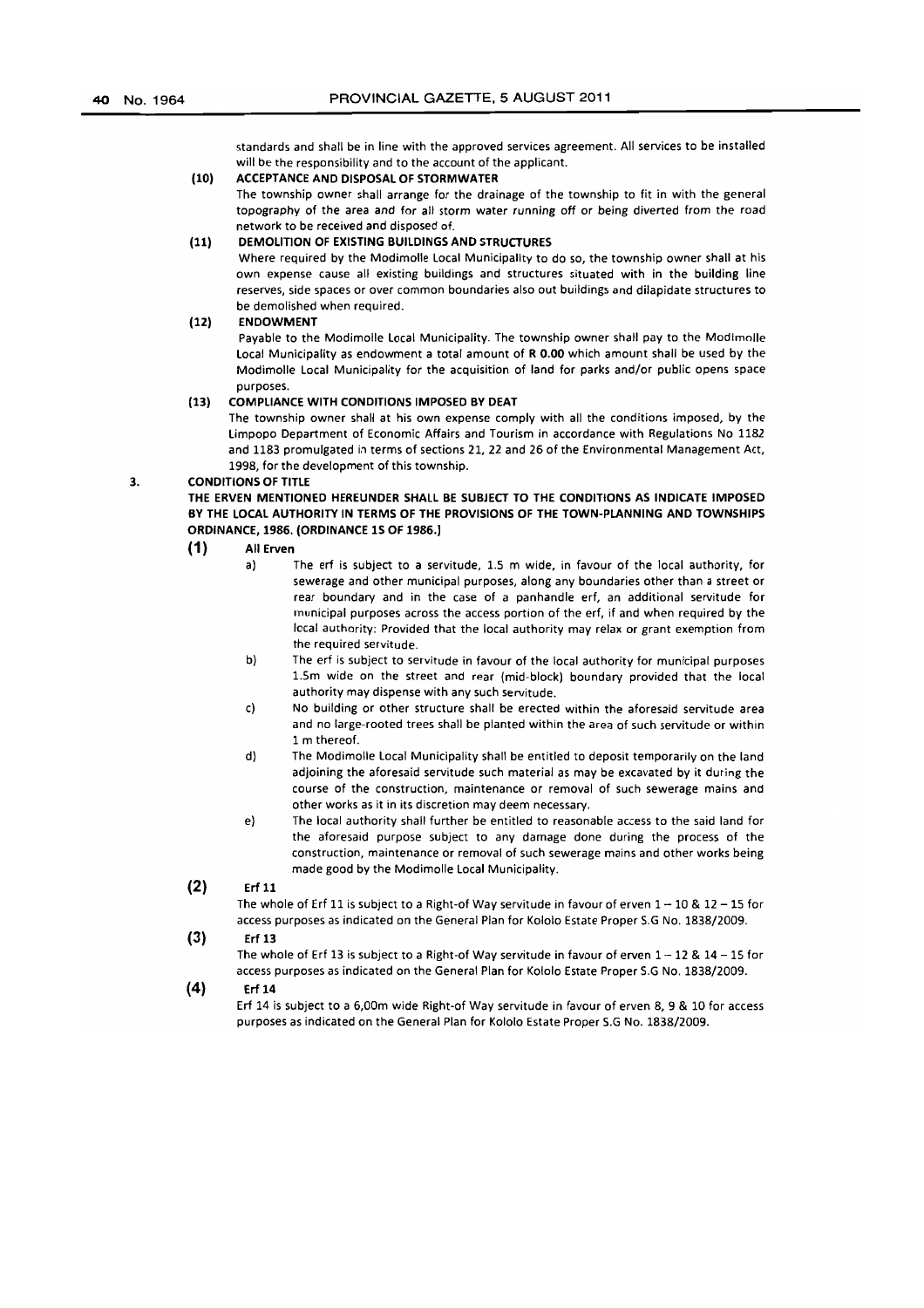# (5) Erf15

Erf 15 is subject to a 6,00m wide and 12,0m wide Right-of Way servitude in favor of erven  $1-10$ & 12 - 14 for access as indicated on the General Plan for Kololo Estate Proper S.G No. 1838/2009.

#### (6) Erven 1 to 10 and 12 to 15

Erven 1 to 10 and 12 to 15 are entitled to a Right of Way servitude over the whole of erf 11 as indicated on the General Plan of Kololo Estate Proper 5G No. 1839/2009

#### (7) Erven 1 to 12 and 14 to 15

Erven 1 to 12 and 14 to 15 are entitled to a Right of Way Servitude over the whole of Erf 13 for access purposes as indicated on the General Plan of Kololo Estate Proper No. SG 1838/209

#### (8) Erven 8, 9 and 10

Erven 8, 9 and 10 are entitled to a 6 meter wide servitude for access purposes over erf 14 as indicated on the General Plan for Kololo Estate Proper SG No. 1838/2009

#### (9) Erven 1 to 10 and 12 to 14

Erven 1 to 10 and 12 - 14 are entitled to a Right of Way servitude 6 meters and 12 meters wide for access purposes as indicated on the General Plan for Kololo Estate Proper No.SG 1838/2009 over Erf 15

#### 4. CONDITIONS WHICH, IN ADDITION TO THE EXISTING PROVISIONS OF THERULING TOWN-PLANNING SCHEME, HAVE TO BE INCORPORATED IN THE MODIMOLLE LAND USE SCHEME, *2004* IN TERMS OF SECTION 12S OF ORDINANCE 15 OF 1986.

#### 4.1 General Conditions (applicable to al erven)

- 4.1.1 No structures should be erected on this site prior to the appointment of a professional structural or geotechnical engineer, who must design, specify and supervise structural measures to be implemented according to the structure type.
- 4.1.2 If the erf is situated in an area with soil conditions, which can affect buildings and structures detrimentally and result in damage, all building plans submitted to the local authority shall indicate measures in accordance with recommendations contained in the engineering-geological report compiled for the township, to limit possible damage to the buildings and structures as a result of the unfavorable foundation conditions, unless proof is submitted to the local authority that such measures are unnecessary or the same purpose can be achieved by alternative measures.

#### 4.2 Residential 1

Erven 1 - 10 shall be zoned "Residential 1" with a density of "One dwelling per *eri",* subject to the conditions set out in the Modimolle Land Use Scheme, 2004.

#### 4.3 Special

Erven 11 shall be zoned "Special" for a gate house and other related uses, subject to the conditions set out in the Modimolle land Use Scheme, 2004.

Erven 12 shall be zoned "Special" for staff housing and other related uses, subject to the conditions set out in the Modimolie Land Use Scheme, 2004.

Erven 13 shall be zoned "Special" for a restaurant, reception area, curio shop, chapel, conference facilities, rooms and chalets, administrative building, workshop, staff housing and other related uses, subject to the conditions set out in the Modimolle land Use Scheme, 2004.

#### 4.4 Agricultural

Erven 14 & 15 shall be zoned "Agriculture", including game farming and other related uses, subject to the conditions set out in the Modimolle land Use Scheme, 2004.

4.5 Building Lines

All streets/R.O.W: Sm.

KUPHA LEKALA, MUNICIPAL MANAGER, MODIMOLLE LOCAL MUNICIPALITY (Notice no. 6/7/2011)